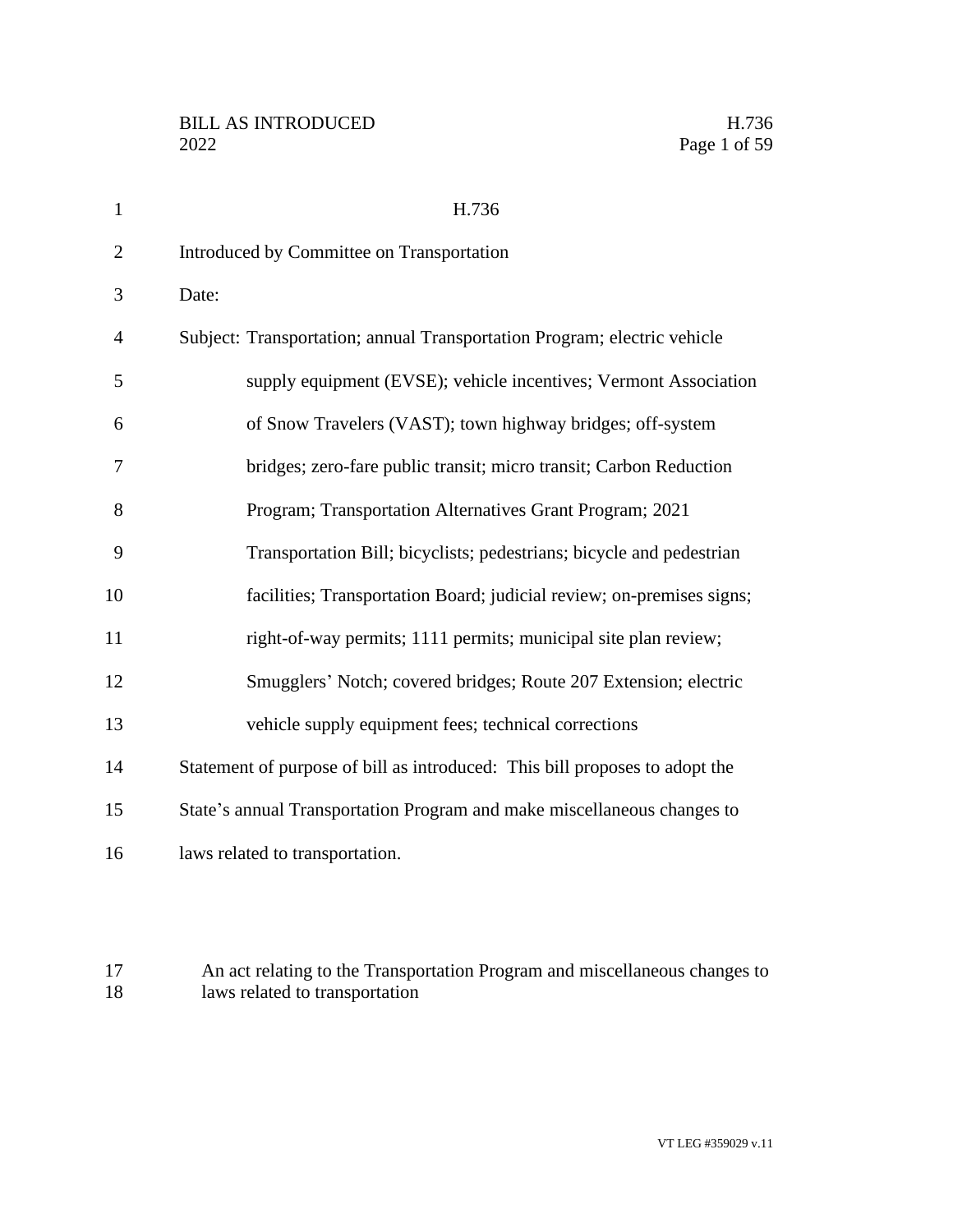| $\mathbf{1}$   | It is hereby enacted by the General Assembly of the State of Vermont:            |
|----------------|----------------------------------------------------------------------------------|
| $\overline{2}$ | *** Transportation Program Adopted as Amended; Definitions ***                   |
| 3              | Sec. 1. TRANSPORTATION PROGRAM ADOPTED; DEFINITIONS                              |
| $\overline{4}$ | (a) The Agency of Transportation's Proposed Fiscal Year 2023                     |
| 5              | Transportation Program appended to the Agency of Transportation's proposed       |
| 6              | fiscal year 2023 budget, as amended by this act, is adopted to the extent        |
| 7              | federal, State, and local funds are available.                                   |
| 8              | (b) As used in this act, unless otherwise indicated:                             |
| 9              | (1) "Agency" means the Agency of Transportation.                                 |
| 10             | (2) "Candidate project" means a project approved by the General                  |
| 11             | Assembly that is not anticipated to have significant expenditures for            |
| 12             | preliminary engineering or right-of-way expenditures, or both, during the        |
| 13             | budget year and funding for construction is not anticipated within a predictable |
| 14             | time frame.                                                                      |
| 15             | (3) "Development and evaluation (D&E) project" means a project                   |
| 16             | approved by the General Assembly that is anticipated to have preliminary         |
| 17             | engineering expenditures or right-of-way expenditures, or both, during the       |
| 18             | budget year and that the Agency is committed to delivering to construction on    |
| 19             | a timeline driven by priority and available funding.                             |
| 20             | (4) "Electric vehicle supply equipment (EVSE)" has the same meaning              |
| 21             | as in 30 V.S.A. § 201.                                                           |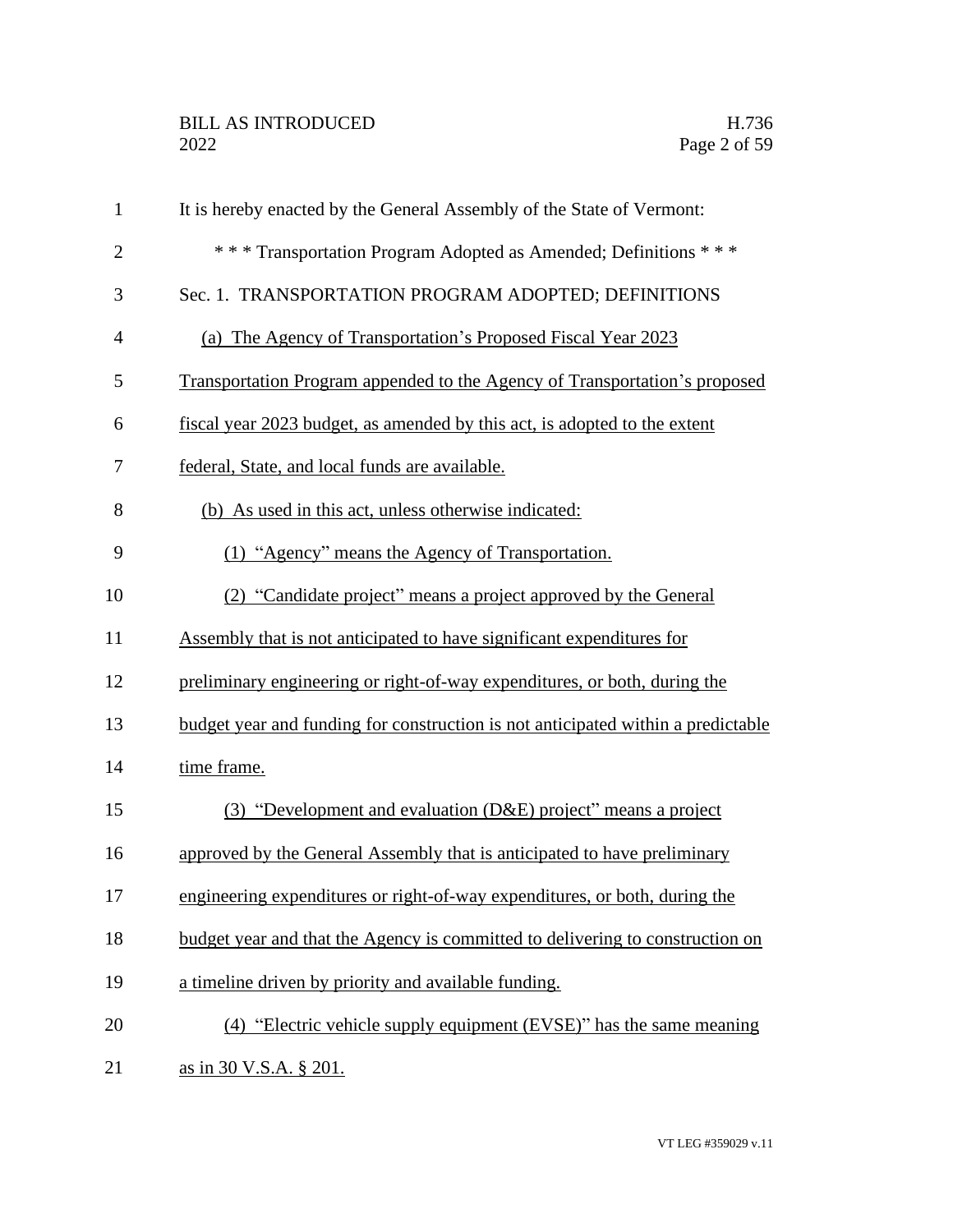## BILL AS INTRODUCED H.736<br>2022 Page 3 of 59

| $\mathbf{1}$   | (5) "Front-of-book project" means a project approved by the General            |
|----------------|--------------------------------------------------------------------------------|
| $\overline{2}$ | Assembly that is anticipated to have construction expenditures during the      |
| 3              | budget year or the following three years, or both, with expected expenditures  |
| $\overline{4}$ | shown over four years.                                                         |
| 5              | (6) "Level 1 charger" or "level 1 EVSE" means EVSE that plugs                  |
| 6              | directly into a standard 120-volt AC outlet and supplies an average output of  |
| 7              | 1.3 to 2.4 kilowatts.                                                          |
| 8              | (7) "Level 2 charger" or "level 2 EVSE" means galvanically connected           |
| 9              | EVSE with a single-phase input voltage range from 208 to 240 volts AC and a    |
| 10             | maximum output current less than or equal to 80 amperes AC.                    |
| 11             | (8) "Level 3 charger," "level 3 EVSE," or "direct-current fast charger         |
| 12             | (DCFC)," means EVSE that uses dedicated direct current (DC) to provide         |
| 13             | energy to a plug-in electric vehicle.                                          |
| 14             | (9) "Secretary" means the Secretary of Transportation.                         |
| 15             | (10) "TIB funds" means monies deposited in the Transportation                  |
| 16             | Infrastructure Bond Fund in accordance with 19 V.S.A. § 11f.                   |
| 17             | (11) The table heading "As Proposed" means the Proposed                        |
| 18             | Transportation Program referenced in subsection (a) of this section; the table |
| 19             | heading "As Amended" means the amendments as made by this act; the table       |
| 20             | heading "Change" means the difference obtained by subtracting the "As          |
| 21             | Proposed" figure from the "As Amended" figure; and the terms "change" or       |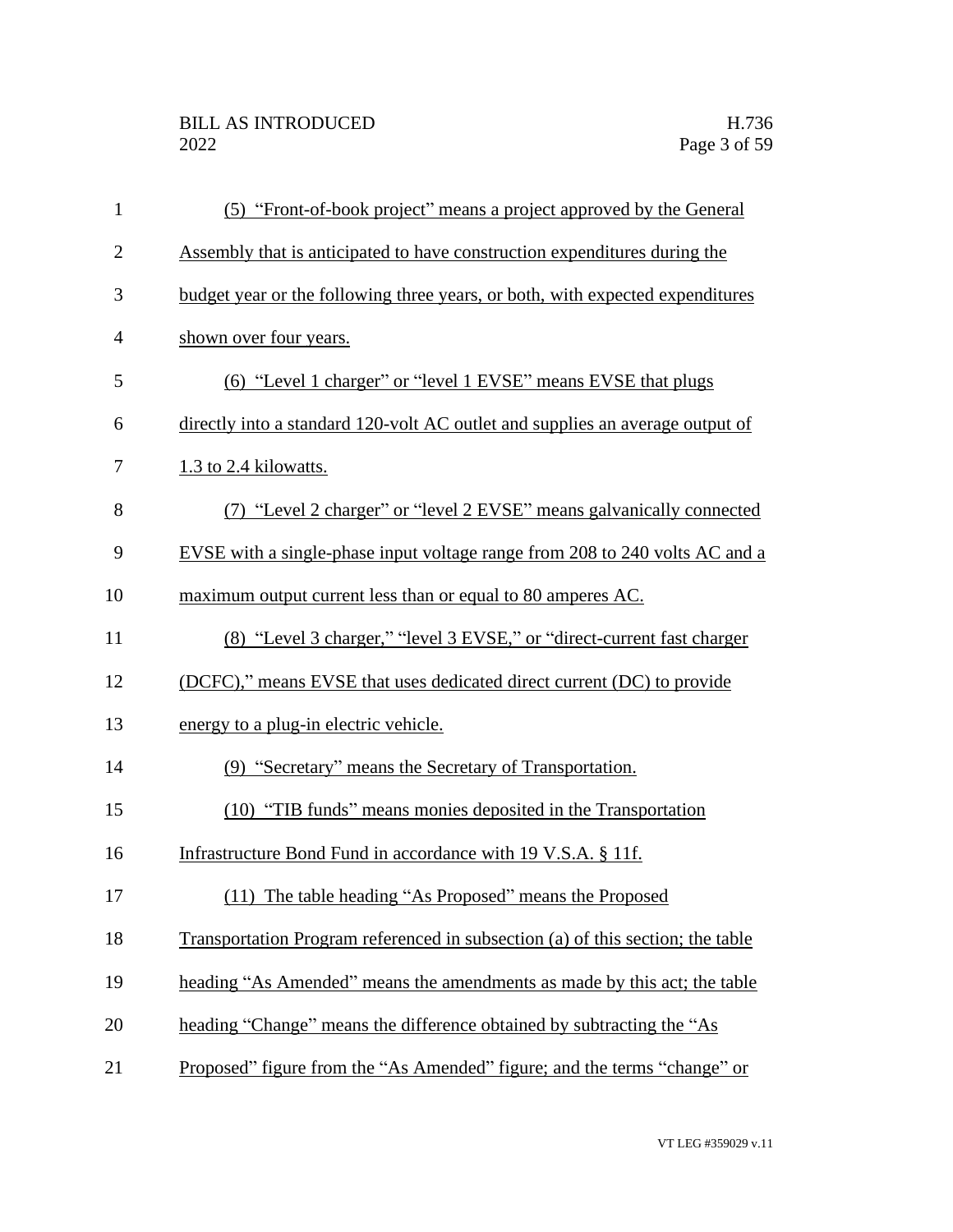| $\mathbf{1}$   | "changes" in the text refer to the project- and program-specific amendments, |
|----------------|------------------------------------------------------------------------------|
| $\overline{2}$ | the aggregate sum of which equals the net "Change" in the applicable table   |
| 3              | heading.                                                                     |
| 4              | *** Electric Vehicle Supply Equipment (EVSE) Infrastructure ***              |
| 5              | *** Investments in EVSE ***                                                  |
| 6              | Sec. 2. INVESTMENTS IN ELECTRIC VEHICLE SUPPLY EQUIPMENT                     |
| 7              | <b>INFRASTRUCTURE</b>                                                        |
| 8              | (a) Definitions. As used in this section:                                    |
| 9              | (1) "Area median income" means the county or Metropolitan Statistical        |
| 10             | Area median income published by the federal Department of Housing and        |
| 11             | Urban Development.                                                           |
| 12             | (2) "Multiunit affordable housing" means a multiunit dwelling where:         |
| 13             | (A) at least 50 percent of the units are or will be occupied by              |
| 14             | households whose income does not exceed 100 percent of the greater of the    |
| 15             | State or area median income; or                                              |
| 16             | (B) all units are affordable to households earning between 60 and            |
| 17             | 120 percent of area median income.                                           |
| 18             | (3) "Multiunit dwelling" means a housing project, such as cooperatives,      |
| 19             | condominiums, dwellings, or mobile home parks, with three or more units      |
| 20             | constructed or maintained on a tract or tracts of land.                      |
| 21             | "Workplace" means a place where an individual works.<br>(4)                  |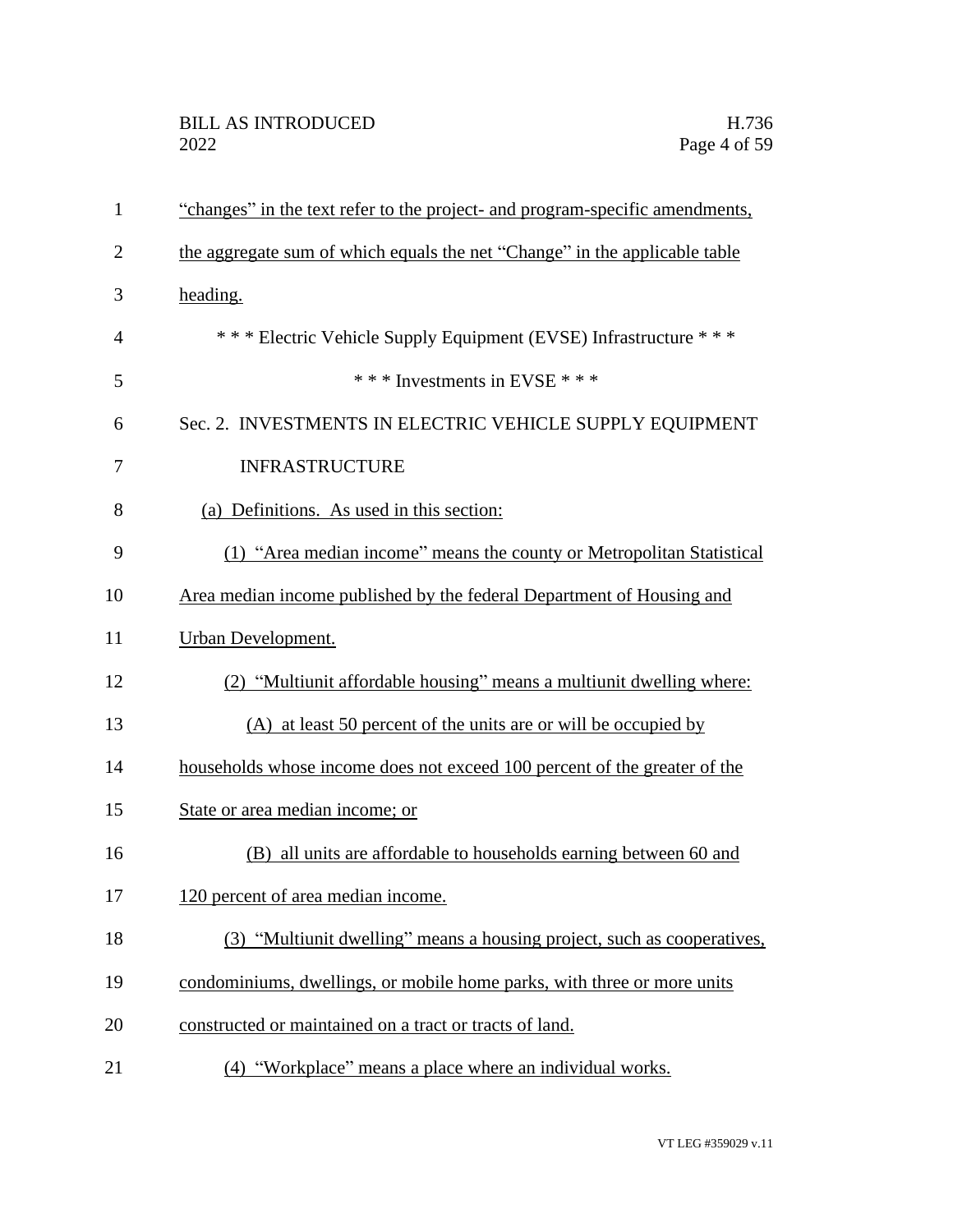| $\mathbf{1}$   | (b) State highway network. The Agency of Transportation is authorized to          |
|----------------|-----------------------------------------------------------------------------------|
| $\mathbf{2}$   | spend up to \$6,250,000.00 as appropriated in the fiscal year 2023 budget to      |
| 3              | install level 3 EVSE along the State highway network consistent with the goals    |
| $\overline{4}$ | established in 2021 Acts and Resolves No. 55, Sec. 30, as amended by Sec. 3       |
| 5              | of this act. This authorization shall be used by the Agency to purchase and       |
| 6              | install level 3 EVSE or to provide grants for persons to purchase and install     |
| 7              | level 3 EVSE, or both.                                                            |
| 8              | (c) Housing, employers, and public venues and attractions.                        |
| 9              | (1) The Agency of Commerce and Community Development is                           |
| 10             | authorized to spend up to \$10,000,000.00 in total and as appropriated in the     |
| 11             | fiscal year 2023 budget to establish and administer one or more grant             |
| 12             | programs, which may build upon the existing EVSE Grant Program, to support        |
| 13             | the continued buildout of level 1 and 2 EVSE at multiunit dwellings, including    |
| 14             | multiunit affordable housing, and workplaces and level 1, 2, and 3 EVSE at        |
| 15             | public venues and attractions, such as parks, downtowns, museums, and ski         |
| 16             | mountains.                                                                        |
| 17             | (2) The Agency of Commerce and Community Development shall                        |
| 18             | allocate the \$10,000,000.00, inclusive of administrative costs allowed under     |
| 19             | subsection $(g)$ of this section, as follows:                                     |
| 20             | (A) not less than 30 percent of the $$10,000,000.00$ , inclusive of               |
| 21             | administrative costs allowed under subsection (g) of this section, for grants for |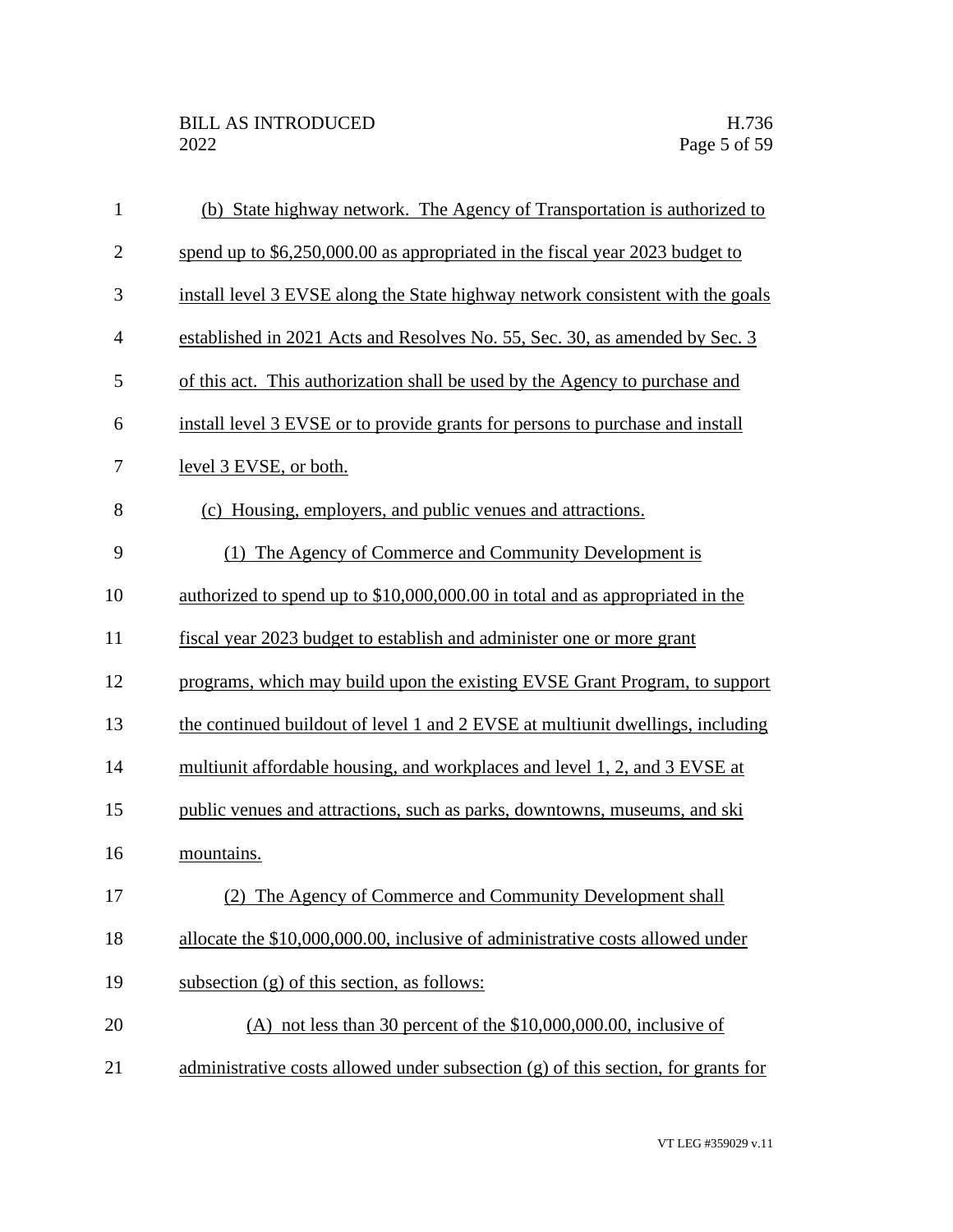| $\mathbf{1}$   | level 1 and 2 EVSE at multiunit dwellings, including multiunit affordable         |
|----------------|-----------------------------------------------------------------------------------|
| $\overline{2}$ | housing;                                                                          |
| 3              | $(B)$ not less than 20 percent of the \$10,000,000.00, inclusive of               |
| 4              | administrative costs allowed under subsection (g) of this section, for grants for |
| 5              | level 1 and 2 EVSE at private workplaces;                                         |
| 6              | $(C)$ not less than 10 percent of the \$10,000,000.00, inclusive of               |
| 7              | administrative costs allowed under subsection (g) of this section, for grants for |
| 8              | level 1, 2, and 3 EVSE at public venues and attractions, such as parks,           |
| 9              | downtowns, museums, and ski mountains;                                            |
| 10             | (D) not less than 10 percent of the \$10,000,000.00, combined and                 |
| 11             | inclusive of administrative costs allowed under subsection $(g)$ of this section, |
| 12             | for the purchase of or grants for level 1 and 2 EVSE at State workplaces and      |
| 13             | grants for level 1, 2, and 3 EVSE at public venues and attractions, such as       |
| 14             | parks, downtowns, museums, and ski mountains that are available to any            |
| 15             | member or the public; and                                                         |
| 16             | the balance, up to 30 percent of the $$10,000,000.00$ , inclusive of<br>(E)       |
| 17             | administrative costs allowed under subsection (g) of this section, for the        |
| 18             | purchase of or grants for EVSE at any eligible location permitted under           |
| 19             | subdivision (1) of this subsection.                                               |
| 20             | (3) Notwithstanding subdivision (2) of this subsection, if the Agency of          |
| 21             | Commerce and Community Development, in consultation with the EVSE                 |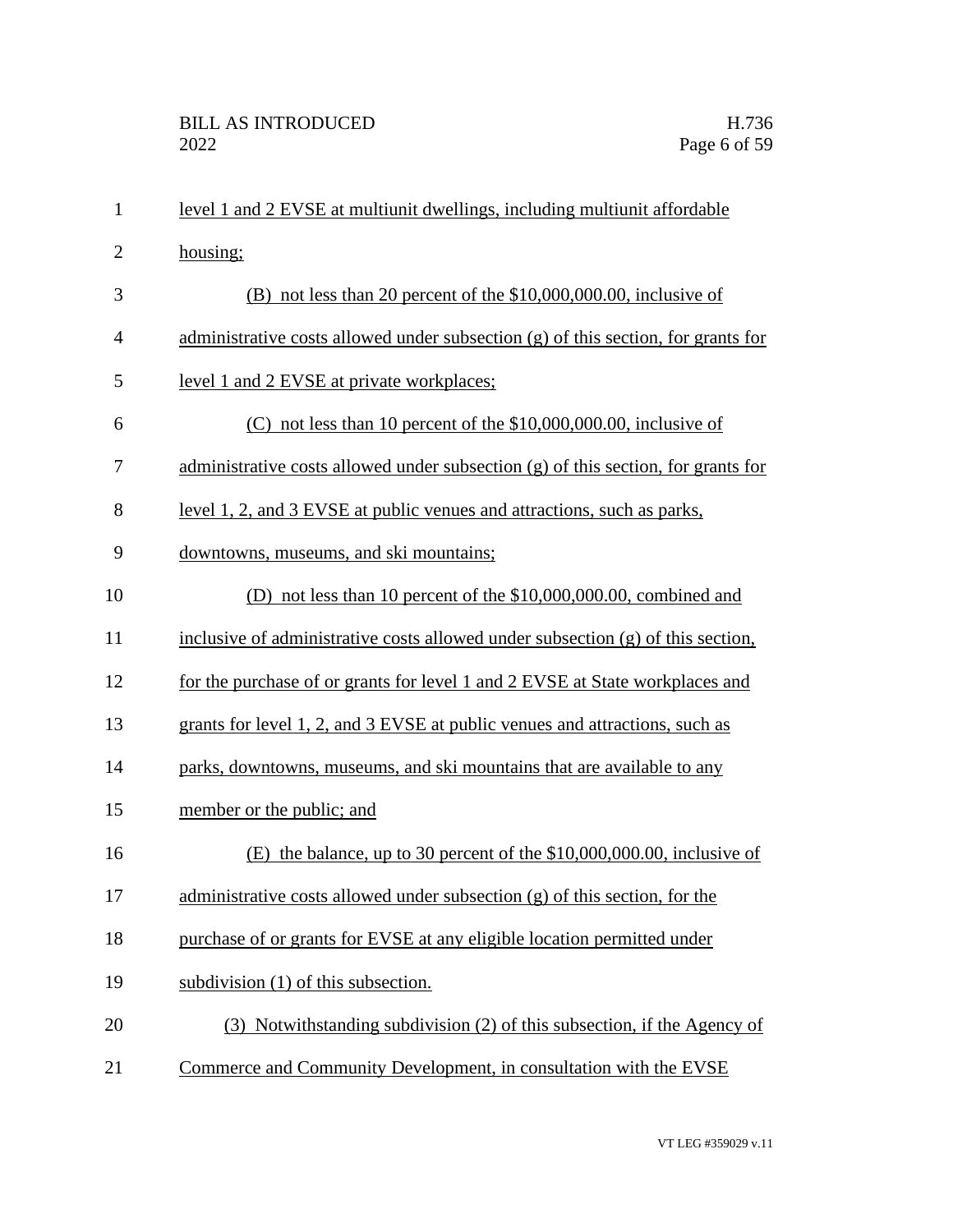| $\mathbf{1}$   | Interagency Workgroup, determines that programmatic funding remains            |
|----------------|--------------------------------------------------------------------------------|
| $\overline{2}$ | available following the first round of grant awards made pursuant to the       |
| 3              | allocations in subdivision (2) of this subsection, then the balance of the     |
| $\overline{4}$ | \$10,000,000.00 shall be used for the purchase of or grants for EVSE at any    |
| 5              | eligible location permitted under subdivision (1) of this subsection.          |
| 6              | (d) State parks and fishing access areas. The Agency of Natural Resources      |
| 7              | is authorized to spend up to \$3,000,000.00 as appropriated in the fiscal year |
| 8              | 2023 budget to install level 1 and 2 EVSE at State parks and fishing access    |
| 9              | areas managed by the State. This authorization shall be used by the Agency of  |
| 10             | Natural Resources to purchase and install level 1 and 2 EVSE or to provide     |
| 11             | grants for persons to purchase and install level 1 and 2 EVSE, or both.        |
| 12             | (e) Purpose.                                                                   |
| 13             | (1) The purpose of the expenditures authorized in subsections (b) and          |
| 14             | (d) of this section is to respond to negative economic impacts to the tourism, |
| 15             | travel, and hospitality industries caused by the COVID-19 public health        |
| 16             | emergency.                                                                     |
| 17             | (2) The purpose of the expenditures authorized in subsection (c) of this       |
| 18             | section is to respond to negative economic impacts to the tourism, travel, and |
| 19             | hospitality industries caused by the COVID-19 public health emergency or to    |
| 20             | provide assistance to low- and moderate-income households that were            |
| 21             | impacted by the COVID-19 public health emergency, or both.                     |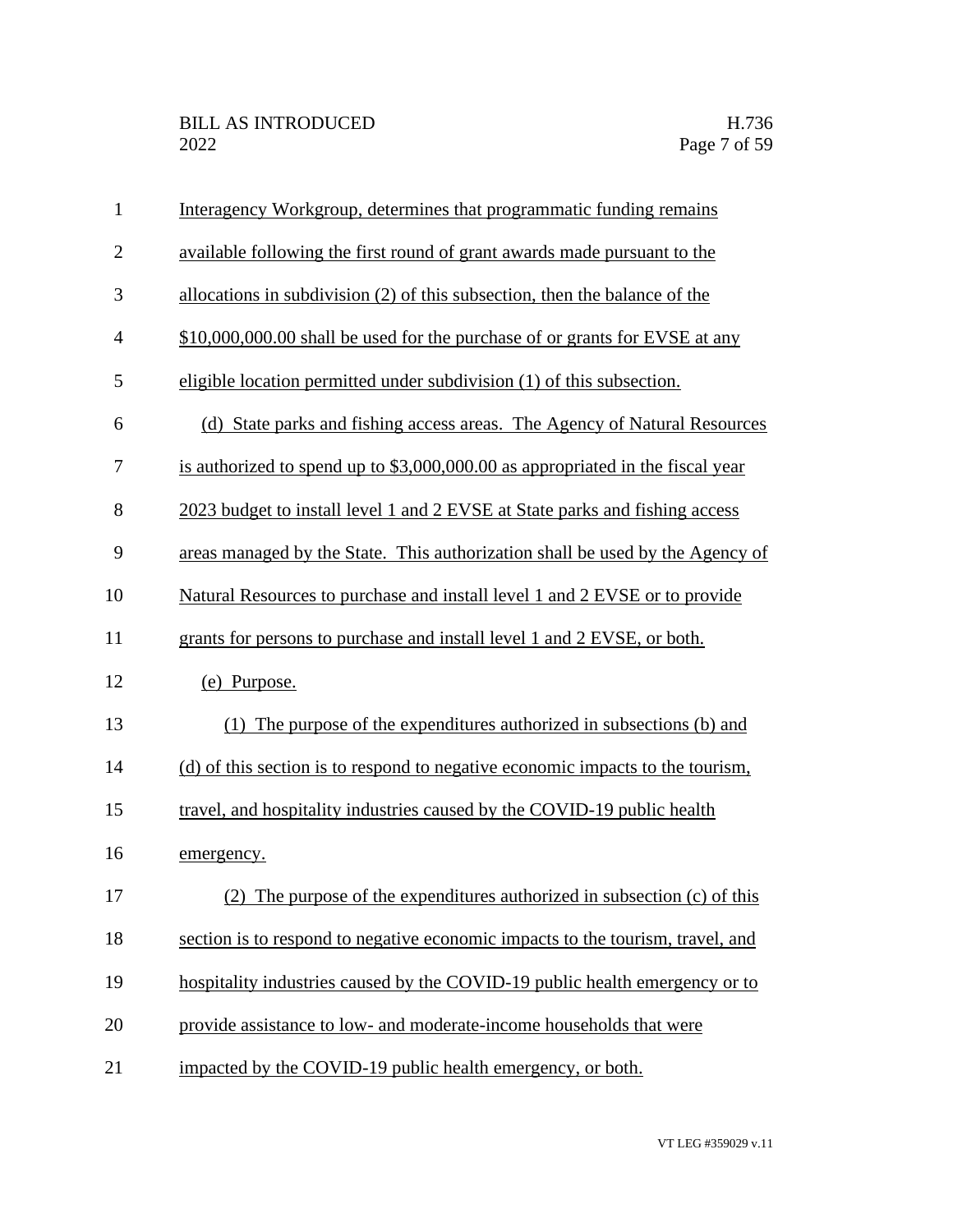| $\mathbf{1}$   | (f) Eligibility criteria. Notwithstanding 2020 Acts and Resolves No. 139,             |
|----------------|---------------------------------------------------------------------------------------|
| $\mathbf{2}$   | Sec. 25; 2021 Acts and Resolves No. 55, Sec. 29; and any prior iterations of          |
| 3              | funding criteria used to distribute State EVSE grant awards through programs          |
| $\overline{4}$ | involving the EVSE Interagency Workgroup, the Agencies of Transportation,             |
| 5              | of Commerce and Community Development, and of Natural Resources may                   |
| 6              | modify eligibility criteria for and programmatic implementation of any existing       |
| 7              | State EVSE grant programs to ensure that available federal monies are best            |
| 8              | utilized to build a network of EVSE throughout Vermont so as to support the           |
| 9              | widespread adoption of plug-in electric vehicles, as defined in 23 V.S.A.             |
| 10             | § 4(85), amongst Vermonters, including those of low and moderate income,              |
| 11             | and provide increased access to a reliable network of EVSE to better serve and        |
| 12             | support the travel, tourism, and hospitality industries.                              |
| 13             | (g) Administration expenses. Unless prohibited by federal or State law, the           |
| 14             | Agencies of Transportation, of Commerce and Community Development, and                |
| 15             | of Natural Resources may use up to 15 percent of the total amount that is             |
| 16             | distributed in grant awards under subsections $(b)$ – $(d)$ for costs associated with |
| 17             | administering and promoting any State-run electric vehicle supply equipment           |
| 18             | grant programs, including translation and interpretation service, community           |
| 19             | outreach, and education.                                                              |
| 20             | (h) Carryforward; deployment in fiscal year 2023.                                     |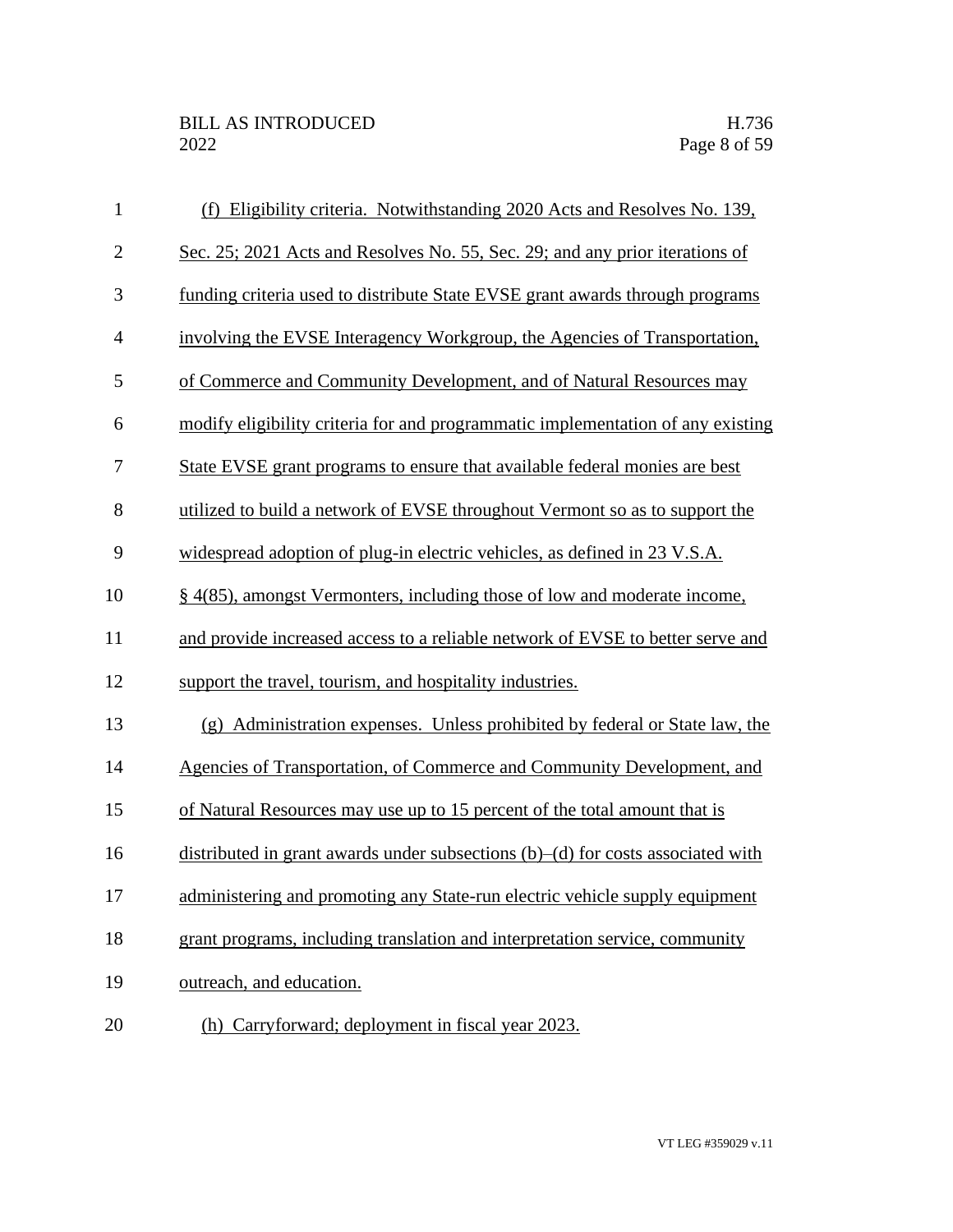| $\mathbf{1}$   | (1) Notwithstanding any other provision of law and subject to the              |
|----------------|--------------------------------------------------------------------------------|
| $\mathbf{2}$   | approval of the Secretary of Administration, appropriations to support the     |
| 3              | authorizations under this section remaining unexpended on June 30, 2023 shall  |
| $\overline{4}$ | be carried forward and designated for the same expenditures in the subsequent  |
| 5              | fiscal year.                                                                   |
| 6              | (2) Every reasonable effort shall be made to obligate and deploy the           |
| 7              | monies authorized for expenditure under this section in fiscal year 2023 in    |
| 8              | order to achieve a pace of EVSE deployment necessary to meet the emissions     |
| 9              | reduction requirements of 10 V.S.A. $\S$ 578(a) and the recommendations of the |
| 10             | Climate Action Plan (CAP) issued under 10 V.S.A. § 592.                        |
| 11             | (i) Outreach and marketing. The Agencies of Transportation, Commerce           |
| 12             | and Community Development, and Natural Resources shall ensure that there is    |
| 13             | sufficient outreach and marketing, including the use of translation and        |
| 14             | interpretation services, of the EVSE grant programs so that Vermonters who     |
| 15             | can secure financial assistance under one of the EVSE grant programs can       |
| 16             | easily learn about and how to apply for an EVSE grant.                         |
| 17             | *** EVSE Goals ***                                                             |
| 18             | Sec. 3. 2021 Acts and Resolves No. 55, Sec. 30 is amended to read:             |
| 19             | Sec. 30. EVSE NETWORK IN VERMONT; REPORT OF ANNUAL                             |
| 20             | <b>MAP</b>                                                                     |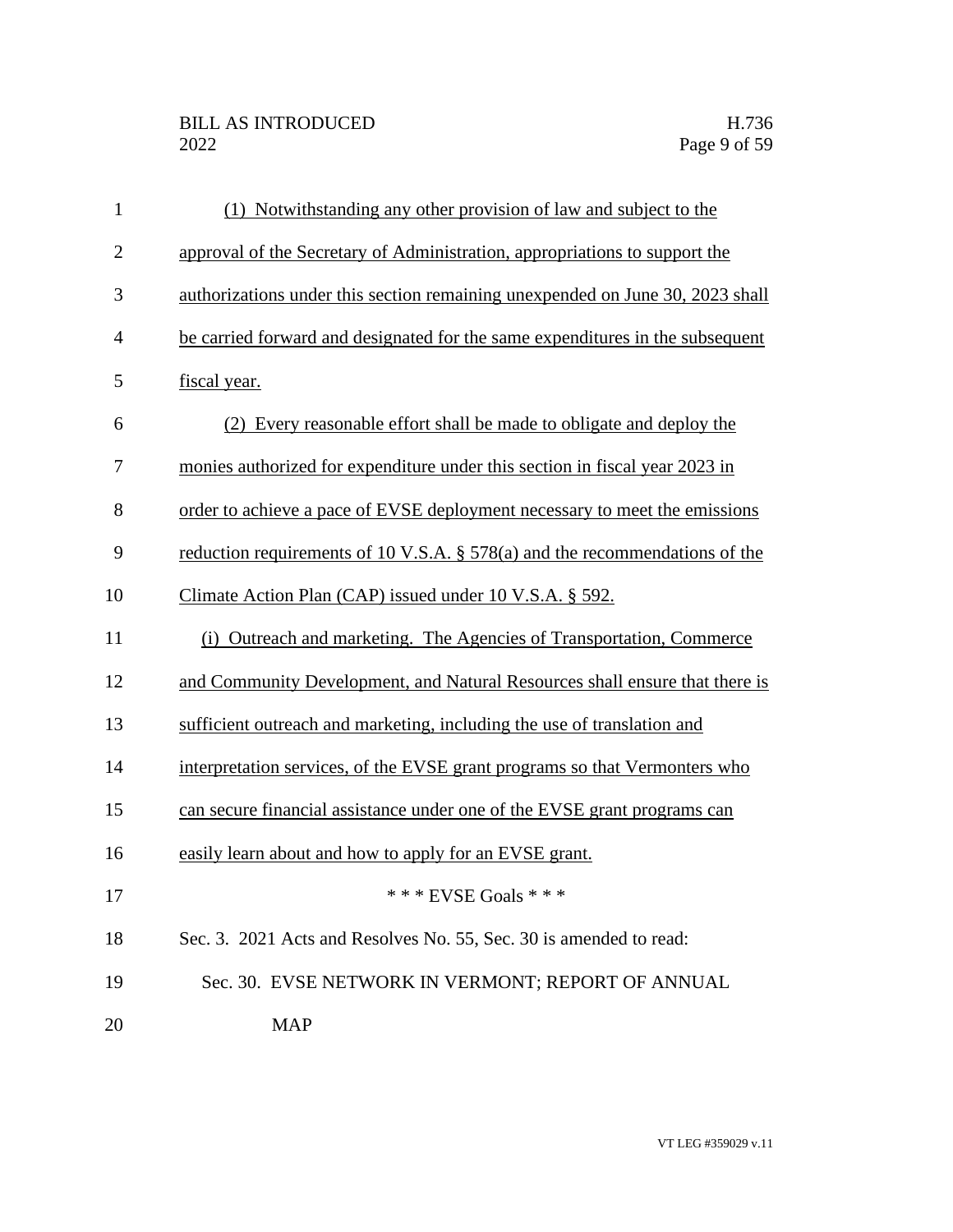| $\mathbf{1}$   | (a) It shall be the goal of the State to have, as practicable, a level 3 EVSE        |
|----------------|--------------------------------------------------------------------------------------|
| $\overline{2}$ | charging port available to the public within:                                        |
| 3              | $(1)$ five miles one mile of every exit of the Dwight D. Eisenhower                  |
| $\overline{4}$ | National System of Interstate and Defense Highways within the State; and             |
| 5              | $(2)$ 50 25 miles of another level 3 EVSE charging port available to the             |
| 6              | public along a State highway, as defined in 19 V.S.A. § 1(20).                       |
| 7              | (b) Notwithstanding $2 \text{ V.S.A. } § 20(d)$ , the Agency of Transportation shall |
| 8              | file an up-to-date map showing the locations of all level 3 EVSE available to        |
| 9              | the public within the State with the House and Senate Committees on                  |
| 10             | Transportation not later than January 15 each year until the goal identified in      |
| 11             | subsection (a) of this section is met.                                               |
| 12             | *** Vehicle Incentive Programs ***                                                   |
| 13             | Sec. 4. VEHICLE INCENTIVE PROGRAMS                                                   |
| 14             | (a) Incentive Program for New PEVs. The Agency is authorized to spend                |
| 15             | up to \$12,000,000.00 as appropriated in the fiscal year 2023 budget on the          |
| 16             | Incentive Program for New PEVs established in 2019 Acts and Resolves No.             |
| 17             | <u>59, Sec. 34, as amended.</u>                                                      |
| 18             | (b) MileageSmart. The Agency is authorized to spend up to \$3,000,000.00             |
| 19             | as appropriated in the fiscal year 2023 budget on MileageSmart as established        |
| 20             | in 2019 Acts and Resolves No. 59, Sec. 34, as amended.                               |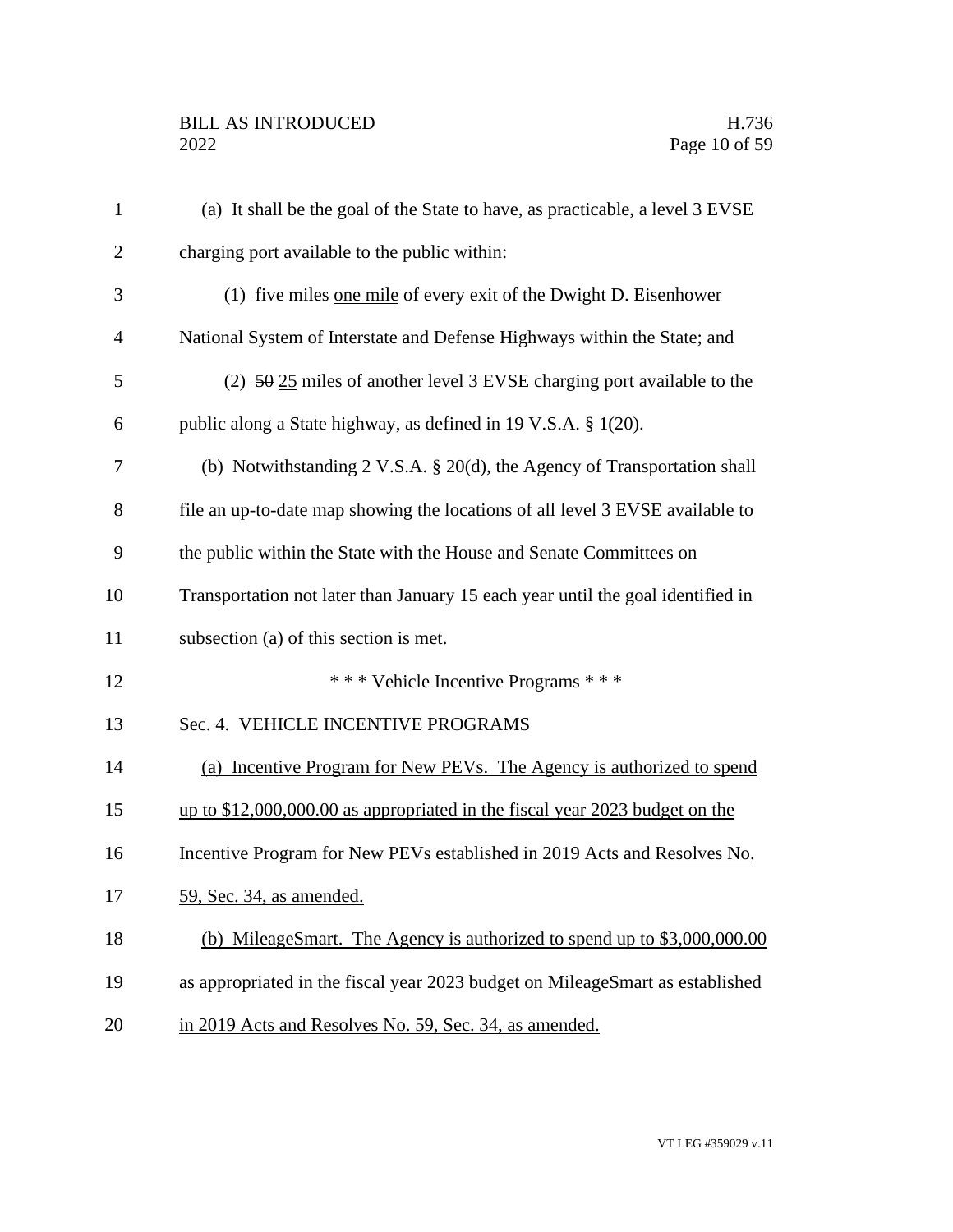| $\mathbf{1}$   | (c) Replace Your Ride Program. The Agency is authorized to spend up to            |
|----------------|-----------------------------------------------------------------------------------|
| $\overline{2}$ | \$3,000,000.00 as appropriated in the fiscal year 2023 budget on the Replace      |
| 3              | Your Ride Program established in 2021 Acts and Resolves No. 55, Sec. 27, as       |
| $\overline{4}$ | amended.                                                                          |
| 5              | (d) eBike Incentive Program. The Agency is authorized to spend up to              |
| 6              | \$1,000,000.00 as appropriated in the fiscal year 2023 budget on an eBike         |
| 7              | Incentive Program to provide incentives for the purchase of electric bicycles,    |
| 8              | as defined in 23 V.S.A. $\S$ 4(46). Incentives shall be available to all          |
| 9              | Vermonters who self-certify as to having an income at 80 percent of the State     |
| 10             | median income.                                                                    |
| 11             | (e) eRecreation Incentive Program. The Agency is authorized to spend up           |
| 12             | to \$1,000,000.00 as appropriated in the fiscal year 2023 budget on an            |
| 13             | e Recreation Incentive Program to provide incentives for the purchase of all-     |
| 14             | terrain vehicles, as defined in 23 V.S.A. § 3501, and snowmobiles, as defined     |
| 15             | in 23 V.S.A. § 3201, that do not contain an internal combustion engine as         |
| 16             | manufactured and sold.                                                            |
| 17             | (f) Purpose.                                                                      |
| 18             | The purpose of the expenditures authorized in subsections $(a)$ – $(d)$ of<br>(1) |
| 19             | this section is to provide assistance to low- and moderate-income households      |
| 20             | that were impacted by the COVID-19 public health emergency.                       |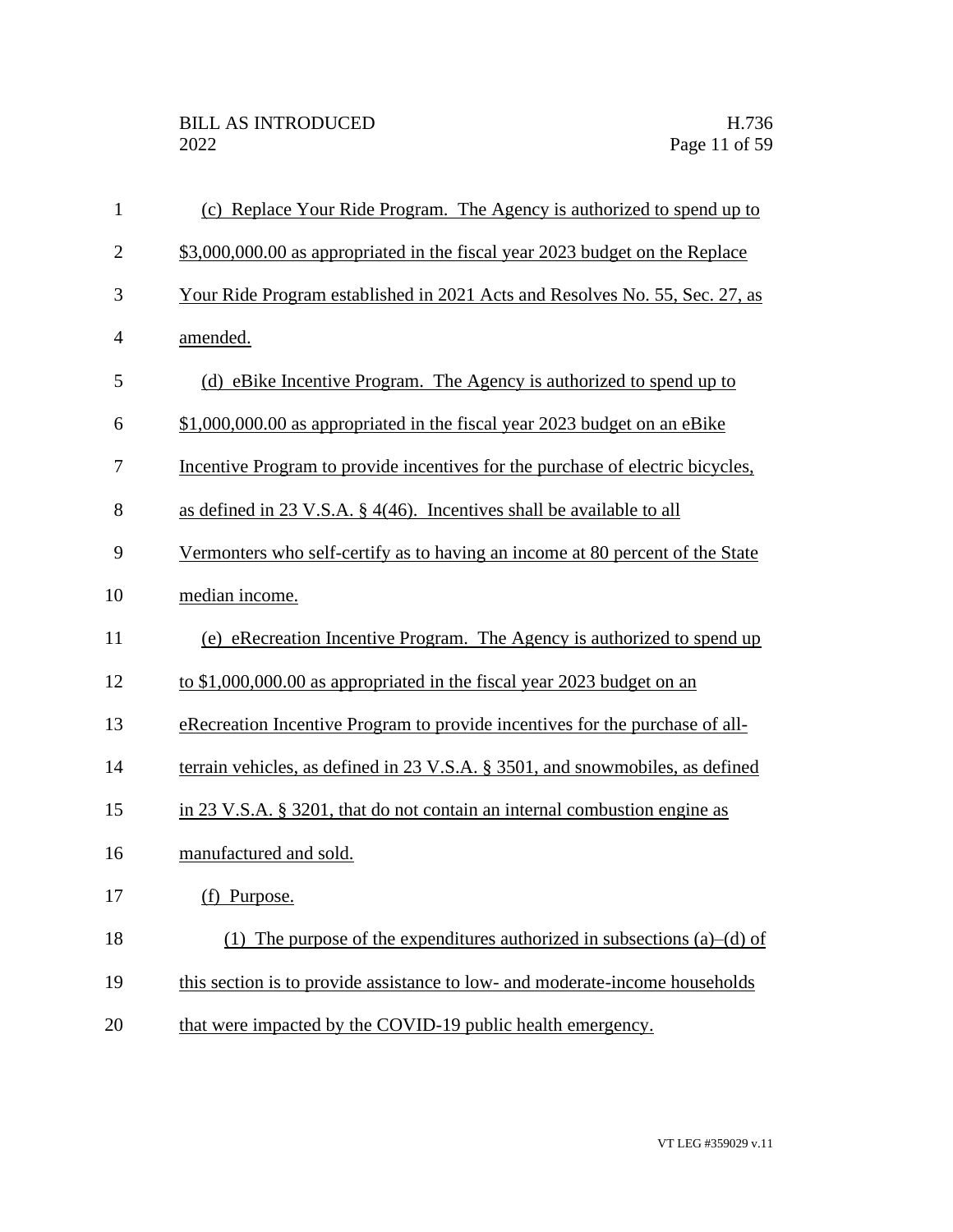| $\mathbf{1}$   | (2) The purpose of the expenditures authorized in subsection (e) of this           |
|----------------|------------------------------------------------------------------------------------|
| $\mathbf{2}$   | section is to respond to negative economic impacts to the tourism, travel, and     |
| 3              | hospitality industries caused by the COVID-19 public health emergency and to       |
| $\overline{4}$ | encourage Vermonters to use all-terrain vehicles and snowmobiles without           |
| 5              | internal combustion engines as a means to support Vermont's tourism, travel,       |
| 6              | and hospitality industries through increased outdoor recreation and the            |
| 7              | associated benefits to local businesses.                                           |
| 8              | (g) Eligibility criteria. Notwithstanding this section; 2019 Acts and              |
| 9              | Resolves No. 59, Sec. 34, as amended by 2020 Acts and Resolves No. 121,            |
| 10             | Sec. 14, 2020 Acts and Resolves No. 154, Sec. G.112, 2021 Acts and Resolves        |
| 11             | No. 3, Sec. 56, and 2021 Acts and Resolves No. 55, Secs. 18, 19, and 21; and       |
| 12             | 2021 Acts and Resolves No. 55, Sec. 27, as amended by Sec. 5 of this act, the      |
| 13             | Agency may modify the eligibility criteria for and programmatic                    |
| 14             | implementation of the Incentive Program for New PEVs, MileageSmart, the            |
| 15             | Replace Your Ride Program, and the eBike Incentive Program to ensure that          |
| 16             | available federal monies are best utilized to encourage Vermonters with low        |
| 17             | and moderate income to adopt more efficient modes of personal transportation.      |
| 18             | (h) Administration expenses. Unless prohibited by federal or State law, the        |
| 19             | Agency may use up to 15 percent of any single authorization in subsections         |
| 20             | $(a)$ (e) and an additional \$2,000,000.00 as appropriated in the fiscal year 2023 |
| 21             | budget for costs associated with administering and promoting the vehicle           |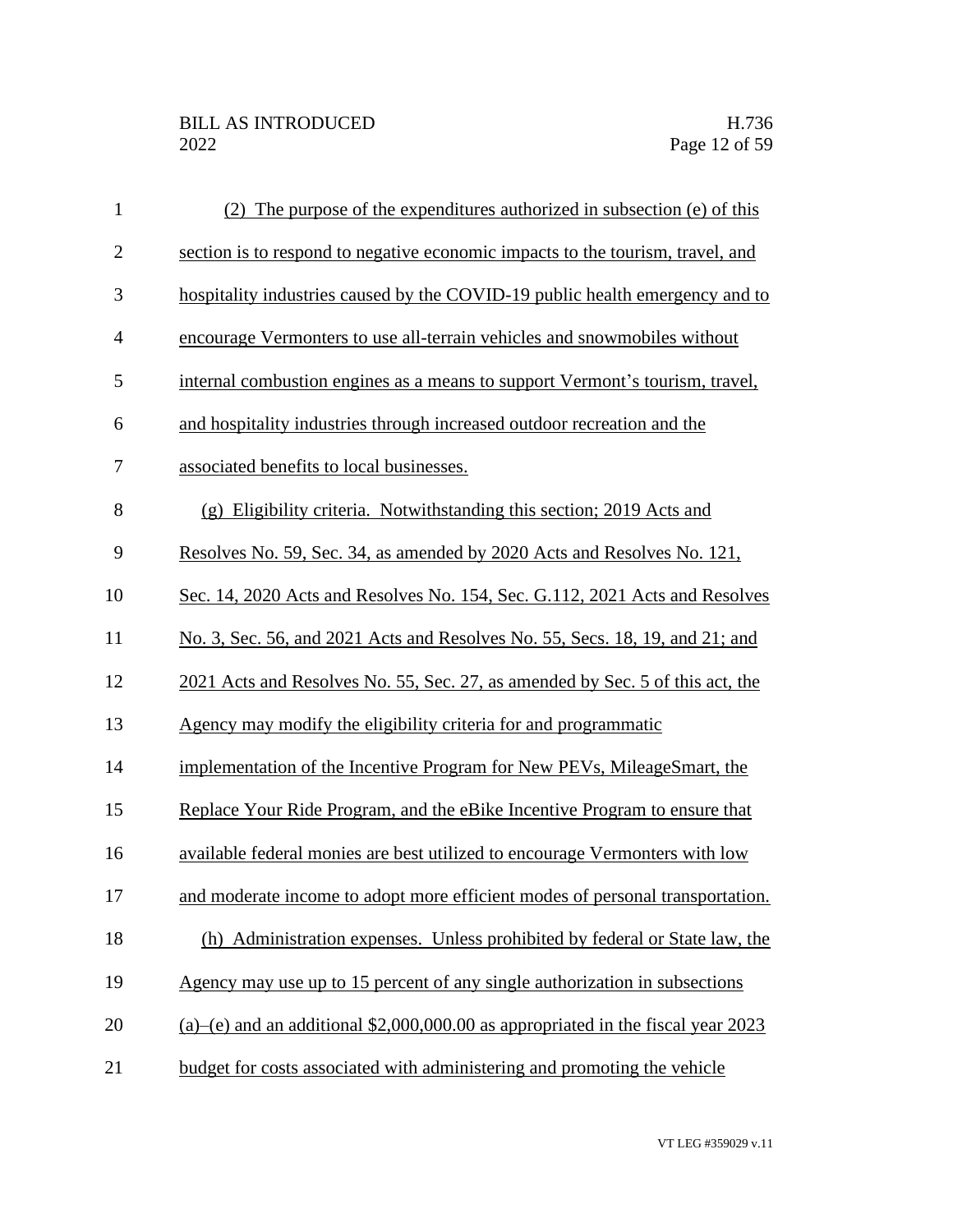| $\mathbf{1}$   | incentive programs, including on the Agency's existing partnership with Drive   |
|----------------|---------------------------------------------------------------------------------|
| $\overline{2}$ | Electric Vermont, which shall support the expansion of the PEV market in the    |
| 3              | State through the provision of stakeholder coordination, policy engagement,     |
| $\overline{4}$ | consumer education and outreach, infrastructure development, and technical      |
| 5              | assistance, and translation and interpretation service, community outreach, and |
| 6              | education.                                                                      |
| 7              | (i) Carryforward; deployment in fiscal year 2023.                               |
| 8              | (1) Notwithstanding any other provision of law and subject to the               |
| 9              | approval of the Secretary of Administration, appropriations to support the      |
| 10             | authorizations under this section remaining unexpended on June 30, 2023 shall   |
| 11             | be carried forward and designated for the same expenditures in the subsequent   |
| 12             | fiscal year.                                                                    |
| 13             | (2) Every reasonable effort shall be made to obligate and deploy the            |
| 14             | monies authorized for expenditure under this section in fiscal year 2023 in     |
| 15             | order to achieve a pace of plug-in electric vehicle deployment necessary to     |
| 16             | meet the emissions reduction requirements of 10 V.S.A. § 578(a) and the         |
| 17             | recommendations of the Climate Action Plan (CAP) issued under 10 V.S.A.         |
| 18             | § 592.                                                                          |
| 19             | (i) Outreach and marketing. The Agency, in consultation with Drive              |
| 20             | <b>Electric Vermont and the Vermont Vehicle and Automotive Distributors</b>     |
| 21             | Association, shall ensure that there is sufficient outreach and marketing,      |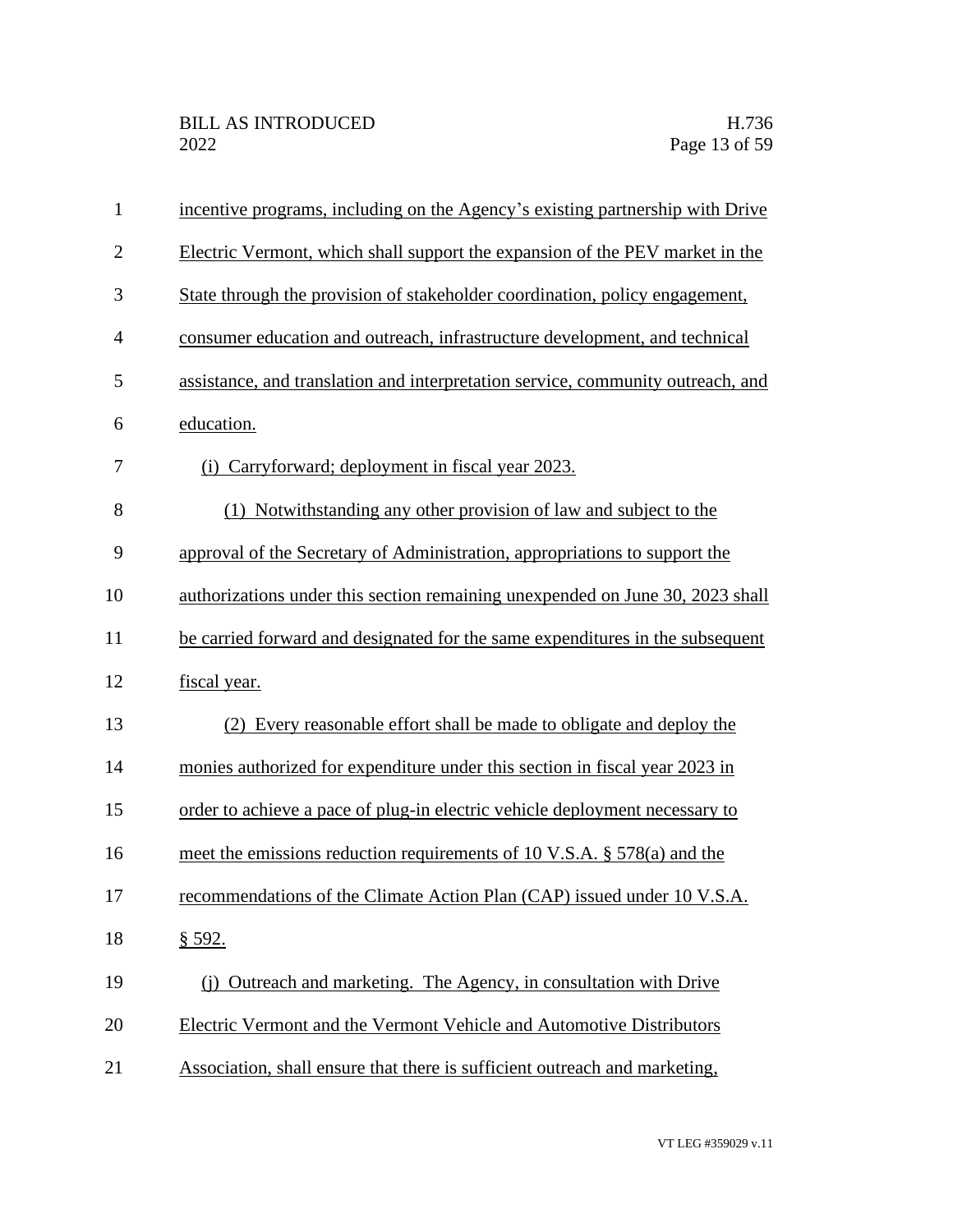| $\mathbf{1}$   | including the use of translation and interpretation services, of the Incentive |
|----------------|--------------------------------------------------------------------------------|
| $\overline{2}$ | Program for New PEVs, MileageSmart, and Replace Your Ride so that              |
| 3              | Vermonters who are eligible under one or more of the incentive programs can    |
| $\overline{4}$ | easily learn how to secure as many incentives as are available.                |
| 5              | Sec. 5. 2019 Acts and Resolves No. 59, Sec. 34(b), as amended by 2020 Acts     |
| 6              | and Resolves No. 121, Sec. 14, 2020 Acts and Resolves No. 154, Sec. G.112,     |
| 7              | 2021 Acts and Resolves No. 3, Sec. 56, and 2021 Acts and Resolves No. 55,      |
| 8              | Sec. 19 is further amended to read:                                            |
| 9              | (b) Electric vehicle incentive program. An incentive program for Vermont       |
| 10             | residents to purchase and lease new PEVs shall structure PEV purchase and      |
| 11             | lease incentive payments by income to help Vermonters benefit from electric    |
| 12             | driving, including Vermont's most vulnerable. The program shall be known as    |
| 13             | the Incentive Program for New PEVs. Specifically, the Incentive Program for    |
| 14             | New PEVs shall:                                                                |
| 15             | * * *                                                                          |
| 16             | (5) apply to manufactured PEVs with a Base Manufacturer's Suggested            |
| 17             | Retail Price (MSRP) of \$40,000.00 \$45,000.00 or less; and                    |
| 18             | * * *                                                                          |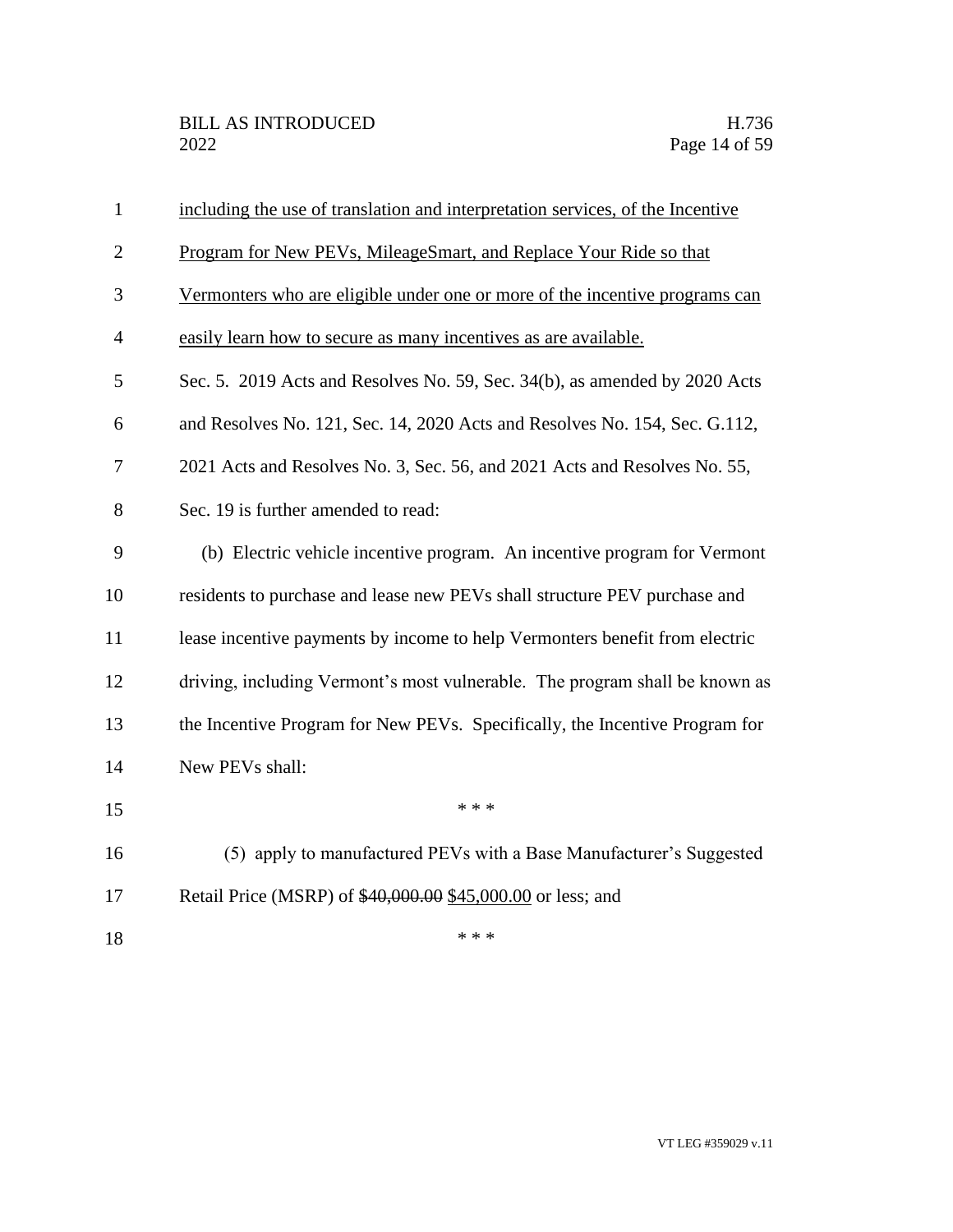| $\mathbf{1}$   | *** Vermont Association of Snow Travelers Authorizations ***                |
|----------------|-----------------------------------------------------------------------------|
| $\overline{2}$ | Sec. 6. VERMONT ASSOCIATION OF SNOW TRAVELERS (VAST)                        |
| 3              | <b>AUTHORIZATIONS</b>                                                       |
| 4              | The Agency of Transportation, through the Department of Motor Vehicles,     |
| 5              | is authorized to spend:                                                     |
| 6              | (1) \$50,000.00 in one-time General Fund monies, as appropriated in         |
| 7              | Sec. B.1100(12)(A) of the fiscal year 2023 budget, in grants to the Vermont |
| 8              | Association of Snow Travelers (VAST) to support the Law Enforcement and     |
| 9              | <b>Safety Program; and</b>                                                  |
| 10             | (2) \$1,000,000.00 in one-time General Fund monies, as appropriated in      |
| 11             | Sec. B.1100(12)(B) of the fiscal year 2023 budget, in grants to VAST to     |
| 12             | support the Equipment Grant-in-Aid Program.                                 |
| 13             | *** Bridge Formula Program; Off-System Bridges ***                          |
| 14             | Sec. 7. BRIDGE FORMULA PROGRAM; OFF-SYSTEM BRIDGES;                         |
| 15             | <b>REPEAL</b>                                                               |
| 16             | (a) Findings. The General Assembly finds that:                              |
| 17             | the Infrastructure Investment and Jobs Act, Pub. L. No. 117-58<br>(1)       |
| 18             | (IIJA) provides Vermont with \$225,000,000.00 in Bridge Formula Program     |
| 19             | funding for federal fiscal years 2022 through 2026;                         |
| 20             | (2) the Bridge Formula Program funds are to be used for the                 |
| 21             | preservation and replacement of bridges;                                    |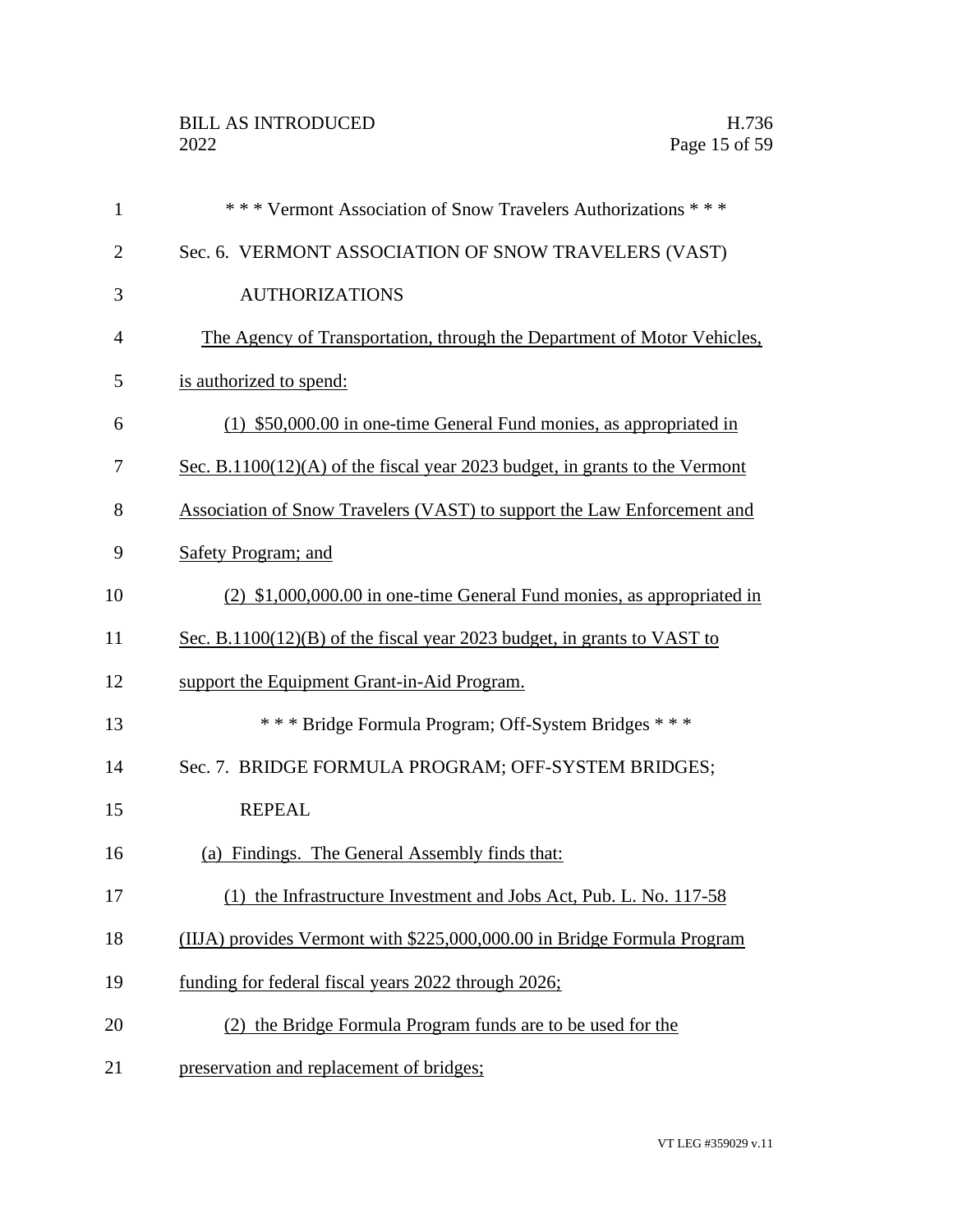| $\mathbf{1}$   | (3) as part of the Bridge Formula Program, states are required to allocate   |
|----------------|------------------------------------------------------------------------------|
| $\overline{2}$ | a minimum of 15 percent of the funding to address off-system bridge needs,   |
| 3              | where off-system bridges are those that are located along roadways off the   |
| $\overline{4}$ | federal aid system;                                                          |
| 5              | (4) in Vermont, roadways off the federal aid system are primarily owned      |
| 6              | and maintained by municipalities; and                                        |
| 7              | (5) under the IIJA, the federal share of funding for municipally owned       |
| 8              | off-system bridges is 100 percent.                                           |
| 9              | (b) Priority implementation. In order to implement and allocate the Bridge   |
| 10             | Formula Program funding, the Agency of Transportation is directed to         |
| 11             | simultaneously:                                                              |
| 12             | $(1)(A)$ Fund at 100 percent federal share the construction phase of all     |
| 13             | off-system bridges in the Fiscal Year 2023 Transportation Program for Town   |
| 14             | <b>Highway Bridges that:</b>                                                 |
| 15             | (i) were not authorized for federal funds for the construction phase         |
| 16             | of the pending project prior to the Fiscal Year 2023 Transportation Program; |
| 17             | and                                                                          |
| 18             | (ii) are either listed as a front-of-book project or development and         |
| 19             | evaluation (D&E) project in the Fiscal Year 2023 Transportation Program.     |
| 20             | (B) The engineering (PE) and right-of-way (ROW) phases of projects           |
| 21             | to be funded at 100 percent federal share under subdivision (A) of this      |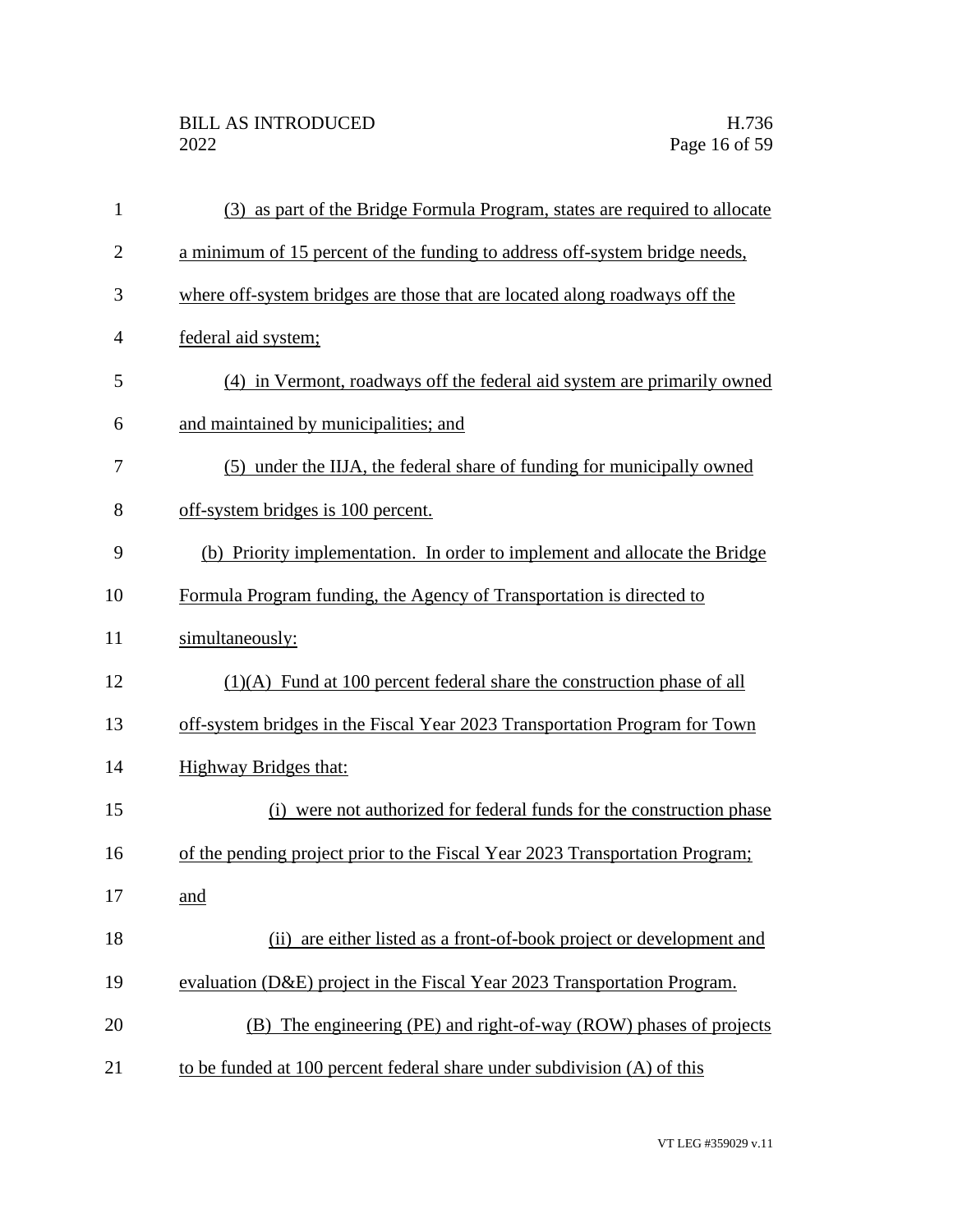| $\mathbf{1}$   | subdivision (1) shall continue to be funded at 80 percent federal, 10 percent     |
|----------------|-----------------------------------------------------------------------------------|
| $\overline{2}$ | State, and 10 percent municipal.                                                  |
| 3              | $(2)(A)$ In the Fiscal Year 2023 through 2029 Transportation Programs,            |
| $\overline{4}$ | fund the construction phase of off-system covered bridges and off-system          |
| 5              | historic truss bridges within the Transportation Programs for Town Highway        |
| 6              | Bridges based on the prioritization of covered bridges and historic truss bridges |
| $\tau$         | under the prioritization process outlined in 19 V.S.A. $\S$ 10g(l) at 100 percent |
| 8              | federal share.                                                                    |
| 9              | (B) The engineering (PE) and right-of-way (ROW) phases of projects                |
| 10             | to be funded at 100 percent federal share under subdivision (A) of this           |
| 11             | subdivision (2) shall continue to be funded at 80 percent federal, 10 percent     |
| 12             | State, and 10 percent municipal.                                                  |
| 13             | (c) Secondary implementation. Should funding through the federal Bridge           |
| 14             | Formula Program remain available following the implementation delineated          |
| 15             | under subsection (b) of this section, town highway bridges shall be advanced      |
| 16             | based on the prioritization process outlined in 19 V.S.A. $\S$ 10g(1).            |
| 17             | (d) Repeal. This section is repealed on October 1, 2029, at the conclusion        |
| 18             | of the authorized implementation period for the IIJA.                             |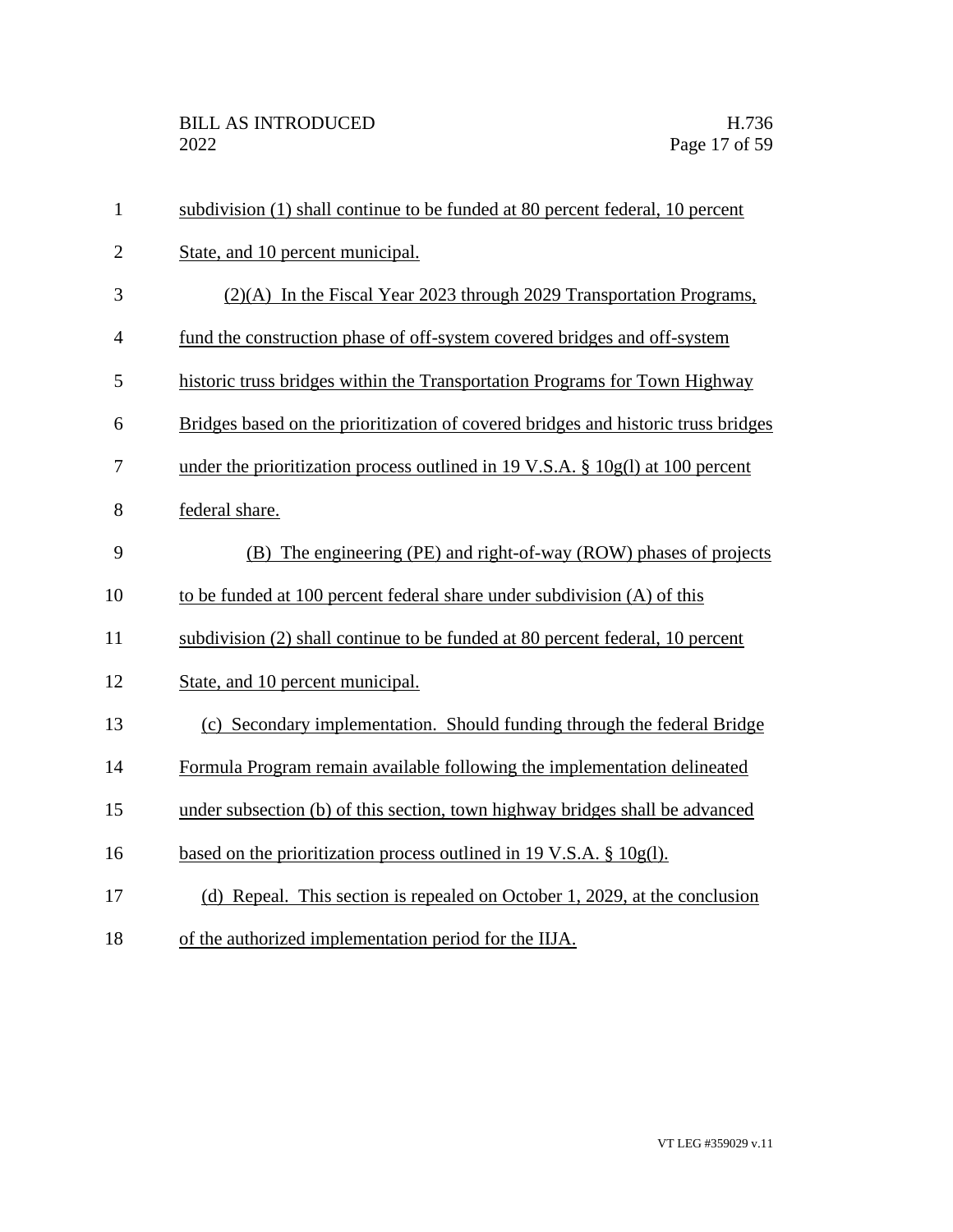| $\mathbf{1}$   | Sec. 8. TOWN HIGHWAY BRIDGE PROGRAM                                           |                                       |                                                                         |                  |  |
|----------------|-------------------------------------------------------------------------------|---------------------------------------|-------------------------------------------------------------------------|------------------|--|
| $\overline{2}$ | (a) Within the Agency of Transportation's Proposed Fiscal Year 2023           |                                       |                                                                         |                  |  |
| 3              | Transportation Program for Town Highway Bridges, authorized spending for      |                                       |                                                                         |                  |  |
| $\overline{4}$ | the construction phase of the following projects is amended to be 100 percent |                                       |                                                                         |                  |  |
| 5              | federal pursuant to Sec. $6(b)(1)(A)$ and $(2)(A)$ of this act:               |                                       |                                                                         |                  |  |
| 6              |                                                                               | (1) Clarendon BO $1443(55)$ ;         |                                                                         |                  |  |
| 7              | (2) Hartford BO 1444(60);                                                     |                                       |                                                                         |                  |  |
| 8              |                                                                               | $(3)$ Ludlow Village BO 1443 $(52)$ ; |                                                                         |                  |  |
| 9              | (4) Poultney BO 1443(53);                                                     |                                       |                                                                         |                  |  |
| 10             | (5) Stowe BO 1446(37);                                                        |                                       |                                                                         |                  |  |
| 11             | (6) Stowe BO 1446(39);                                                        |                                       |                                                                         |                  |  |
| 12             | (7) Statewide Preservation Easement Paint Program; and                        |                                       |                                                                         |                  |  |
| 13             | (8) Statewide Rehabilitation of Covered Bridges.                              |                                       |                                                                         |                  |  |
| 14             |                                                                               |                                       | (b) Within the Agency of Transportation's Proposed Fiscal Year 2023     |                  |  |
| 15             |                                                                               |                                       | Transportation Program for Town Highway Bridges, authorized spending is |                  |  |
| 16             | amended as follows:                                                           |                                       |                                                                         |                  |  |
| 17             | <b>FY23</b>                                                                   |                                       | <b>As Proposed</b> As Amended                                           | Change           |  |
| 18             | Other                                                                         | 350,000                               | 350,000                                                                 | $\boldsymbol{0}$ |  |
| 19             | PE                                                                            | 4,294,487                             | 4,294,487                                                               | $\boldsymbol{0}$ |  |
| 20             | <b>ROW</b>                                                                    | 355,000                               | 355,000                                                                 | $\boldsymbol{0}$ |  |
| 21             | Construction                                                                  | 25,314,700                            | 25,314,700                                                              | $\boldsymbol{0}$ |  |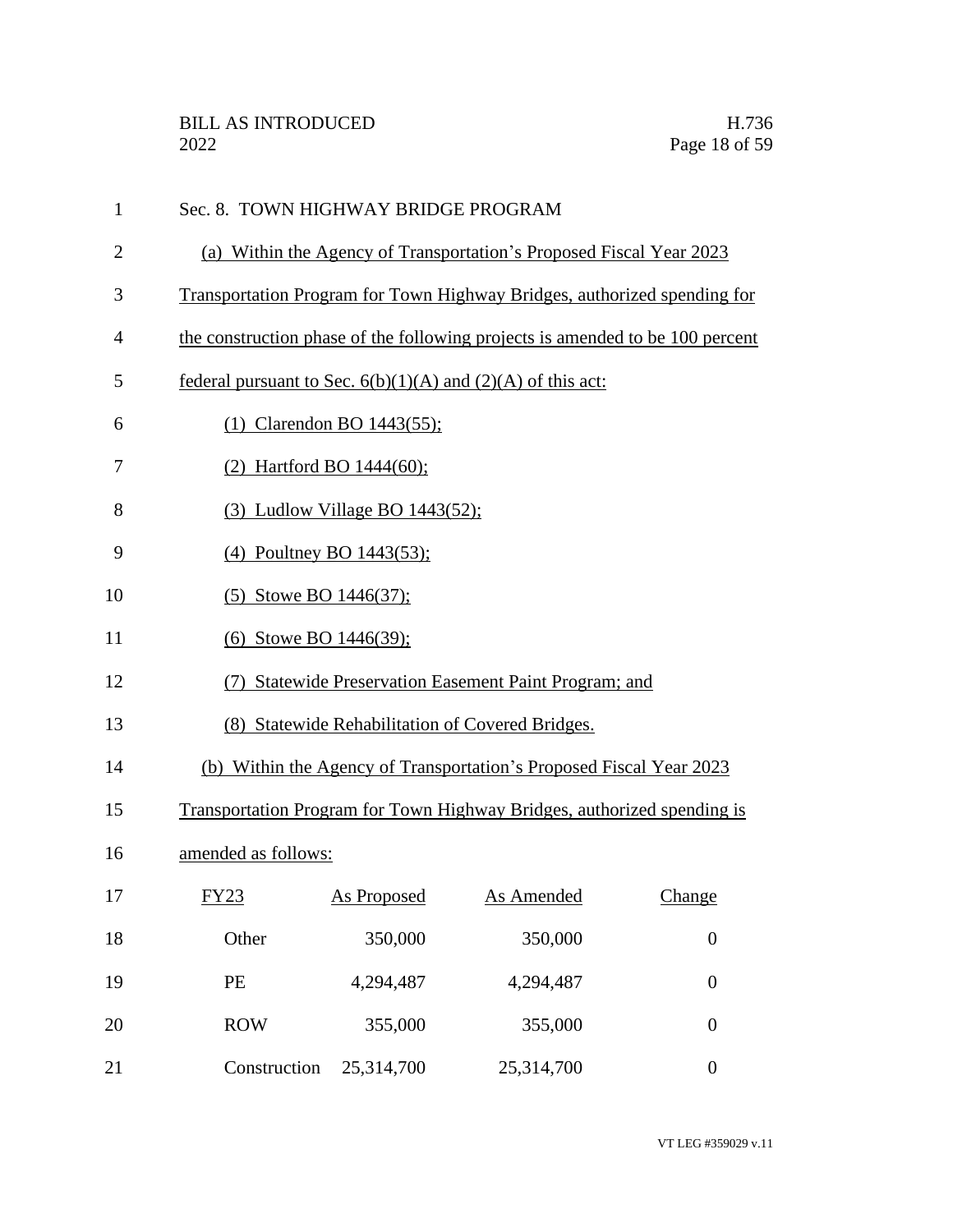| $\mathbf{1}$   | Total                                             | 30,314,187                                   | 30,314,187                                                                  | $\boldsymbol{0}$ |  |
|----------------|---------------------------------------------------|----------------------------------------------|-----------------------------------------------------------------------------|------------------|--|
| $\overline{2}$ | Sources of funds                                  |                                              |                                                                             |                  |  |
| 3              | <b>TIB</b>                                        | 2,402,455                                    | 2,402,455                                                                   | $\boldsymbol{0}$ |  |
| $\overline{4}$ | <b>State</b>                                      | 1,919,899                                    | 1,230,817                                                                   | $-689,082$       |  |
| 5              | Federal                                           | 24,251,350                                   | 25,529,514                                                                  | 1,278,164        |  |
| 6              | Local                                             | 1,740,483                                    | 1,151,401                                                                   | $-589,082$       |  |
| 7              | Total                                             | 30,314,187                                   | 30,314,187                                                                  | $\boldsymbol{0}$ |  |
| 8              |                                                   |                                              | (c) Within the Agency of Transportation's Proposed Fiscal Year 2023         |                  |  |
| 9              |                                                   |                                              | Transportation Program, the following covered bridges projects are added to |                  |  |
| 10             |                                                   | the candidate list for Town Highway Bridges: |                                                                             |                  |  |
| 11             |                                                   |                                              | (1) Belvidere (Bridge No. 12 on Town Highway 3);                            |                  |  |
| 12             | (2) Charlotte (Bridge No. 27 on Town Highway 9);  |                                              |                                                                             |                  |  |
| 13             | (3) Chelsea (Bridge No. 46 on Town Highway 68);   |                                              |                                                                             |                  |  |
| 14             | (4) Hartland (Bridge No. 22 on Town Highway 15);  |                                              |                                                                             |                  |  |
| 15             |                                                   |                                              | (5) Lyndon (Bridge No. 33 on Town Highway 58);                              |                  |  |
| 16             |                                                   |                                              | (6) Northfield (Bridge No. 10 on Town Highway 3);                           |                  |  |
| 17             | (7) Northfield (Bridge No. 11 on Town Highway 3); |                                              |                                                                             |                  |  |
| 18             | (8) Northfield (Bridge No. 15 on Town Highway 3); |                                              |                                                                             |                  |  |
| 19             | (9) Troy (Bridge No. 8 on Town Highway 12); and   |                                              |                                                                             |                  |  |
| 20             |                                                   |                                              | (10) Weathersfield (Bridge No. 83 on Town Highway 65).                      |                  |  |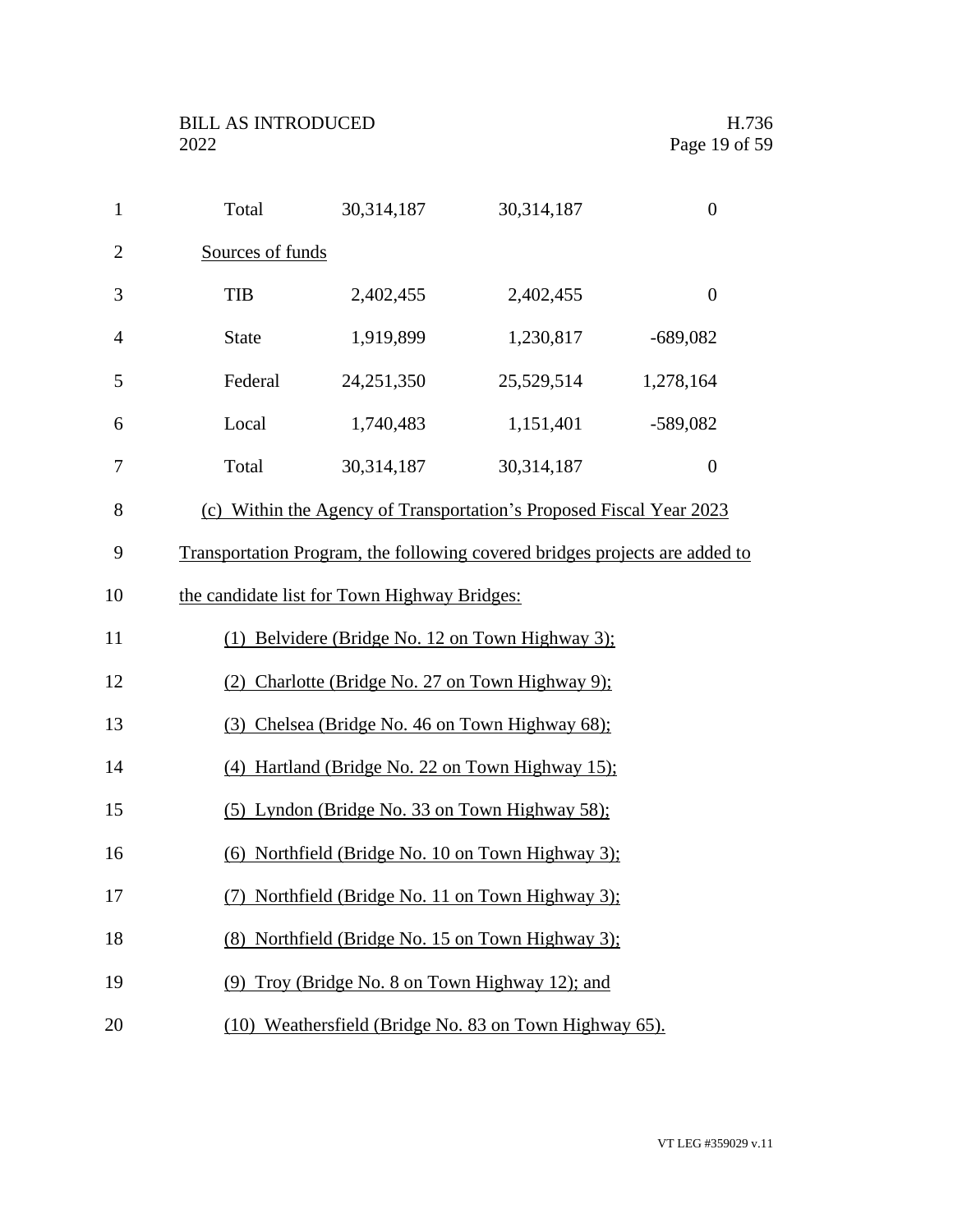| $\mathbf{1}$   | (d) Within the Agency of Transportation's Proposed Fiscal Year 2023             |                                                     |                                                                                  |                  |  |  |
|----------------|---------------------------------------------------------------------------------|-----------------------------------------------------|----------------------------------------------------------------------------------|------------------|--|--|
| $\overline{2}$ | Transportation Program, the following metal truss bridges projects are added to |                                                     |                                                                                  |                  |  |  |
| 3              | the candidate list for Town Highway Bridges:                                    |                                                     |                                                                                  |                  |  |  |
| $\overline{4}$ |                                                                                 | (1) Berlin (Bridge No. 27 on Town Highway 61);      |                                                                                  |                  |  |  |
| 5              |                                                                                 | (2) Bridgewater (Bridge No. 26 on Town Highway 34); |                                                                                  |                  |  |  |
| 6              |                                                                                 |                                                     | (3) Enosburg (Bridge No. 45 on Town Highway 42);                                 |                  |  |  |
| 7              |                                                                                 |                                                     | $(4)$ Lincoln (Bridge No. 46 on Town Highway 6);                                 |                  |  |  |
| 8              |                                                                                 |                                                     | (5) Moretown (Bridge No. 42 on Town Highway 39);                                 |                  |  |  |
| 9              | (6) Newfane (Bridge No. 49 on Town Highway 26);                                 |                                                     |                                                                                  |                  |  |  |
| 10             | (7) Northfield (Bridge No. 65 on Town Highway 57);                              |                                                     |                                                                                  |                  |  |  |
| 11             | (8) Royalton (Bridge No. 30 on Town Highway 6); and                             |                                                     |                                                                                  |                  |  |  |
| 12             | (9) Sheldon (Bridge No. 20 on Town Highway 22).                                 |                                                     |                                                                                  |                  |  |  |
| 13             | *** Amendments to Fiscal Year 2023 Authorizations ***                           |                                                     |                                                                                  |                  |  |  |
| 14             | Sec. 9. PROGRAM DEVELOPMENT                                                     |                                                     |                                                                                  |                  |  |  |
| 15             |                                                                                 |                                                     | Within the Agency of Transportation's Proposed Fiscal Year 2023                  |                  |  |  |
| 16             |                                                                                 |                                                     | <b>Transportation Program for Program Development Administration, authorized</b> |                  |  |  |
| 17             | spending is amended as follows:                                                 |                                                     |                                                                                  |                  |  |  |
| 18             | FY23                                                                            | As Proposed                                         | As Amended                                                                       | Change           |  |  |
| 19             | Person. Svcs.                                                                   | 23,753,701                                          | 23,753,701                                                                       | $\boldsymbol{0}$ |  |  |
| 20             | Operat. Exp.                                                                    | 9,039,403                                           | 8,985,192                                                                        | $-54,211$        |  |  |
| 21             | Grants                                                                          | 286,000                                             | 286,000                                                                          | $\boldsymbol{0}$ |  |  |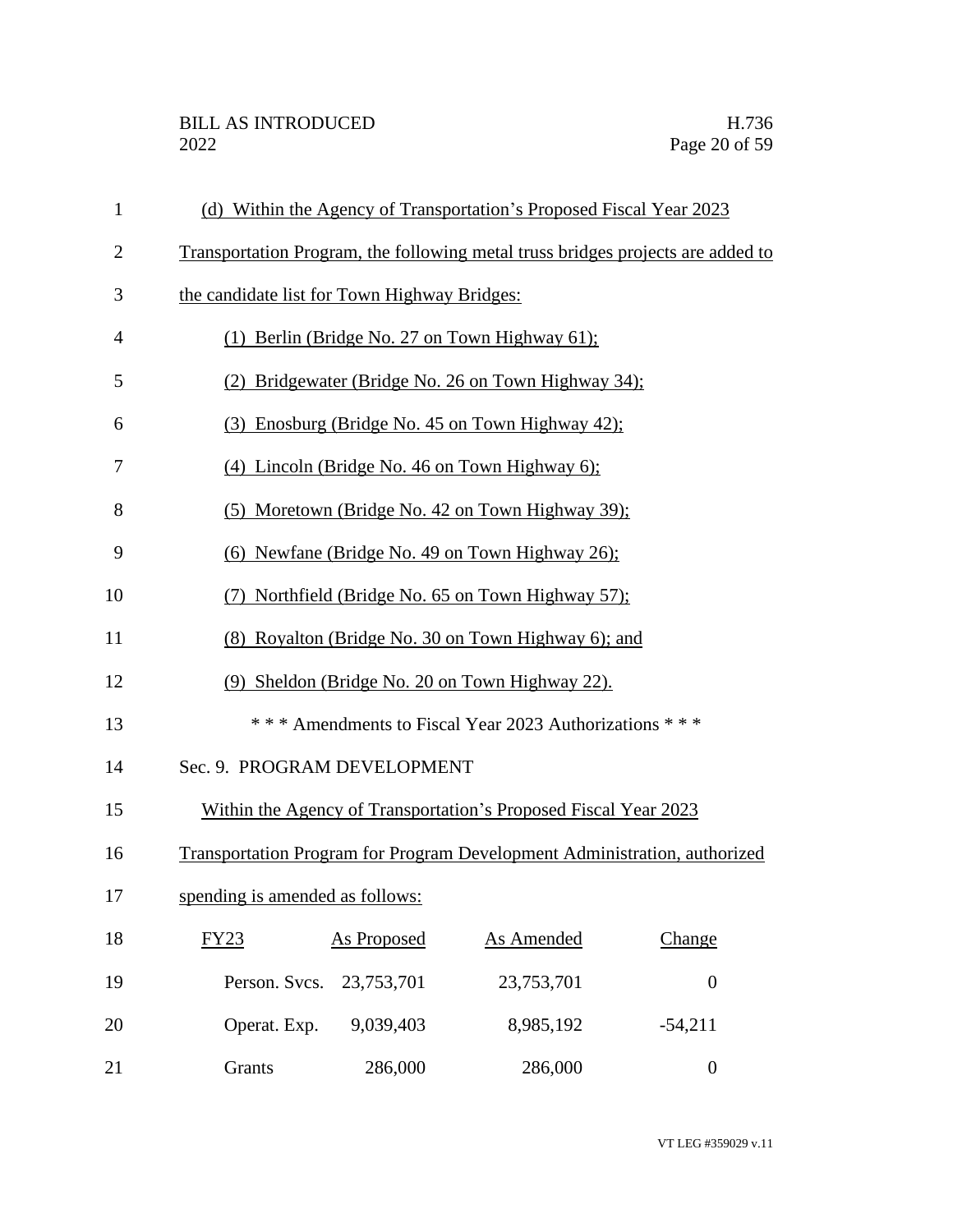| $\mathbf{1}$   | Total                        | 33,079,104         | 33,024,893                                                             | $-54,211$        |
|----------------|------------------------------|--------------------|------------------------------------------------------------------------|------------------|
| $\overline{2}$ | Sources of funds             |                    |                                                                        |                  |
| 3              | <b>State</b>                 | 25,074,132         | 25,019,921                                                             | $-54,211$        |
| $\overline{4}$ | Federal                      | 7,929,972          | 7,929,972                                                              | $\boldsymbol{0}$ |
| 5              | Inter Unit                   | 75,000             | 75,000                                                                 | $\boldsymbol{0}$ |
| 6              | Total                        | 33,079,104         | 33,024,893                                                             | $-54,211$        |
| 7              | Sec. 10. TOWN HIGHWAY AID    |                    |                                                                        |                  |
| 8              |                              |                    | Within the Agency of Transportation's Proposed Fiscal Year 2023        |                  |
| 9              |                              |                    | Transportation Program for Town Highway Aid, authorized spending is    |                  |
| 10             | amended as follows:          |                    |                                                                        |                  |
| 11             | FY23                         | <b>As Proposed</b> | <b>As Amended</b>                                                      | <b>Change</b>    |
| 12             | Grants                       | 27,783,413         | 27,837,624                                                             | 54,211           |
| 13             | Total                        | 27,783,413         | 27,837,624                                                             | 54,211           |
| 14             | Sources of funds             |                    |                                                                        |                  |
| 15             | <b>State</b>                 | 27,783,413         | 27,837,624                                                             | 54,211           |
| 16             | Total                        | 27,783,413         | 27,837,624                                                             | 54,211           |
| 17             | Sec. 11. POLICY AND PLANNING |                    |                                                                        |                  |
| 18             |                              |                    | Within the Agency of Transportation's Proposed Fiscal Year 2023        |                  |
| 19             |                              |                    | Transportation Program for Policy and Planning, authorized spending is |                  |
| 20             | amended as follows:          |                    |                                                                        |                  |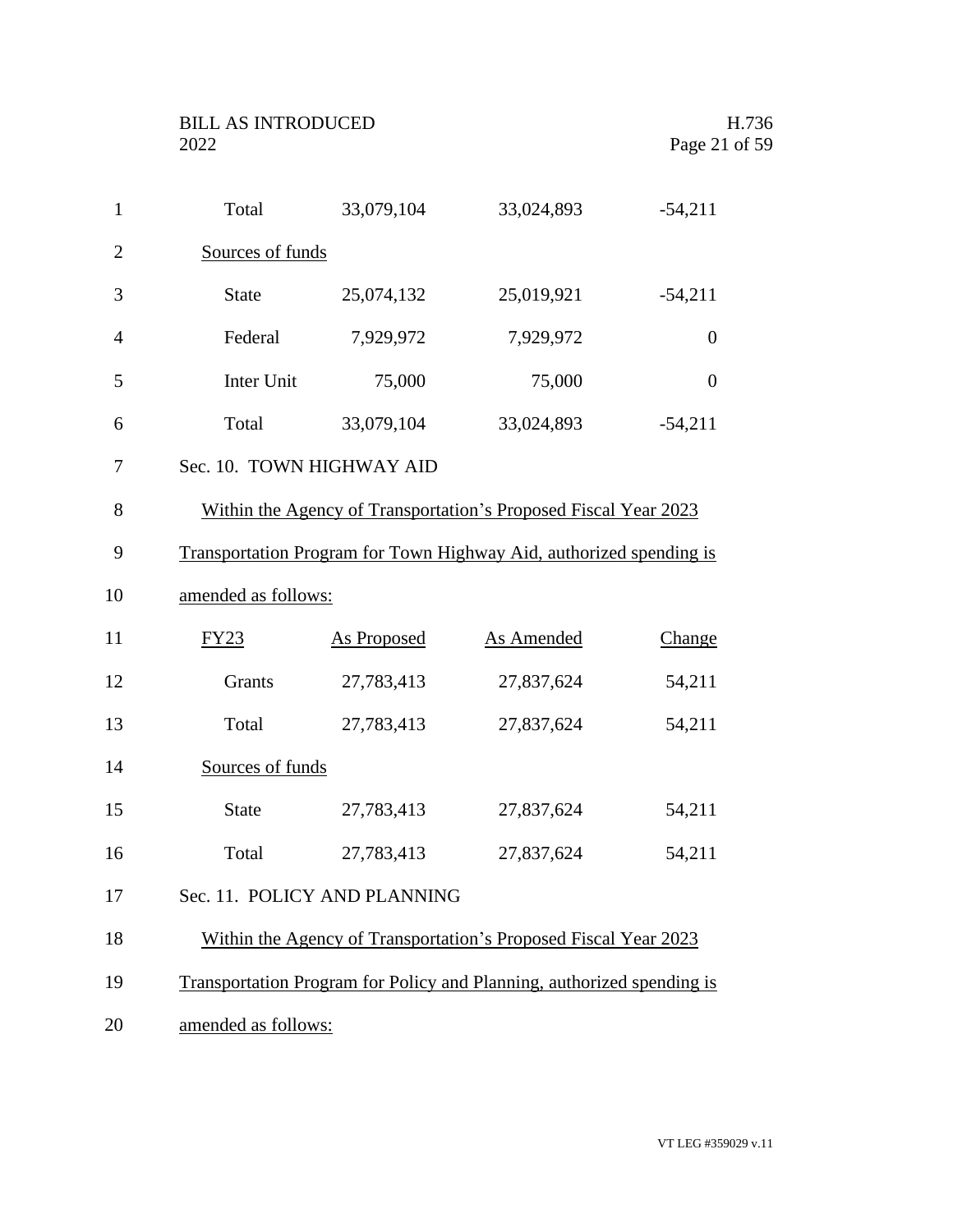| $\mathbf{1}$   | FY23                             | <b>As Proposed</b> | <b>As Amended</b>                                               | Change                                                                     |
|----------------|----------------------------------|--------------------|-----------------------------------------------------------------|----------------------------------------------------------------------------|
| $\overline{2}$ | Person. Svcs.                    | 4,767,663          | 4,767,663                                                       | $\overline{0}$                                                             |
| 3              | Operat. Exp.                     | 1,035,700          | 1,035,700                                                       | $\boldsymbol{0}$                                                           |
| $\overline{4}$ | Grants                           | 7,389,725          | 10,784,247                                                      | 3,394,522                                                                  |
| 5              | Total                            | 13,193,088         | 16,587,610                                                      | 3,394,522                                                                  |
| 6              | Sources of funds                 |                    |                                                                 |                                                                            |
| 7              | <b>State</b>                     | 3,217,573          | 3,217,573                                                       | $\boldsymbol{0}$                                                           |
| 8              | Federal                          | 9,920,240          | 13,314,762                                                      | 3,394,522                                                                  |
| 9              | Inter Unit                       | 55,275             | 55,275                                                          | $\boldsymbol{0}$                                                           |
| 10             | Total                            | 13,193,088         | 16,587,610                                                      | 3,394,522                                                                  |
| 11             | Sec. 12. TOWN HIGHWAY STRUCTURES |                    |                                                                 |                                                                            |
| 12             |                                  |                    | Within the Agency of Transportation's Proposed Fiscal Year 2023 |                                                                            |
| 13             |                                  |                    |                                                                 | Transportation Program for Town Highway Structures, authorized spending is |
| 14             | amended as follows:              |                    |                                                                 |                                                                            |
| 15             | FY23                             | <b>As Proposed</b> | <b>As Amended</b>                                               | <b>Change</b>                                                              |
| 16             | Grants                           | 6,333,500          | 7,200,000                                                       | 866,500                                                                    |
| 17             | Total                            | 6,333,500          | 7,200,000                                                       | 866,500                                                                    |
| 18             | Sources of funds                 |                    |                                                                 |                                                                            |
| 19             | <b>State</b>                     | 6,333,500          | 7,200,000                                                       | 866,500                                                                    |
| 20             | Total                            | 6,333,500          | 7,200,000                                                       | 866,500                                                                    |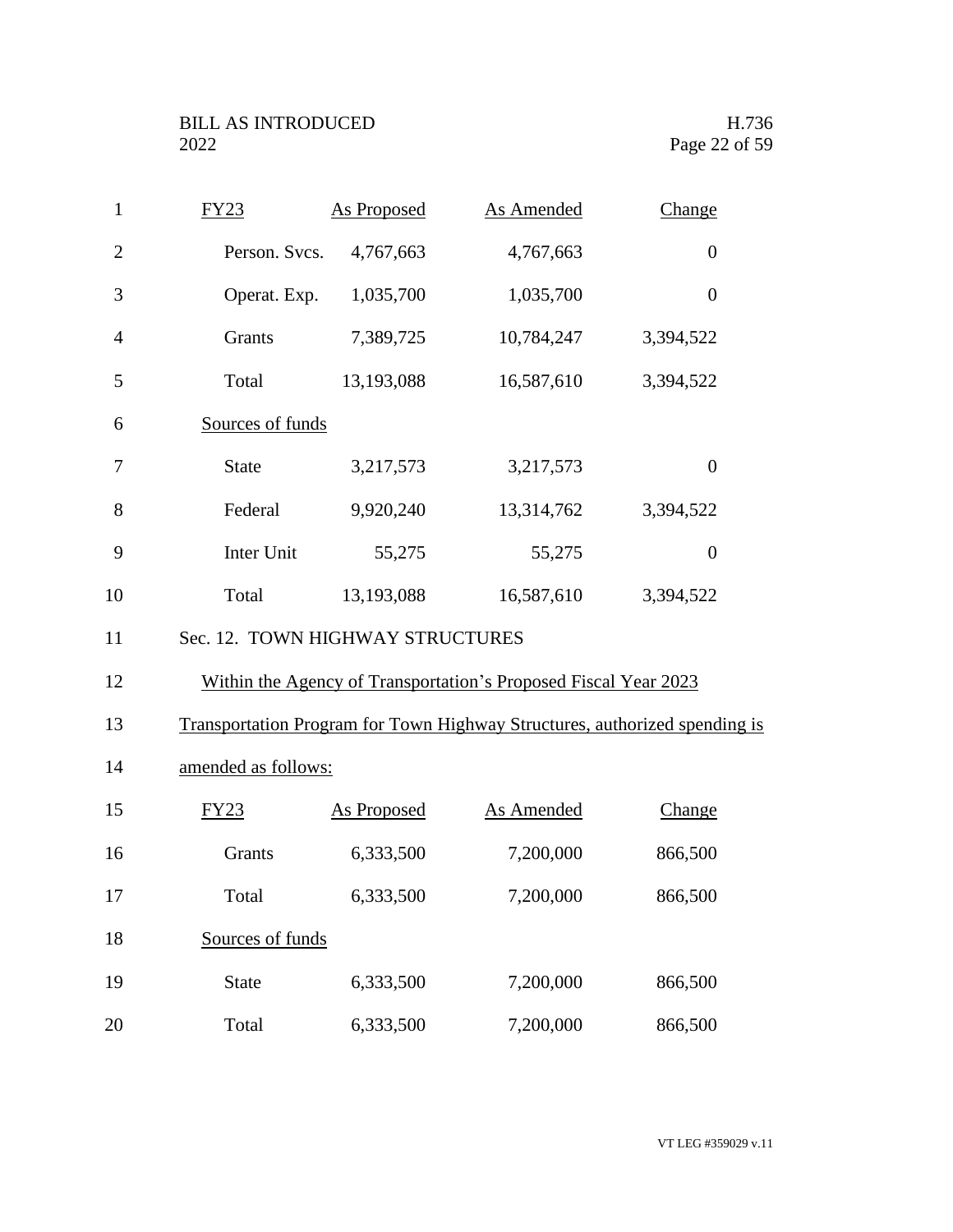| $\mathbf{1}$   | Sec. 13. TOWN HIGHWAY CLASS 2 ROADWAY                               |                                 |                                                                 |                                                                           |  |  |
|----------------|---------------------------------------------------------------------|---------------------------------|-----------------------------------------------------------------|---------------------------------------------------------------------------|--|--|
| $\overline{2}$ | Within the Agency of Transportation's Proposed Fiscal Year 2023     |                                 |                                                                 |                                                                           |  |  |
| 3              | Transportation Program for Town Highway Class 2 Roadway, authorized |                                 |                                                                 |                                                                           |  |  |
| $\overline{4}$ |                                                                     | spending is amended as follows: |                                                                 |                                                                           |  |  |
| 5              | FY23                                                                | As Proposed                     | As Amended                                                      | Change                                                                    |  |  |
| 6              | Grants                                                              | 7,648,750                       | 8,600,000                                                       | 951,250                                                                   |  |  |
| 7              | Total                                                               | 7,648,750                       | 8,600,000                                                       | 951,250                                                                   |  |  |
| 8              | Sources of funds                                                    |                                 |                                                                 |                                                                           |  |  |
| 9              | <b>State</b>                                                        | 7,648,750                       | 8,600,000                                                       | 951,250                                                                   |  |  |
| 10             | Total                                                               | 7,648,750                       | 8,600,000                                                       | 951,250                                                                   |  |  |
| 11             | Sec. 14. HIGHWAY MAINTENANCE                                        |                                 |                                                                 |                                                                           |  |  |
| 12             |                                                                     |                                 | Within the Agency of Transportation's Proposed Fiscal Year 2023 |                                                                           |  |  |
| 13             |                                                                     |                                 |                                                                 | Transportation Program for Maintenance, authorized spending is amended as |  |  |
| 14             | follows:                                                            |                                 |                                                                 |                                                                           |  |  |
| 15             | FY23                                                                | <b>As Proposed</b>              | <b>As Amended</b>                                               | Change                                                                    |  |  |
| 16             | Person. Svcs. 44,709,478                                            |                                 | 44,709,478                                                      | $\boldsymbol{0}$                                                          |  |  |
| 17             | Operat. Exp. 61,554,303                                             |                                 | 58,492,635                                                      | $-3,061,668$                                                              |  |  |
| 18             | Total                                                               | 106,263,781                     | 103,202,113                                                     | $-3,061,668$                                                              |  |  |
| 19             | Sources of funds                                                    |                                 |                                                                 |                                                                           |  |  |
| 20             | <b>State</b>                                                        | 105,517,966                     | 102,456,298                                                     | $-3,061,668$                                                              |  |  |
| 21             | Federal                                                             | 645,815                         | 645,815                                                         | $\boldsymbol{0}$                                                          |  |  |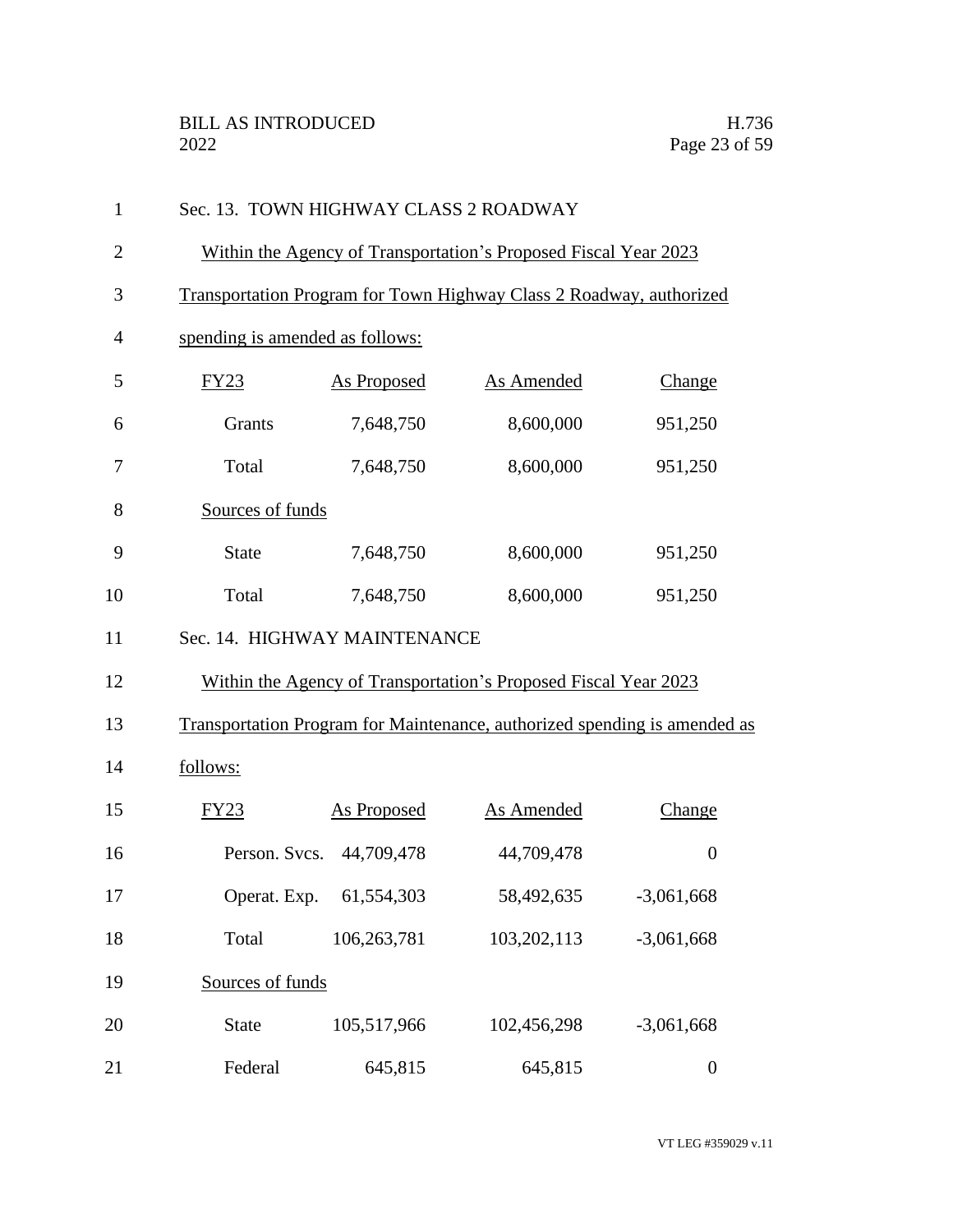| $\mathbf{1}$   | Inter Unit       | 100,000                                                            | 100,000                                                                      | $\boldsymbol{0}$ |  |  |
|----------------|------------------|--------------------------------------------------------------------|------------------------------------------------------------------------------|------------------|--|--|
| $\overline{2}$ | Total            | 106,263,781                                                        | 103, 202, 113                                                                | $-3,061,668$     |  |  |
| 3              |                  |                                                                    | *** Mobility and Transportation Innovation Grant Program ***                 |                  |  |  |
| $\overline{4}$ |                  |                                                                    | Sec. 15. MOBILITY AND TRANSPORTATION INNOVATION GRANT                        |                  |  |  |
| 5              | <b>PROGRAM</b>   |                                                                    |                                                                              |                  |  |  |
| 6              |                  |                                                                    | (a) Project addition. The following project is added to the Agency of        |                  |  |  |
| $\tau$         |                  |                                                                    | Transportation's Proposed Fiscal Year 2023 Transportation Program for Public |                  |  |  |
| 8              |                  |                                                                    | Transit: Mobility and Transportation Innovation (MTI) Grant Program.         |                  |  |  |
| 9              |                  |                                                                    | (b) Authorization. Spending authority for Mobility and Transportation        |                  |  |  |
| 10             |                  |                                                                    | Innovation (MTI) Grant Program is authorized as follows:                     |                  |  |  |
| 11             | FY23             | <b>As Proposed</b>                                                 | <b>As Amended</b>                                                            | Change           |  |  |
| 12             | Grants           | $\boldsymbol{0}$                                                   | 500,000                                                                      | 500,000          |  |  |
| 13             | Total            | $\boldsymbol{0}$                                                   | 500,000                                                                      | 500,000          |  |  |
| 14             | Sources of funds |                                                                    |                                                                              |                  |  |  |
| 15             | <b>State</b>     | $\boldsymbol{0}$                                                   | 500,000                                                                      | 500,000          |  |  |
| 16             | Total            | $\overline{0}$                                                     | 500,000                                                                      | 500,000          |  |  |
| 17             |                  | (c) Implementation. The Agency of Transportation shall continue to |                                                                              |                  |  |  |
| 18             |                  |                                                                    | administer the Mobility and Transportation Innovation (MTI) Grant Program,   |                  |  |  |
| 19             |                  |                                                                    | which was created pursuant to 2020 Acts and Resolves No. 121, Sec. 16. The   |                  |  |  |
| 20             |                  |                                                                    | Program shall continue to support micro-transit projects that improve both   |                  |  |  |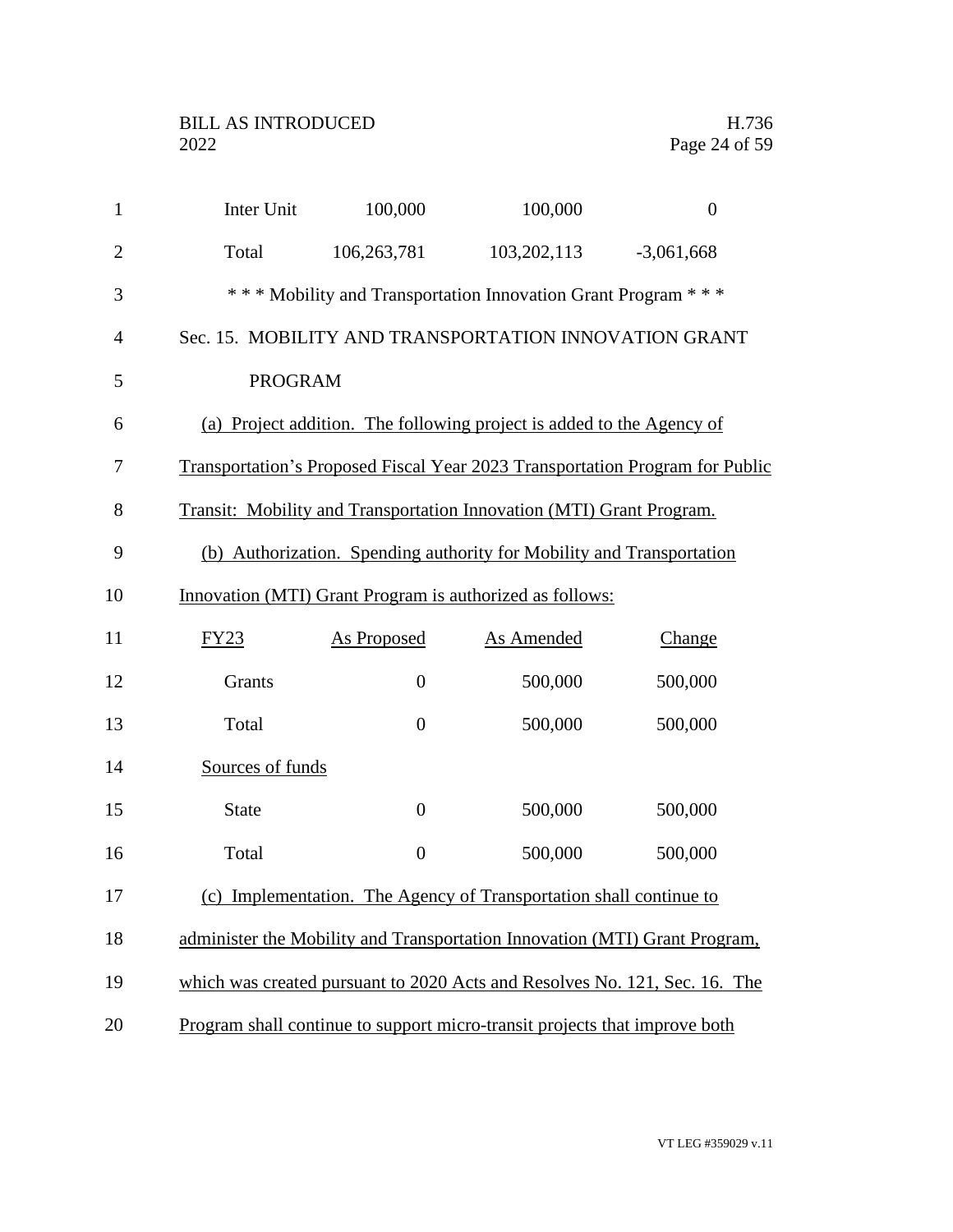| $\mathbf{1}$   |                  |                                                         | mobility and access to services for transit-dependent Vermonters, reduce the |                                                                              |
|----------------|------------------|---------------------------------------------------------|------------------------------------------------------------------------------|------------------------------------------------------------------------------|
| $\overline{2}$ |                  |                                                         | use of single-occupancy vehicles, and reduce greenhouse gas emissions.       |                                                                              |
| 3              |                  |                                                         | (d) Other funding sources for micro transit. Nothing in this section shall   |                                                                              |
| 4              |                  |                                                         | limit the authority of the Agency to fund the implementation or operation of |                                                                              |
| 5              |                  | micro-transit programs using other funding sources.     |                                                                              |                                                                              |
| 6              |                  |                                                         |                                                                              | (e) Conversion of fixed route service. The Agency may assist public transit  |
| 7              |                  |                                                         | providers with converting fixed-route service to micro-transit service,      |                                                                              |
| 8              |                  |                                                         | including in the preservation of Federal Transit Administration monies.      |                                                                              |
| 9              |                  |                                                         | *** Zero-Fare Public Transit ***                                             |                                                                              |
| 10             |                  | Sec. 16. ZERO-FARE PUBLIC TRANSIT                       |                                                                              |                                                                              |
| 11             |                  |                                                         | (a) Project addition. The following project is added to the Agency of        |                                                                              |
| 12             |                  |                                                         |                                                                              | Transportation's Proposed Fiscal Year 2023 Transportation Program for Public |
| 13             |                  | Transit: Zero-Fare Public Transit for Fiscal Year 2023. |                                                                              |                                                                              |
| 14             |                  |                                                         | (b) Authorization. Spending authority for Zero-Fare Public Transit for       |                                                                              |
| 15             |                  | Fiscal Year 2023 is authorized as follows:              |                                                                              |                                                                              |
| 16             | <b>FY23</b>      | <b>As Proposed</b>                                      | As Amended                                                                   | Change                                                                       |
| 17             | Other            | $\overline{0}$                                          | 1,433,000                                                                    | 1,433,000                                                                    |
| 18             | Total            | $\boldsymbol{0}$                                        | 1,433,000                                                                    | 1,433,000                                                                    |
| 19             | Sources of funds |                                                         |                                                                              |                                                                              |
| 20             | <b>State</b>     | $\boldsymbol{0}$                                        | 1,433,000                                                                    | 1,433,000                                                                    |
| 21             | Total            | $\boldsymbol{0}$                                        | 1,433,000                                                                    | 1,433,000                                                                    |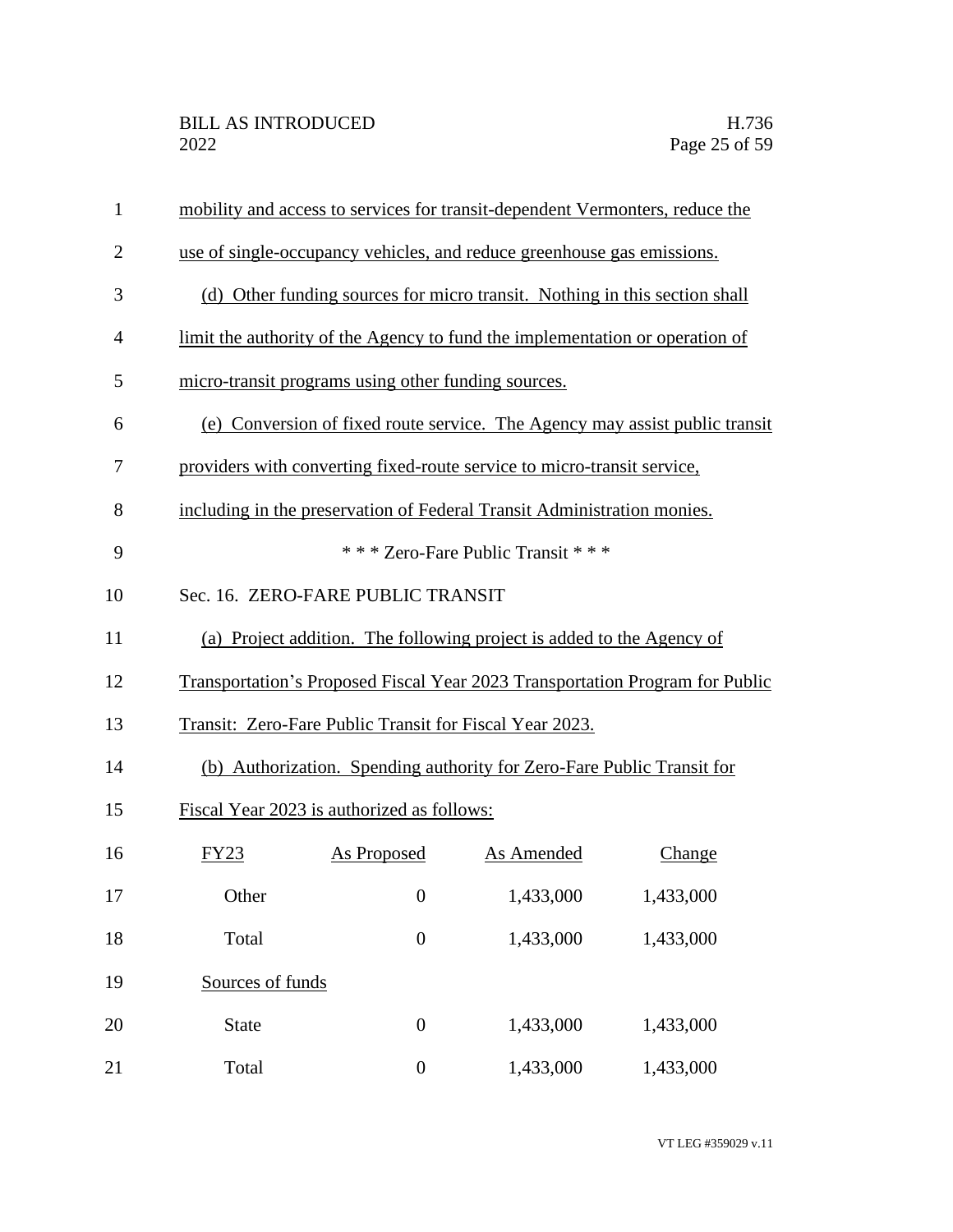| $\mathbf{1}$   | (c) Implementation. The Agency shall ensure that public transit operated           |
|----------------|------------------------------------------------------------------------------------|
| $\overline{2}$ | by transit agencies that are eligible to receive grant funds pursuant to 49 U.S.C. |
| 3              | § 5307 or 5311, or both, in the State on routes other than LINK Express Routes     |
| $\overline{4}$ | shall be operated on a zero-fare basis during fiscal year 2023.                    |
| 5              | (d) Report. On or before January 31, 2023, the Agency of Transportation            |
| 6              | shall file a written report with the House and Senate Committees on                |
| 7              | Transportation that:                                                               |
| 8              | (1) shows changes in public transit ridership, by county and type of               |
| 9              | service, in fiscal years 2020, 2021, and 2022 and in fiscal year 2023 through      |
| 10             | the end of the second quarter; and                                                 |
| 11             | (2) estimates the amount of funding needed to continue to provide zero-            |
| 12             | fare service on transit operated by public transit agencies that are eligible to   |
| 13             | receive grant funds pursuant to 49 U.S.C. § 5307 or 5311, or both, broken out      |
| 14             | by county and type of service in fiscal year 2024.                                 |
| 15             | *** Proposed Fiscal Year 2024 Transportation Program;                              |
| 16             | Carbon Reduction Program * * *                                                     |
| 17             | Sec. 17. PROPOSED FISCAL YEAR 2024 TRANSPORTATION                                  |
| 18             | <b>PROGRAM</b>                                                                     |
| 19             | The Agency of Transportation, in consultation with the Vermont Climate             |
| 20             | Council, shall ensure that within the Agency of Transportation's Proposed          |
| 21             | Fiscal Year 2024 Transportation Program all federal monies that are available      |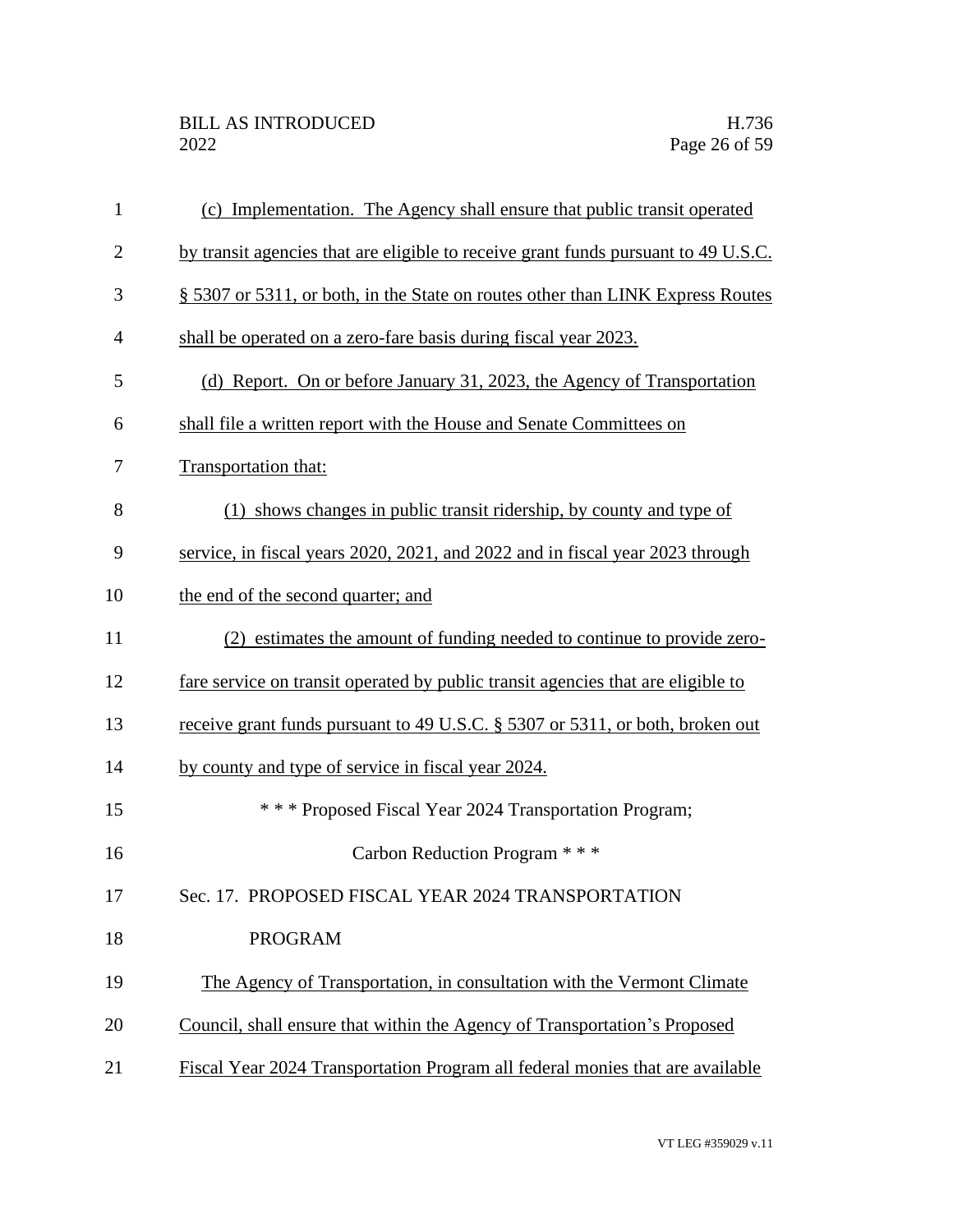| $\mathbf{1}$   | to the State under the Carbon Reduction Program, codified at 23 U.S.C. § 175.   |
|----------------|---------------------------------------------------------------------------------|
| $\overline{2}$ | in federal fiscal years 2022, 2023, and 2024 are allocated toward projects that |
| 3              | align with the recommendations of the Climate Action Plan (CAP) issued          |
| $\overline{4}$ | under 10 V.S.A. § 592.                                                          |
| 5              | *** Transportation Alternatives Grant Program ***                               |
| 6              | Sec. 18. 19 V.S.A. § 38 is amended to read:                                     |
| 7              | § 38. TRANSPORTATION ALTERNATIVES GRANT PROGRAM                                 |
| 8              | $(a), (b)$ [Repealed.]                                                          |
| 9              | (c) The Transportation Alternatives Grant Program is created. The Grant         |
| 10             | Program shall be administered by the Agency, and shall be funded in the         |
| 11             | amount provided for in 23 U.S.C. § 133(h), less the funds set aside for the     |
| 12             | Recreational Trails Program. Awards shall be made to eligible entities as       |
| 13             | defined under 23 U.S.C. § 133(h), and awards under the Grant Program shall      |
| 14             | be limited to the activities authorized under federal law and shall not exceed  |
| 15             | \$300,000.00 per grant allocation.                                              |
| 16             | (d) Eligible entities awarded a grant must provide all funds required to        |
| 17             | match federal funds awarded for a Transportation Alternatives project. All      |
| 18             | grant awards shall be decided and awarded by the Agency.                        |
| 19             | * * *                                                                           |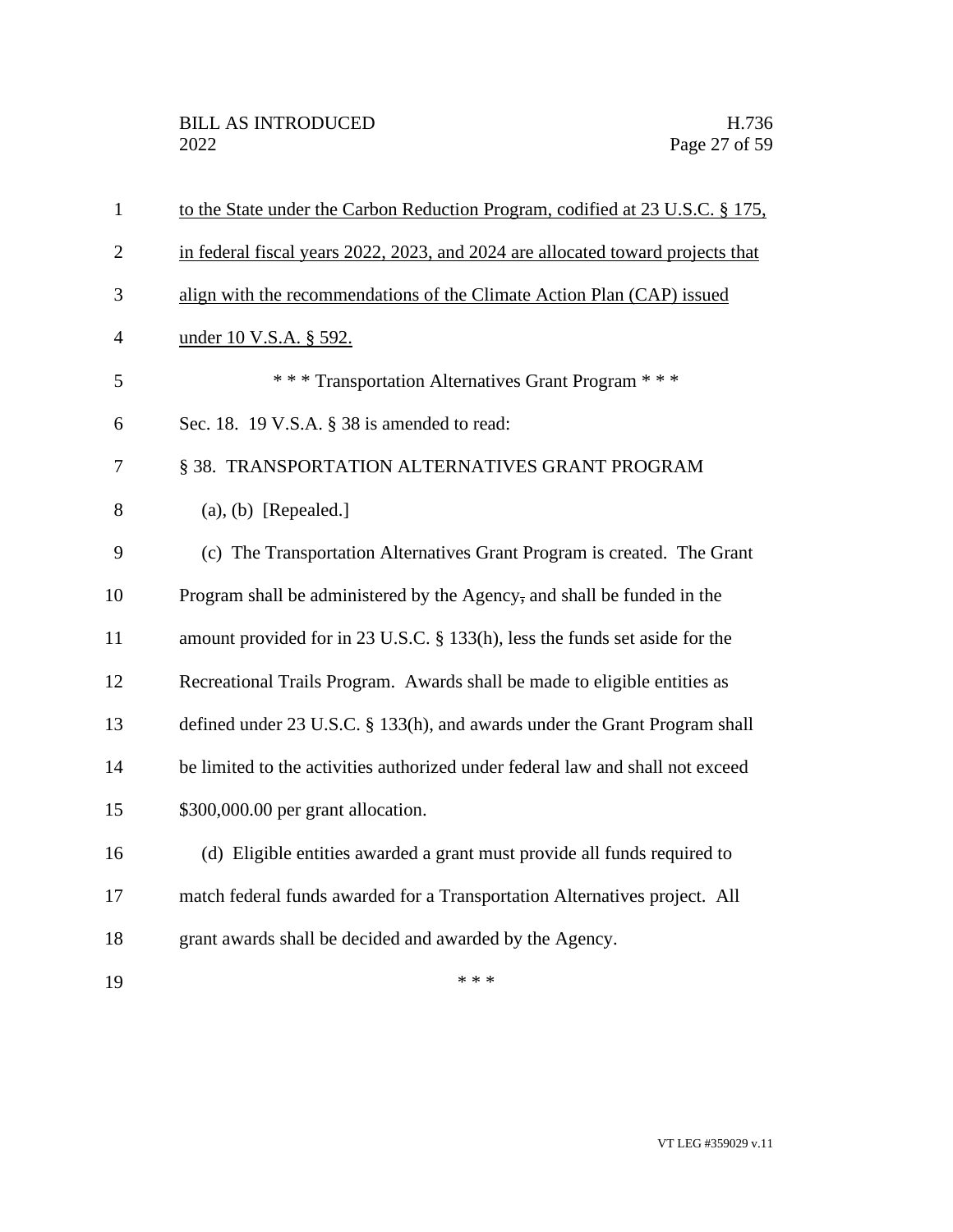## BILL AS INTRODUCED H.736<br>2022 Page 28 of 59

| $\mathbf{1}$   | (f)(1) In fiscal years 2018 and 2019, all Grant Program funds shall be            |
|----------------|-----------------------------------------------------------------------------------|
| $\overline{2}$ | reserved for municipalities for environmental mitigation projects relating to     |
| 3              | stormwater and highways, including eligible salt and sand shed projects.          |
| $\overline{4}$ | (2) In fiscal years 2020 and 2021, Grant Program funds shall be awarded           |
| 5              | for any eligible activity and in accordance with the priorities established in    |
| 6              | subdivision (4) of this subsection.                                               |
| 7              | (3) In fiscal year 2022 2024 and thereafter, \$1,100,000.00 50 percent of         |
| 8              | Grant Program funds, or such lesser sum if all eligible applications amount to    |
| 9              | less than \$1,100,000.00 50 percent of Grant Program funds, shall be reserved     |
| 10             | for municipalities for environmental mitigation projects relating to stormwater   |
| 11             | and highways, including eligible salt and sand shed projects and the balance of   |
| 12             | Grant Program funds shall be awarded for any eligible activity and in             |
| 13             | accordance with the priorities established in subdivision (2) of this subsection. |
| 14             | $(4)(2)$ Regarding Grant Program funds awarded in fiscal years 2020 and           |
| 15             | 2021, and the balance of Grant Program funds not reserved for environmental       |
| 16             | mitigation projects in fiscal year 2022 and thereafter, in In evaluating          |
| 17             | applications for Transportation Alternatives grants, the Agency shall give        |
| 18             | preferential weighting to projects involving as a primary feature a bicycle or    |
| 19             | pedestrian facility. The degree of preferential weighting and the circumstantial  |
| 20             | factors sufficient to overcome the weighting shall be in the complete discretion  |
| 21             | of the Agency.                                                                    |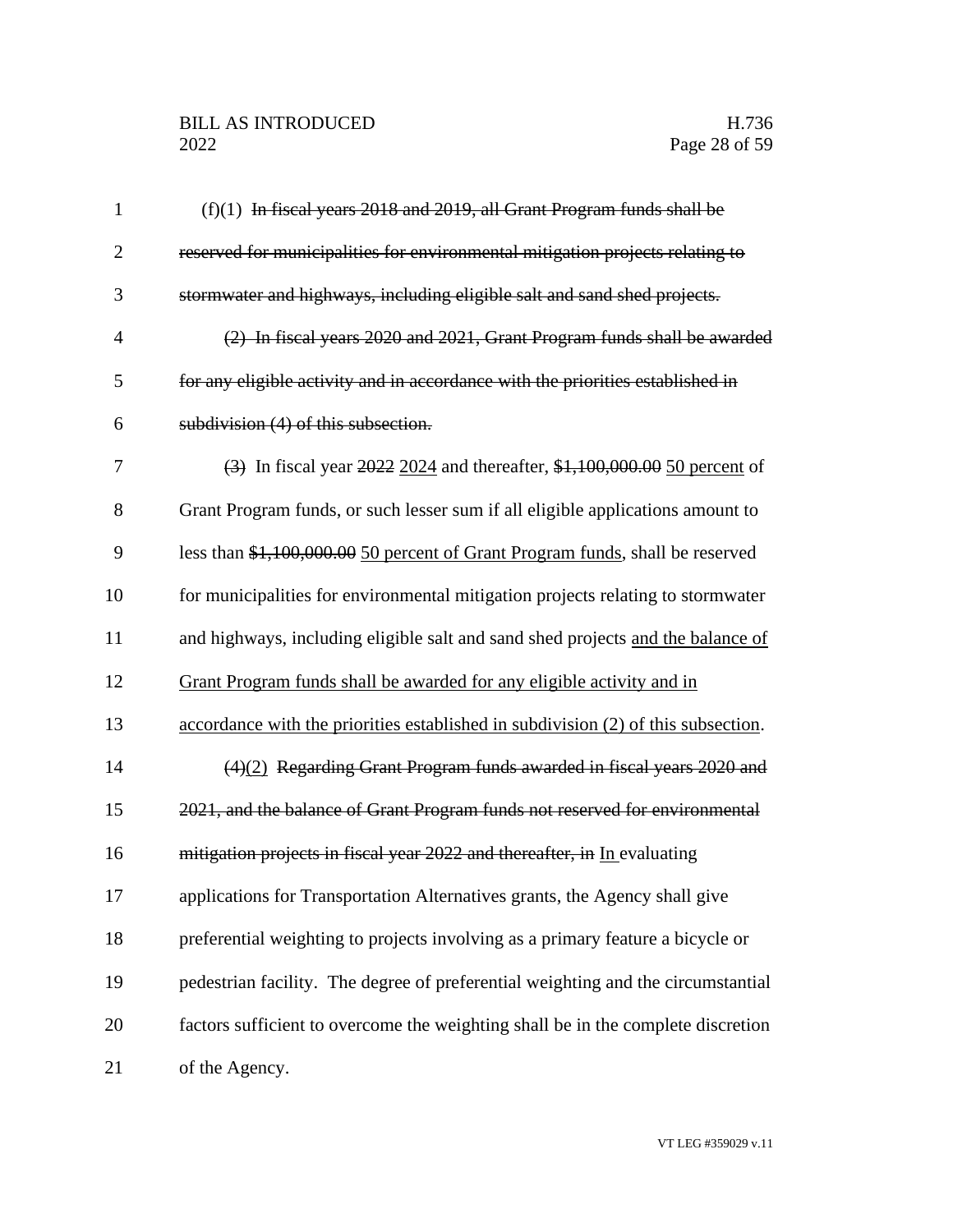| $\mathbf{1}$   | * * *                                                                                        |
|----------------|----------------------------------------------------------------------------------------------|
| $\overline{2}$ | *** Amendments to the 2021 Transportation Bill ***                                           |
| 3              | *** Electric Bicycle Incentives Administrative Costs ***                                     |
| $\overline{4}$ | Sec. 19. 2021 Acts and Resolves No. 55, Sec. $2(8)(D)$ and $(E)$ are amended to              |
| 5              | read:                                                                                        |
| 6              | (D) Replace Your Ride Program. Sec. 27 of this act creates a new                             |
| 7              | program to be known as the Replace Your Ride Program, which will be the                      |
| 8              | State's program to incentivize Vermonters to remove older low-efficiency                     |
| 9              | vehicles from operation and switch to modes of transportation that produce                   |
| 10             | fewer greenhouse gas emissions, and authorizes up to $\text{\$1,500,000.00}$                 |
| 11             | \$1,495,000.00 for incentives under the Program and capped startup and                       |
| 12             | administrative costs.                                                                        |
| 13             | (E) Electric bicycle incentives. Sec. 28 of this act authorizes up to                        |
| 14             | \$50,000.00 \$55,000.00 for \$200.00 incentives for the purchase of an electric              |
| 15             | bicycle and capped administrative costs.                                                     |
| 16             | Sec. 20. 2021 Acts and Resolves No. 55, Sec. 27(d) is amended to read:                       |
| 17             | (d) Authorization. In fiscal year 2022, the Agency is authorized to spend                    |
| 18             | up to $\frac{1}{2}$ , 500, 000.00 \$1, 495, 000.00 in one-time Transportation Fund monies on |
| 19             | the Replace Your Ride Program established under this section, with up to                     |
| 20             | \$300,000.00 \$295,000.00 of that \$1,500,000.00 \$1,495,000.00 available for                |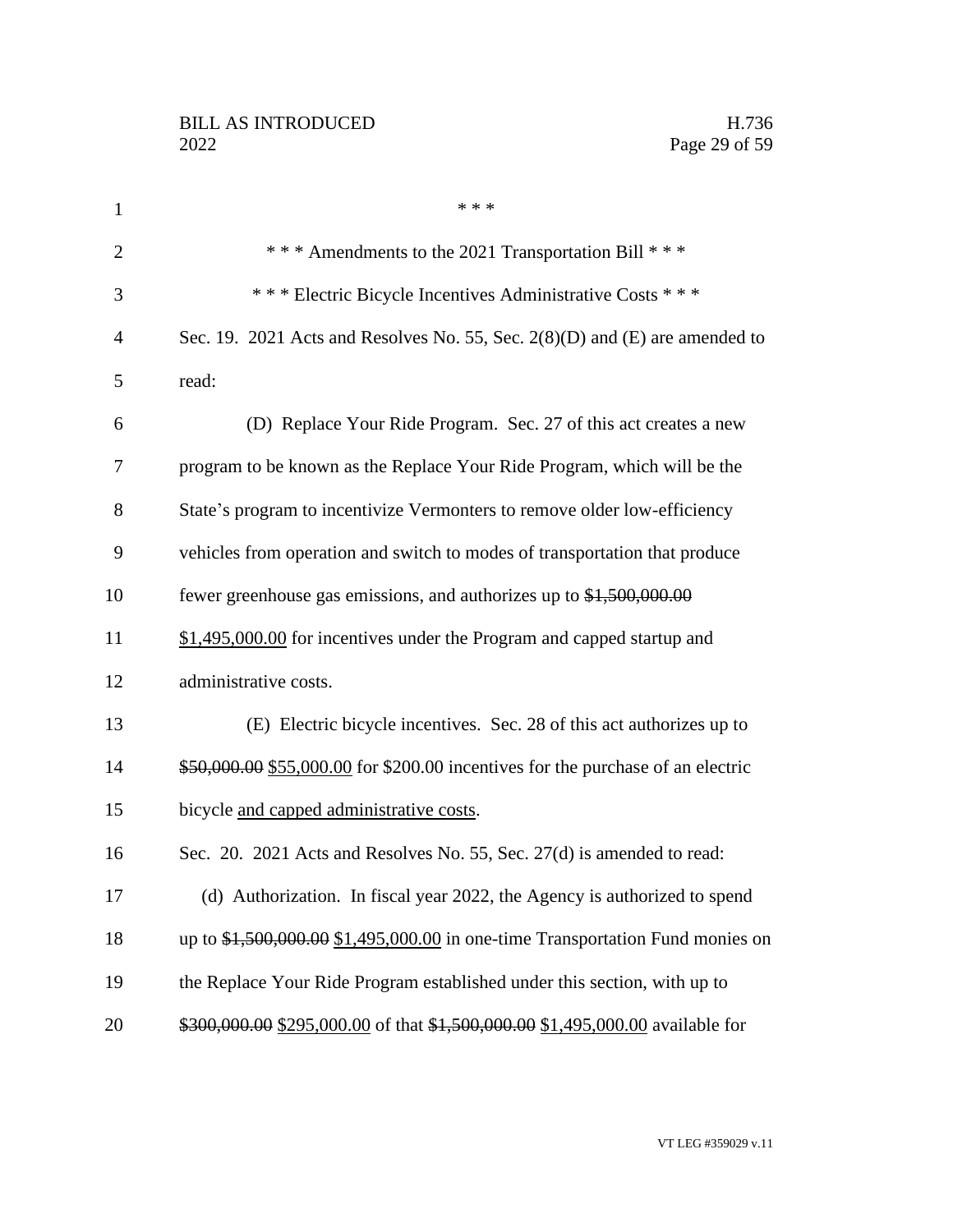| $\mathbf{1}$   | startup costs, outreach education, and costs associated with developing and         |
|----------------|-------------------------------------------------------------------------------------|
| $\overline{2}$ | administering the Replace Your Ride Program.                                        |
| 3              | Sec. 21. 2021 Acts and Resolves No. 55, Sec. 28(b) is amended to read:              |
| $\overline{4}$ | (b) Authorization.                                                                  |
| 5              | $(1)$ In fiscal year 2022, the Agency is authorized to spend up to                  |
| 6              | \$50,000.00 in one-time Transportation Fund monies on the electric bicycle          |
| 7              | incentives and up to \$5,000.00 on the costs associated with developing and         |
| 8              | administering the electric bicycle incentives.                                      |
| 9              | (2) If less than \$5,000.00 is expended on administrative costs associated          |
| 10             | with developing and administering the electric bicycle incentives under             |
| 11             | subdivision (1) of this subsection, then the balance of that $$5,000.00$ shall only |
| 12             | be authorized for startup costs, outreach education, and costs associated with      |
| 13             | developing and administering the Replace Your Ride Program in addition to           |
| 14             | the authorization in Sec. 27(d) of this act.                                        |
| 15             | *** EVSE Grant Program ***                                                          |
| 16             | Sec. 22. 2021 Acts and Resolves No. 55, Sec. 29 is amended to read:                 |
| 17             | Sec. 29. GRANT PROGRAMS FOR LEVEL 2 CHARGERS EVSE IN                                |
| 18             | MULTI-UNIT MULTIUNIT DWELLINGS; REPORT                                              |
| 19             | (a) As used in this section:                                                        |
| 20             | * * *                                                                               |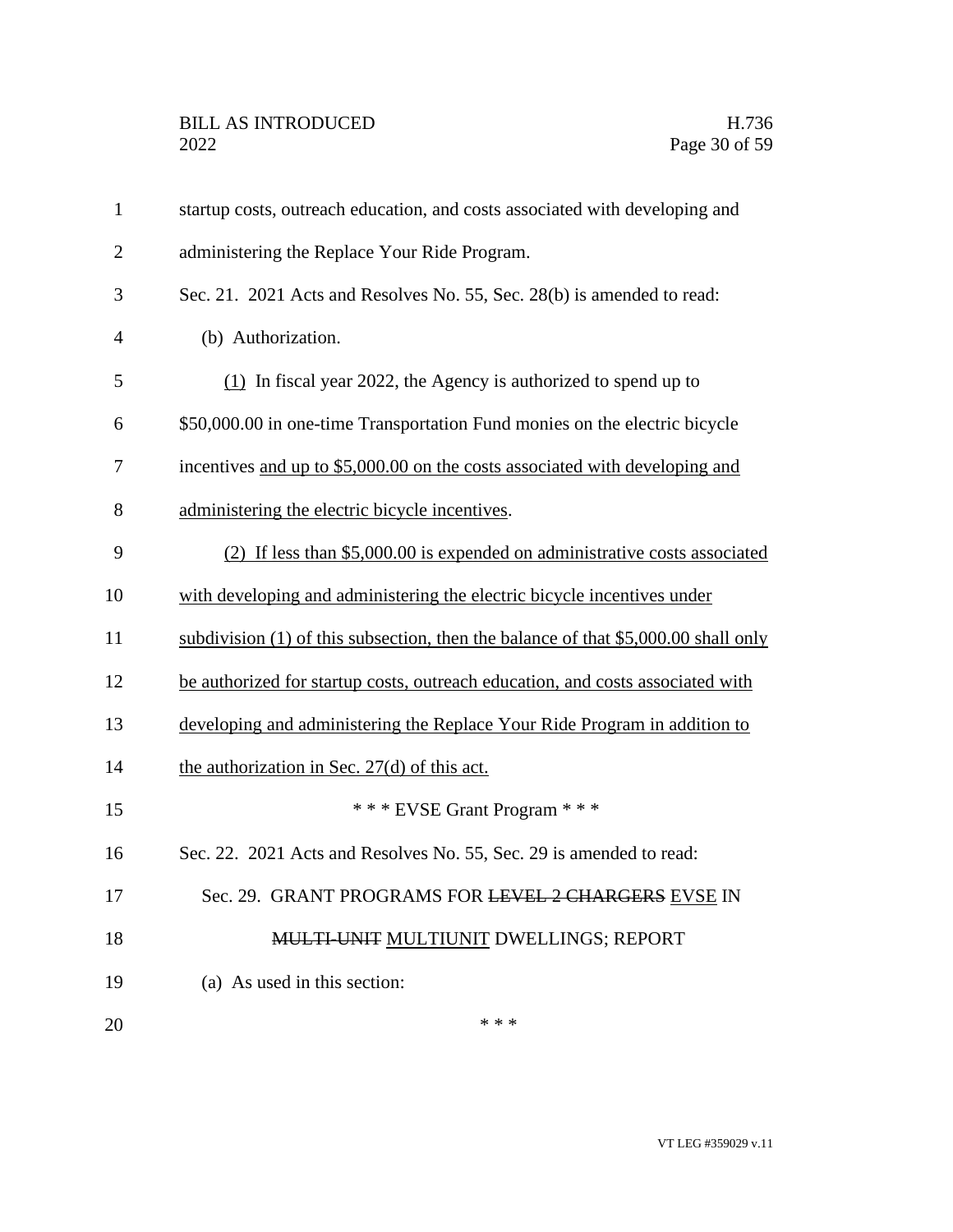# BILL AS INTRODUCED H.736<br>2022 Page 31 of 59

| $\mathbf{1}$   | (2) "Multi-unit Multiunit affordable housing" means a multi-unit                 |
|----------------|----------------------------------------------------------------------------------|
| $\overline{2}$ | multiunit dwelling where:                                                        |
| 3              | * * *                                                                            |
| $\overline{4}$ | (3) "Multi-unit Multiunit dwelling" means a housing project, such as             |
| 5              | cooperatives, condominiums, dwellings, or mobile home parks, with 10 or          |
| 6              | more units constructed or maintained on a tract or tracts of land.               |
| 7              | (4) "Multi-unit Multiunit dwelling owned by a nonprofit" means a                 |
| 8              | multi-unit multiunit dwelling owned by a person that has nonprofit status        |
| 9              | under Section $501(c)(3)$ of the U.S. Internal Revenue Code, as amended, and is  |
| 10             | registered as a nonprofit corporation with the Office of the Secretary of State. |
| 11             | (5) "Electric vehicle supply equipment (EVSE)" includes both level 1             |
| 12             | chargers, which connect directly into a standard 120-volt AC outlet and supply   |
| 13             | an average output of 1.3 to 2.4 kilowatts and are also known as level 1 EVSE,    |
| 14             | and level 2 chargers, which have a single-phase input voltage range from 208     |
| 15             | to 240 volts AC and a maximum output current less than or equal to 80            |
| 16             | amperes AC and are also known as level 2 EVSE.                                   |
| 17             | (b) The Agency of Transportation shall establish and administer, through a       |
| 18             | memorandum of understanding with the Department of Housing and                   |
| 19             | Community Development, a pilot program to support the continued buildout of      |
| 20             | electric vehicle supply equipment at multi-unit multiunit affordable housing     |
| 21             | and multi-unit multiunit dwellings owned by a nonprofit and build upon the       |
|                |                                                                                  |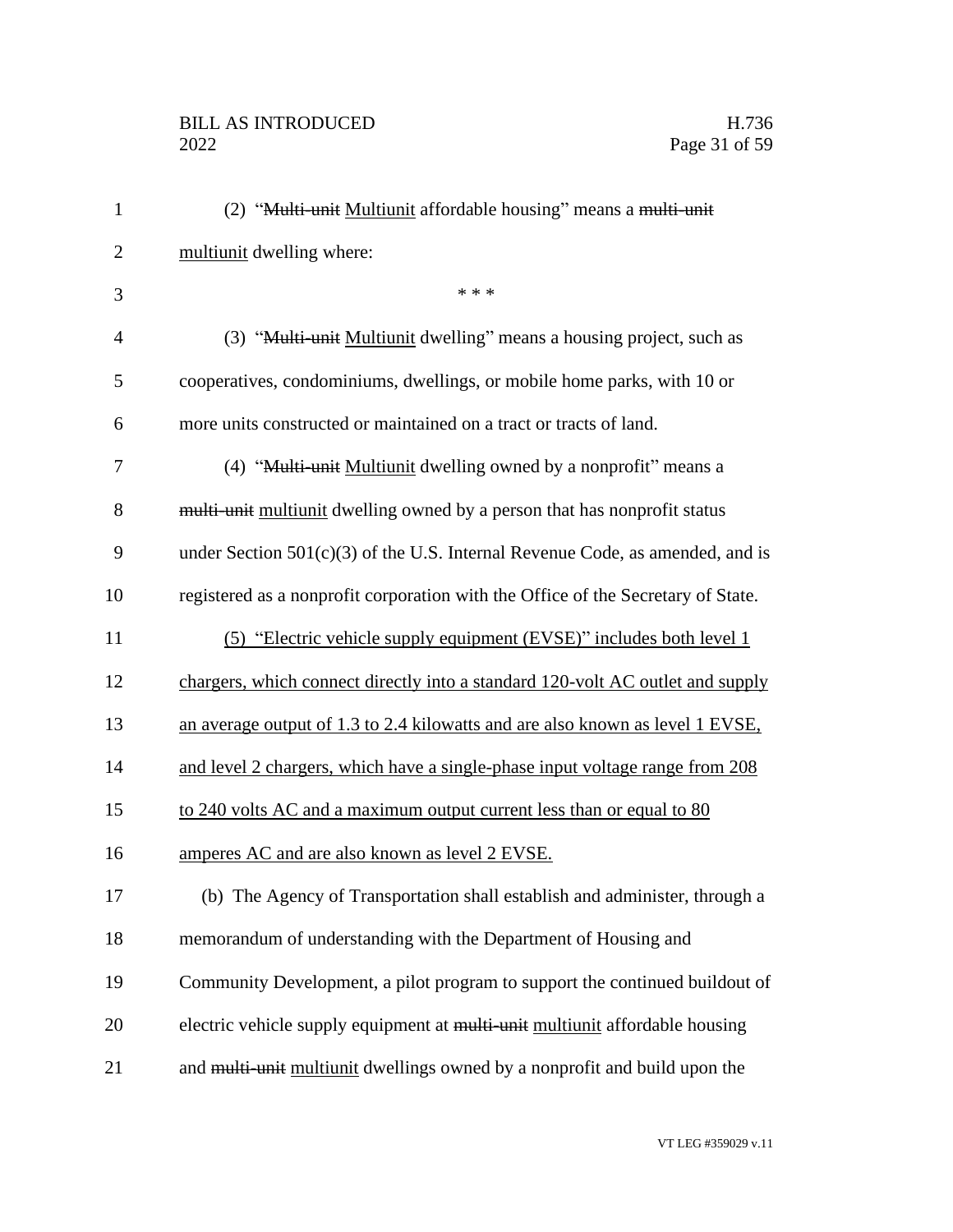# BILL AS INTRODUCED H.736<br>2022 Page 32 of 59

| $\mathbf{1}$   | existing VW EVSE Grant Program that the Department of Housing and                 |
|----------------|-----------------------------------------------------------------------------------|
| $\overline{2}$ | Community Development has been administering on behalf of the Department          |
| 3              | of Environmental Conservation.                                                    |
| 4              | * * *                                                                             |
| 5              | (d) Pilot program funding shall be awarded with consideration of broad            |
| 6              | geographic distribution as well as service models ranging from restricted         |
| 7              | private parking to publicly accessible parking so as to examine multiple          |
| 8              | strategies to increase access to EVSE.                                            |
| 9              | * * *                                                                             |
| 10             | (f) If the Agency of Transportation, in consultation with the interagency         |
| 11             | team, determines that programmatic funding remains available following the        |
| 12             | first round of grant awards, then the pilot program shall be opened up and        |
| 13             | made available to any multi-unit multiunit dwelling.                              |
| 14             | * * *                                                                             |
| 15             | *** Bicycle and Pedestrian Planning Integration Pilot Program; Report ***         |
| 16             | Sec. 23. BICYCLE AND PEDESTRIAN PLANNING INTEGRATION                              |
| 17             | PILOT PROGRAM                                                                     |
| 18             | (a) Establishment. The Agency of Transportation shall establish a pilot           |
| 19             | program to support the continued development and buildout of bicycle and          |
| 20             | pedestrian infrastructure. The purpose of the pilot program is to do at least one |
| 21             | of the following:                                                                 |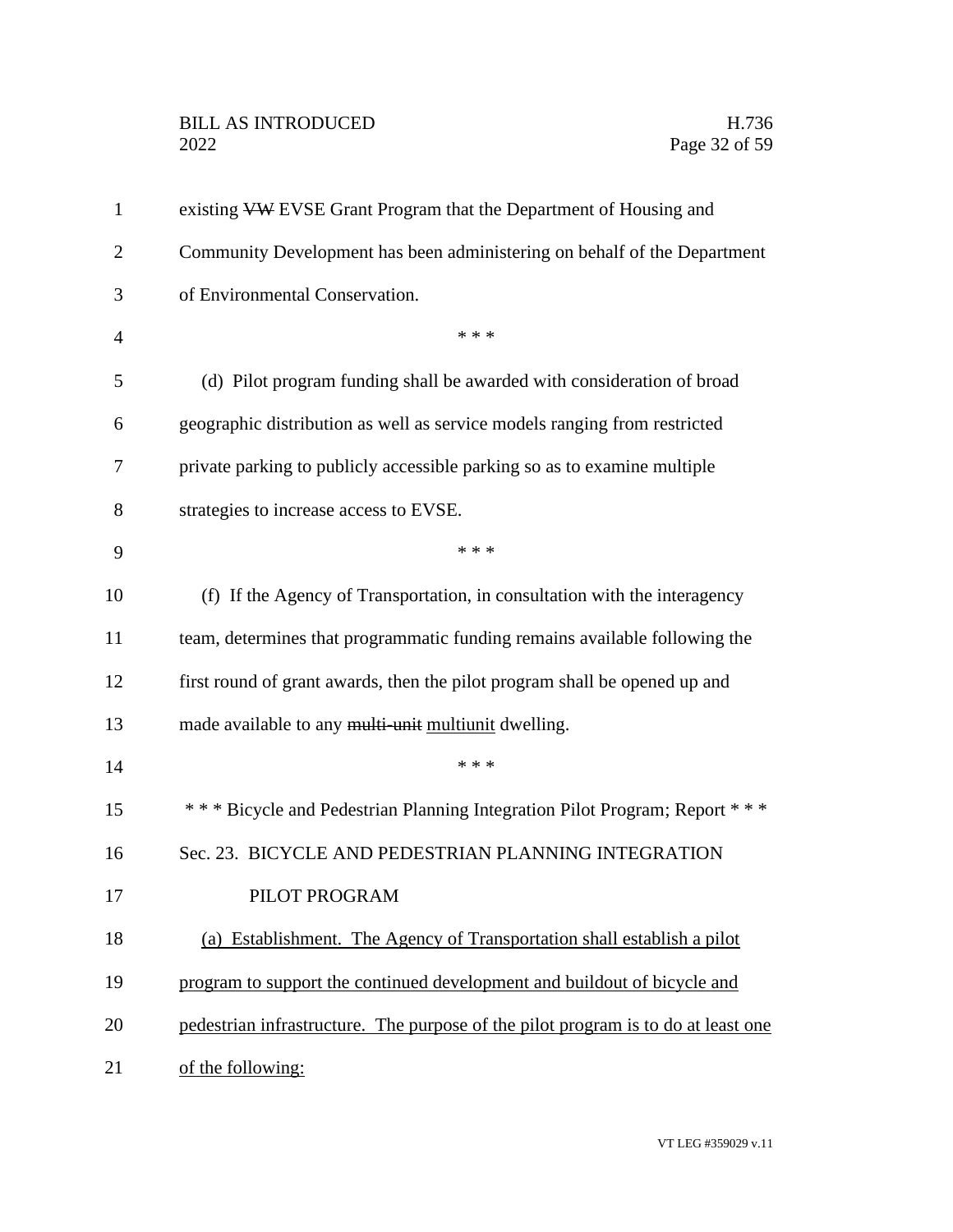| $\mathbf{1}$   | (1) ensure alignment and integration of municipal and State bicycle and           |
|----------------|-----------------------------------------------------------------------------------|
| $\overline{2}$ | pedestrian infrastructure deployment and to provide a framework for municipal     |
| 3              | prioritization of bicycle and pedestrian projects that can be integrated into the |
| $\overline{4}$ | VTrans Project Selection and Project Prioritization (VPSP2) process as            |
| 5              | projects are evaluated for funding through State-sponsored programs, including    |
| 6              | the Bike and Pedestrian Program, the Transportation Alternatives Program, and     |
| 7              | the Downtown Transportation Fund; or                                              |
| 8              | (2) integrate bicycle and pedestrian elements into Agency-developed               |
| 9              | projects.                                                                         |
| 10             | (b) Consultation and implementation. The Agency shall work with the               |
| 11             | State's Regional Planning Commissions (RPCs) in implementing the pilot            |
| 12             | program by providing funding through the Transportation Planning Initiative       |
| 13             | (TPI) Program for RPCs to develop prioritized municipal bicycle and               |
| 14             | pedestrian plans or to assist member municipalities in developing prioritized     |
| 15             | municipal bicycle and pedestrian plans.                                           |
| 16             | (c) Report. The Agency of Transportation shall file a written report on the       |
| 17             | outcomes of the pilot program with the House and Senate Committees on             |
| 18             | Transportation on or before January 15, 2023.                                     |
| 19             | *** Pedestrian Safety Outreach ***                                                |
| 20             | Sec. 24. PEDESTRIAN SAFETY OUTREACH                                               |
| 21             | The Agency shall:                                                                 |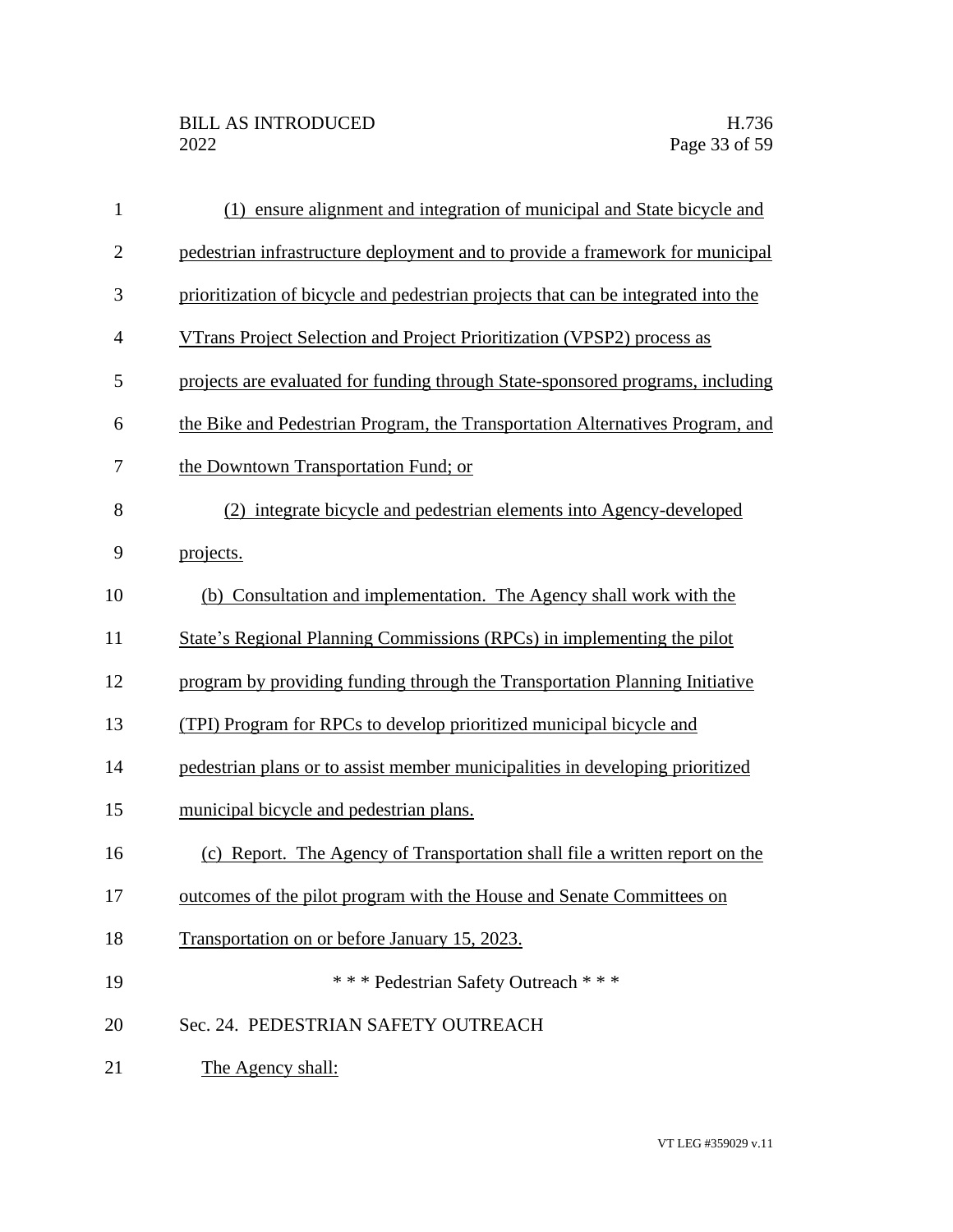| $\mathbf{1}$   | (1) develop outreach information regarding pedestrian safety funding              |
|----------------|-----------------------------------------------------------------------------------|
| $\overline{2}$ | and programs available to communities; and                                        |
| 3              | (2) disseminate that outreach information to communities in                       |
| 4              | coordination with the State's Regional Planning Commissions (RPCs) and            |
| 5              | through both the annual Transportation Planning Initiative (TPI) Program and      |
| 6              | Local Motion.                                                                     |
| 7              | *** Transportation Board ***                                                      |
| 8              | Sec. 25. 5 V.S.A. chapter 3 is redesignated to read:                              |
| 9              | CHAPTER 3. PROCEEDINGS BY THE BOARD; APPEAL TO SUPERIOR                           |
| 10             | <b>COURT JUDICIAL REVIEW</b>                                                      |
| 11             | Sec. 26. 5 V.S.A. § 37 is amended to read:                                        |
| 12             | § 37. MEMBERS; TERMS; RETIREMENT; APPEAL                                          |
| 13             | (a) When a Board member who hears all or a substantial part of a case             |
| 14             | retires from office before the case is completed, he or she that individual shall |
| 15             | remain a member of the Board for the purpose of concluding and deciding the       |
| 16             | case, and signing the findings, orders, decrees, and judgments of the case. A     |
| 17             | retiring chair shall also remain a member for the purpose of certifying           |
| 18             | questions of law if appeal is taken.                                              |
| 19             | (b) A case shall be deemed completed when the Board enters a final order          |
| 20             | even though the order is appealed to a Superior Court and judicial review is      |
| 21             | sought pursuant to 19 V.S.A. $\S$ 5(c) or the case remanded to the Board. Upon    |
|                |                                                                                   |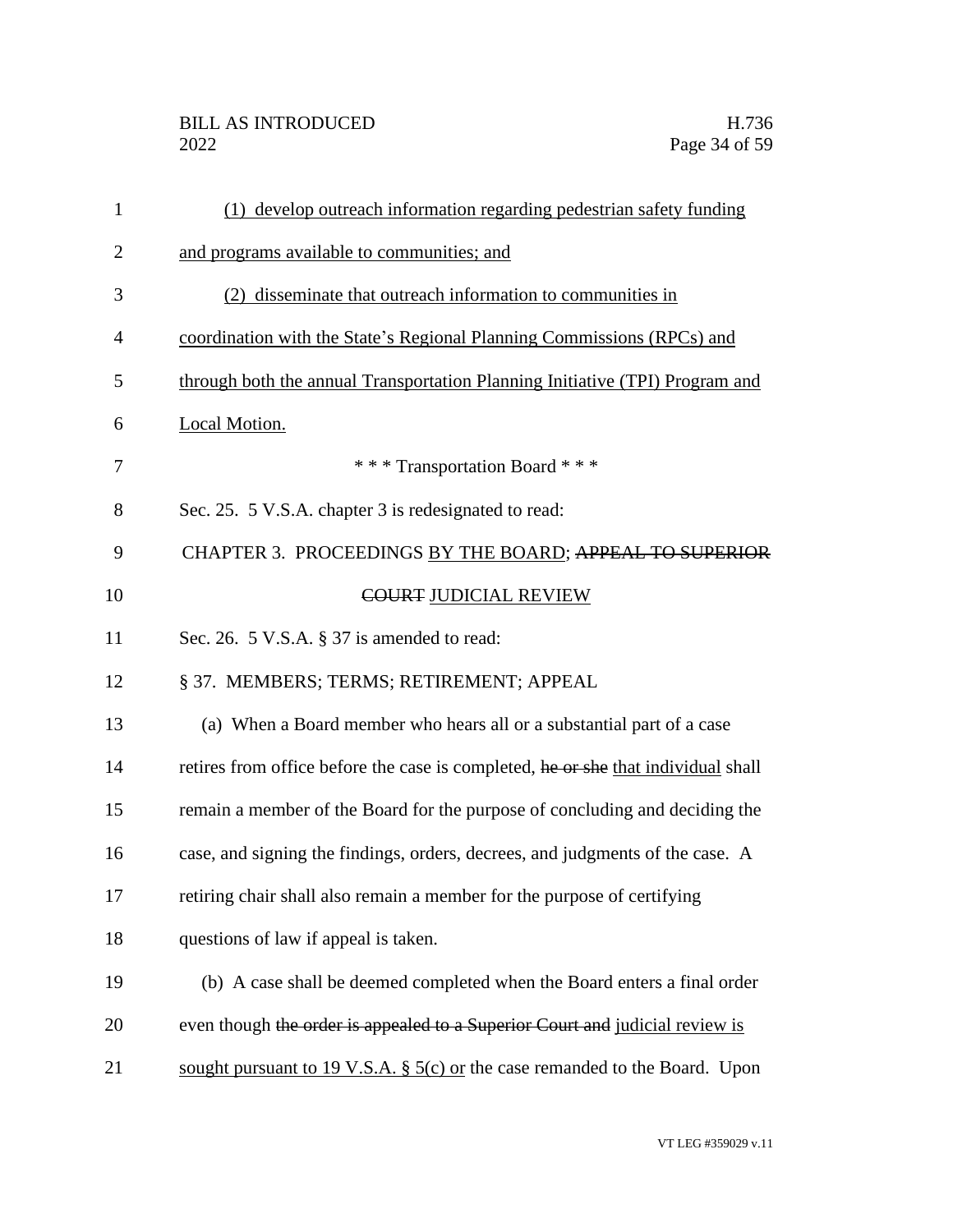| $\mathbf{1}$   | remand, the Board then in office may consider relevant evidence, including        |
|----------------|-----------------------------------------------------------------------------------|
| $\overline{2}$ | any part of the transcript of testimony in the proceedings prior to appeal.       |
| 3              | Sec. 27. $5$ V.S.A. $\S$ 40 is amended to read:                                   |
| 4              | § 40. PLEADINGS; RULES OF PRACTICE; FINDINGS OF FACT                              |
| 5              | (a) The forms, pleadings, and rules of practice and procedure before the          |
| 6              | Board shall be prescribed by the Board.                                           |
| 7              | (b) The Board shall hear all matters within its jurisdiction and make             |
| 8              | findings of fact. It shall state its rulings of law when required. Upon appeal to |
| 9              | a Superior Court judicial review pursuant to 19 V.S.A. $\S$ 5(c), the Board's     |
| 10             | findings of fact shall be accepted unless clearly erroneous.                      |
| 11             | Sec. 28. 5 V.S.A. §§ 43 and 44 are amended to read:                               |
| 12             | §43. REVIEW BY SUPERIOR COURT JUDICIAL REVIEW                                     |
| 13             | A party to a cause who feels aggrieved by the final order, judgment, or           |
| 14             | decree of the Board may appeal to a Superior Court under Rule 74 of the           |
| 15             | Vermont Rules of Civil Procedure seek judicial review pursuant to 19 V.S.A.       |
| 16             | $\S$ 5(c). However, the Board, before final judgment, may permit an               |
| 17             | interlocutory appeal to be taken by any party pursuant to a Superior Court        |
| 18             | 19 V.S.A. § $5(c)$ for determination of questions of law in the same manner as    |
| 19             | the Supreme Court may by rule provide for appeals before final judgment from      |
| 20             | a Superior Court. Notwithstanding the provisions of the Vermont Rules of          |
| 21             | Civil Procedure or the Vermont Rules of Appellate Procedure, neither the time     |
|                |                                                                                   |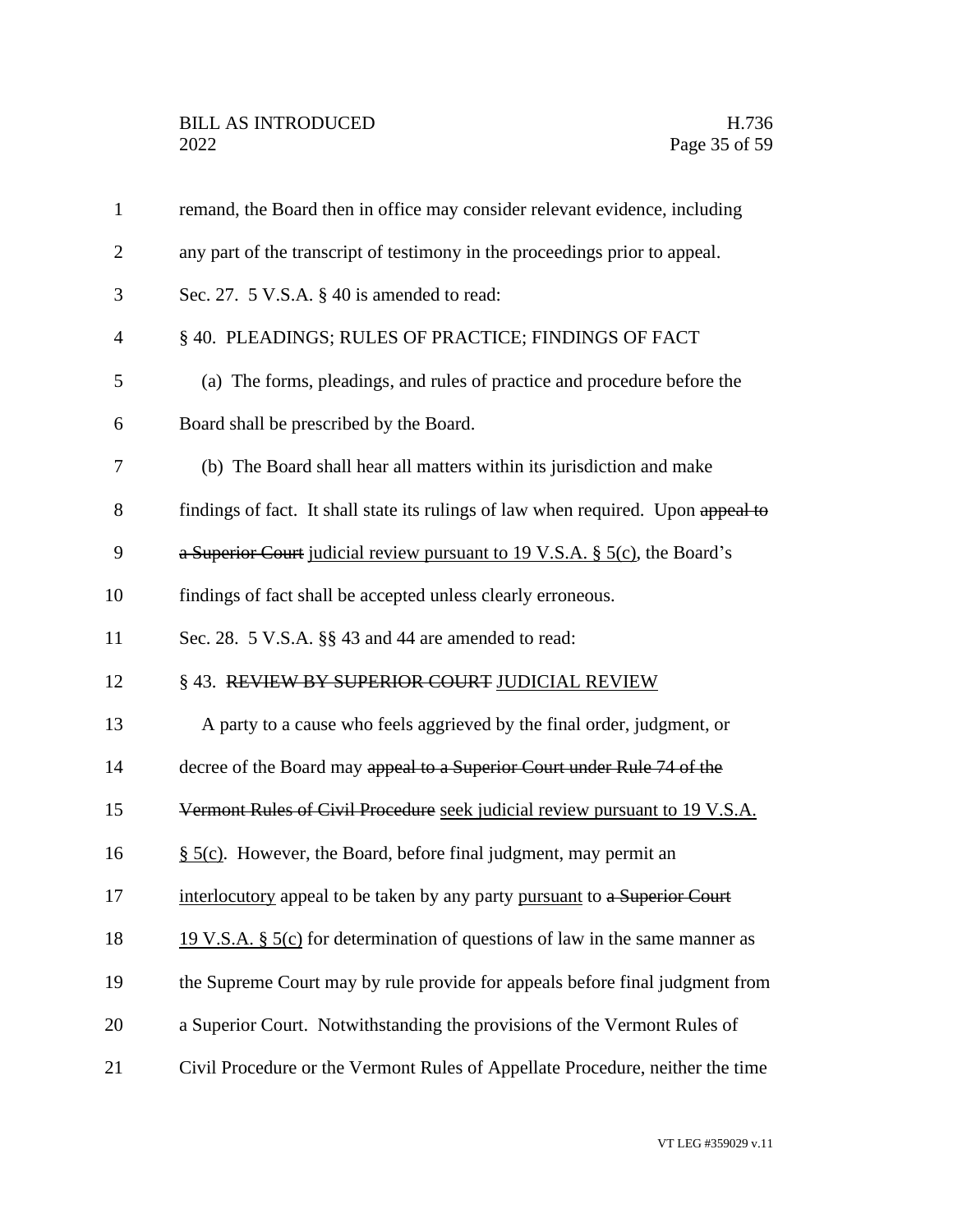| $\mathbf{1}$   | for filing a notice of appeal nor the filing of a notice of appeal, as provided in |
|----------------|------------------------------------------------------------------------------------|
| $\overline{2}$ | this section, shall operate as a stay of enforcement of an order of the Board      |
| 3              | unless the Board or a Superior the Supreme Court grants a stay under the           |
| $\overline{4}$ | provisions of section 44 of this title chapter.                                    |
| 5              | § 44. POWERS OF SUPERIOR THE SUPREME COURT                                         |
| 6              | A Superior Upon appeal to the Supreme Court, the Court may reverse or              |
| 7              | affirm the judgments, orders, or decrees of the Transportation Board and may       |
| 8              | remand a cause to it with mandates, as law or equity shall require; and the        |
| 9              | Board shall enter its judgment, order, or decree in accordance with these          |
| 10             | mandates. Appeals to the Superior Supreme Court shall not have the effect of       |
| 11             | vacating any judgment, order, or decree of the Board, but the Superior             |
| 12             | Supreme Court, upon notice to interested parties, may suspend execution of a       |
| 13             | Board judgment under a decree as justice and equity require unless otherwise       |
| 14             | specifically provided by law.                                                      |
| 15             | Sec. 29. 5 V.S.A. $\S 207(d)$ is amended to read:                                  |
| 16             | (d) The application for a certificate of approval of the site selected shall be    |
| 17             | in writing and substantially describe the property involved and the general        |
| 18             | purposes for which it is to be acquired and the manner in which the acquisition    |
| 19             | is asserted to serve the public interest. The application shall designate the      |
| 20             | names of all owners or persons known to be interested in lands adjoining the       |
| 21             | property and their residences, if known, and shall contain such further matter     |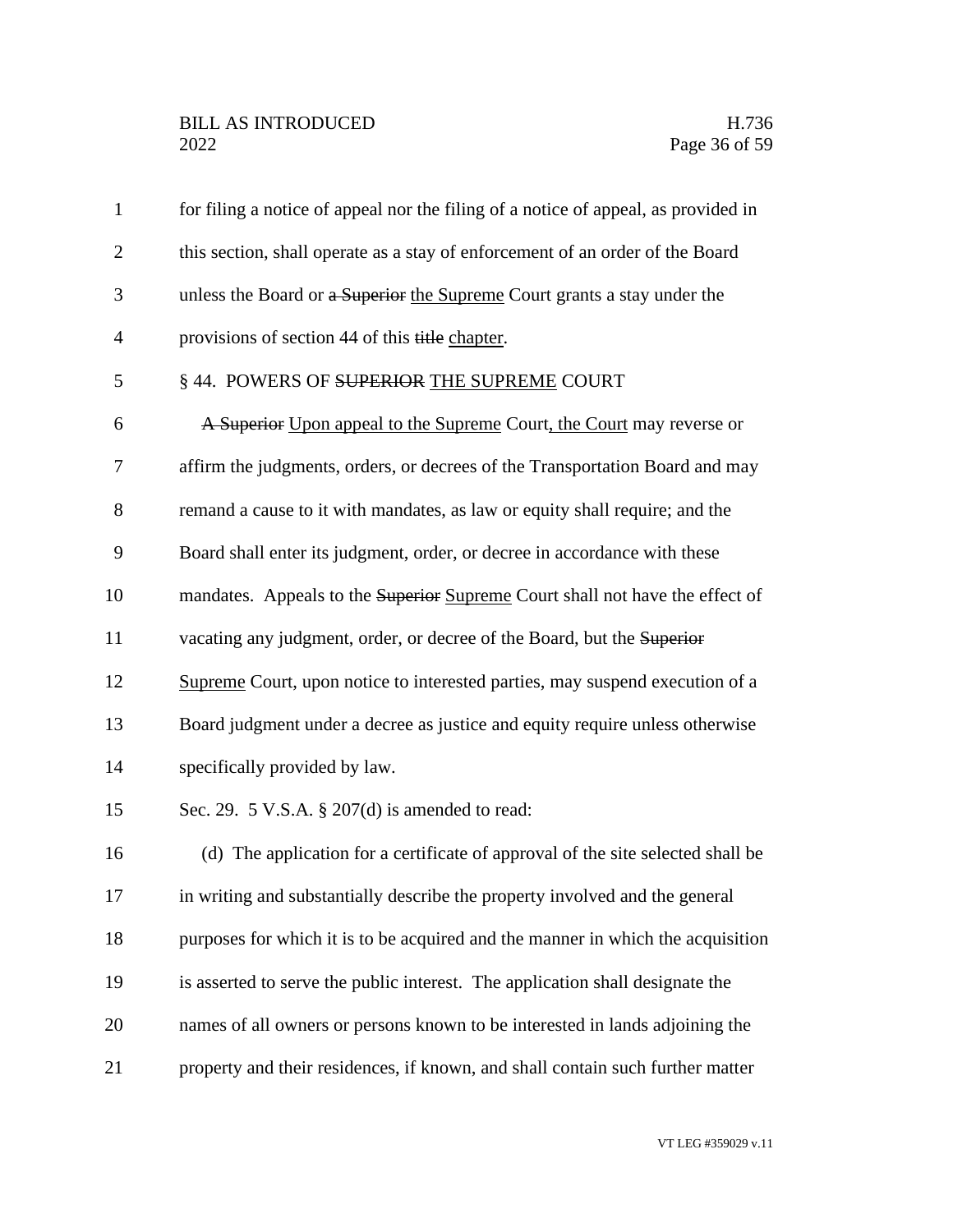# BILL AS INTRODUCED H.736<br>2022 Page 37 of 59

| $\mathbf{1}$   | as the Board by rule shall determine. The application shall be supported by          |
|----------------|--------------------------------------------------------------------------------------|
| $\overline{2}$ | documentation showing that the proposed facility has received municipal              |
| 3              | approval. After evaluating the application, the Board shall issue its order          |
| $\overline{4}$ | giving notice of the time and place of hearing on the application. The               |
| 5              | applicant shall give notice of the proceedings to all persons owning or              |
| 6              | interested in adjoining lands by delivery of a true copy of the application and      |
| 7              | order for hearing by registered or certified mail to the last known address of       |
| $8\,$          | each of the persons; the notice to be mailed at least 12 days prior to the date of   |
| 9              | the hearing. Notice of the hearing and a general statement of the purpose shall      |
| 10             | be published at least once in a newspaper of common circulation in the town          |
| 11             | where the property described in the application is situated at least two days        |
| 12             | before the date of the hearing, and a similar notice shall be posted in a public     |
| 13             | place at least 12 days before the hearing. Upon compliance by the applicant          |
| 14             | with the foregoing provisions for notice, the Board shall hear the applicant and     |
| 15             | all parties interested on the question of approval of the site or sites and shall    |
| 16             | consider and determine whether in the public interest the application ought to       |
| 17             | be granted. Whenever the Board makes an order granting or denying a                  |
| 18             | certificate of approval of an airport, or a restricted landing area, approval to use |
| 19             | or operate an airport or a restricted landing area or other air navigation facility, |
| 20             | an aggrieved person may have the decision reviewed on the record by the              |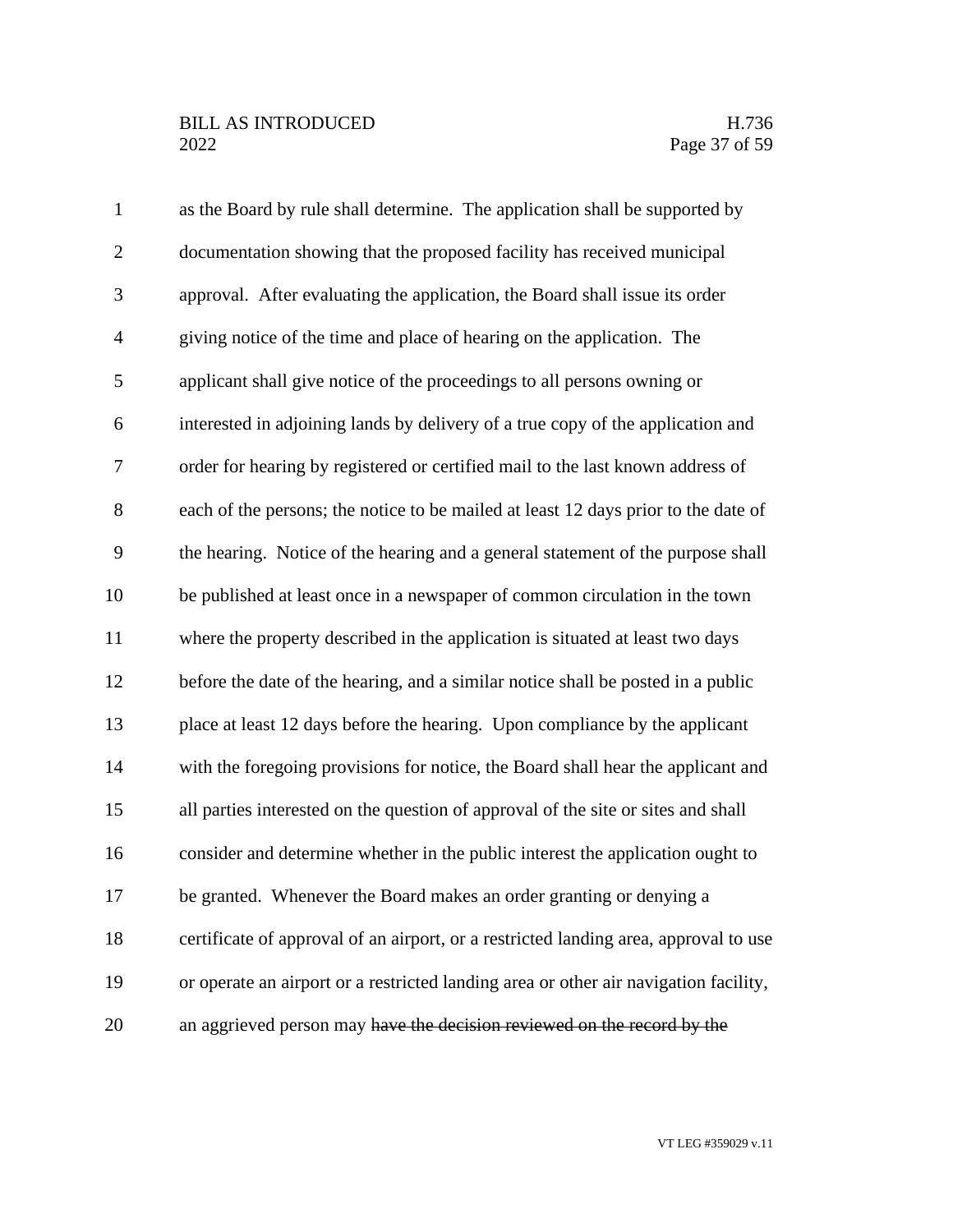| $\mathbf{1}$   | Superior Court pursuant to Rule 74 of the Vermont Rules of Civil Procedure      |
|----------------|---------------------------------------------------------------------------------|
| $\overline{2}$ | seek judicial review pursuant to 19 V.S.A. § 5(c).                              |
| 3              | Sec. 30. $5$ V.S.A. $\S$ 652 is amended to read:                                |
| $\overline{4}$ | § 652. SUPERIOR COURT JUDICIAL REVIEW                                           |
| 5              | The Secretary of Transportation or the legislative body of a municipality, as   |
| 6              | defined in 24 V.S.A. $\S$ 2001, or the committee representing two or more       |
| 7              | municipalities, when authorized by vote of their legislative bodies, may        |
| 8              | proceed in Superior Court as provided in 19 V.S.A. chapter 5, except as         |
| 9              | otherwise provided in this subchapter.                                          |
| 10             | Sec. 31. 5 V.S.A. § 3639 is amended to read:                                    |
| 11             | § 3639. FARM CROSSINGS AND CATTLE GUARDS; CONSTRUCTION                          |
| 12             | AND MAINTENANCE; JUDICIAL REVIEW                                                |
| 13             | (a) A person or corporation owning or operating a railroad shall construct      |
| 14             | and maintain farm crossings of the road for the use of the proprietors of lands |
| 15             | adjoining the railroad, and cattle guards at all farm and road crossings        |
| 16             | sufficient to prevent cattle and animals from getting on the railroad. A farm   |
| 17             | crossing may be temporarily or permanently closed or discontinued by mutual     |
| 18             | agreement between all parties having an interest therein. If no such mutual     |
| 19             | agreement can be reached by such interested parties, then a person or           |
| 20             | eorporation owning or operating a railroad and desiring to close any farm       |
| 21             | crossing shall make application to the Transportation Board. The Board shall    |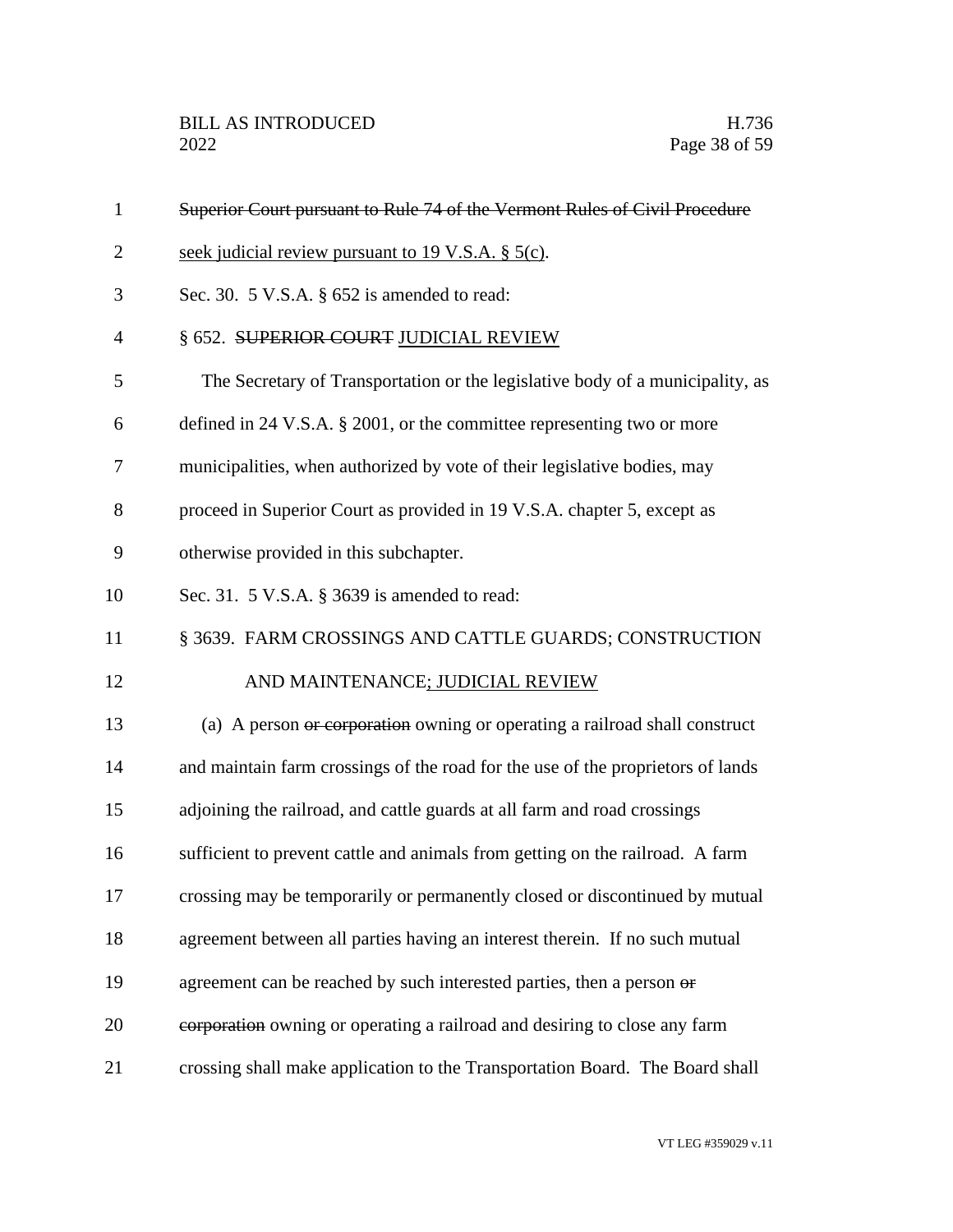| $\mathbf{1}$   | thereupon give notice to all parties interested, in such manner as the Board     |
|----------------|----------------------------------------------------------------------------------|
| $\overline{2}$ | may direct, of hearing on the application, the hearing to be in the county where |
| 3              | such crossing is located. After the hearing, a person or corporation owning or   |
| $\overline{4}$ | operating a railroad shall not close such farm crossing without the approval of  |
| 5              | the Transportation Board. A person aggrieved by the closing of a farm            |
| 6              | crossing after January 1, 1955 by a person or corporation owning or operating    |
| $\tau$         | a railroad may notify the Transportation Board by registered or certified mail   |
| 8              | of the closing, and thereupon the Board shall conduct a hearing. Notice and      |
| 9              | place of hearing shall be as set forth in this subsection. The Transportation    |
| 10             | Board may require the reopening of any such crossing and make such other         |
| 11             | order as is permitted in section 3649 of this title. At any such hearing, the    |
| 12             | burden of proof shall rest with the person or persons effecting or seeking to    |
| 13             | effect the closing of such farm crossing. Any person aggrieved by an the final   |
| 14             | order of the Transportation Board, who was a party to the proceedings, may, in   |
| 15             | accordance with Rule 74 of the Vermont Rules of Civil Procedure, appeal to       |
| 16             | the Superior Court, whereupon such cause shall be tried as an original action    |
| 17             | brought under the provisions of 12 V.S.A. § 402 seek judicial review pursuant    |
| 18             | to 19 V.S.A. § 5(c).                                                             |
| 19             | (b) A person or railroad corporation closing any farm crossing in violation      |
| 20             | of a provision of this section or failing to comply with any such order shall be |
|                |                                                                                  |

21 fined not less than \$50.00 nor more than \$500.00, and any person aggrieved by

VT LEG #359029 v.11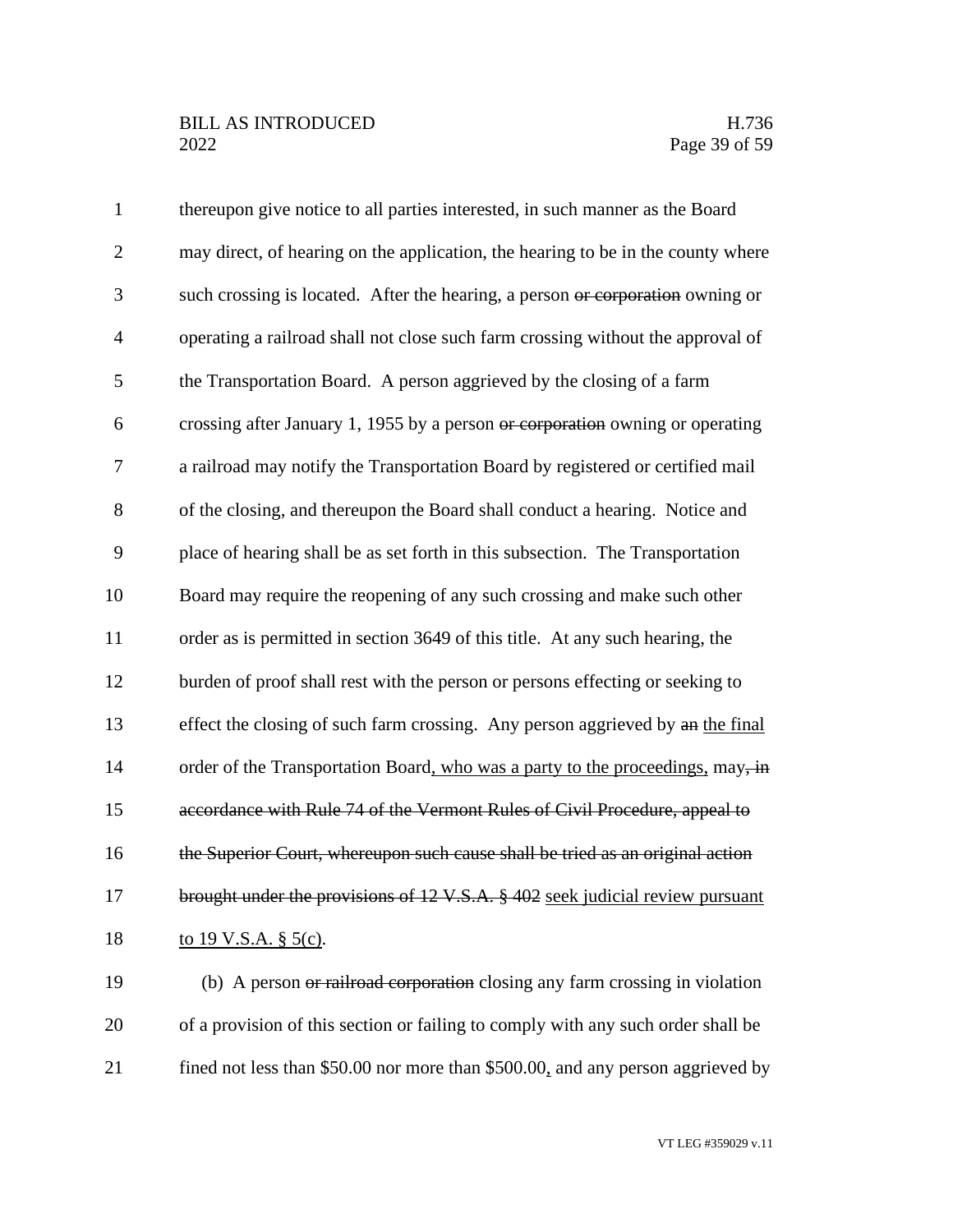| $\mathbf{1}$   | such violation may recover his or her the person's damages in an action on this   |
|----------------|-----------------------------------------------------------------------------------|
| $\overline{2}$ | statute.                                                                          |
| 3              | Sec. 32. 5 V.S.A. § 3788 is amended to read:                                      |
| 4              | § 3788. ORDERS OF BOARD; APPEALS JUDICIAL REVIEW                                  |
| 5              | The order of the Board relating to any matter upon which it may act under         |
| 6              | the authority of this chapter shall be communicated in writing to the petitioners |
| 7              | and to all persons to whom notice of the hearing on such petition was given.      |
| 8              | Any person aggrieved by such order, who was a party to such proceedings,          |
| 9              | may appeal from such order to the Superior Court in accordance with Rule 74       |
| 10             | of the Vermont Rules of Civil Procedure seek judicial review pursuant to          |
| 11             | $19 \text{ V.S.A. }$ § 5(c).                                                      |
| 12             | Sec. 33. 9 V.S.A. § 4100b is amended to read:                                     |
| 13             | § 4100b. ENFORCEMENT; TRANSPORTATION BOARD                                        |
| 14             | (a) The Transportation Board established in 19 V.S.A. $\S$ 3 shall enforce the    |
| 15             | provisions of this chapter.                                                       |
| 16             | * * *                                                                             |
| 17             | (h) Within 20 days after any order or decision of the Board authorized            |
| 18             | under this chapter, any party to the proceeding may apply for a rehearing with    |
| 19             | respect to any matter determined in the proceeding or covered or included in      |
| 20             | the order or decision. The application for rehearing shall set forth fully every  |
| 21             | ground upon which it is claimed that the decision or order complained of is       |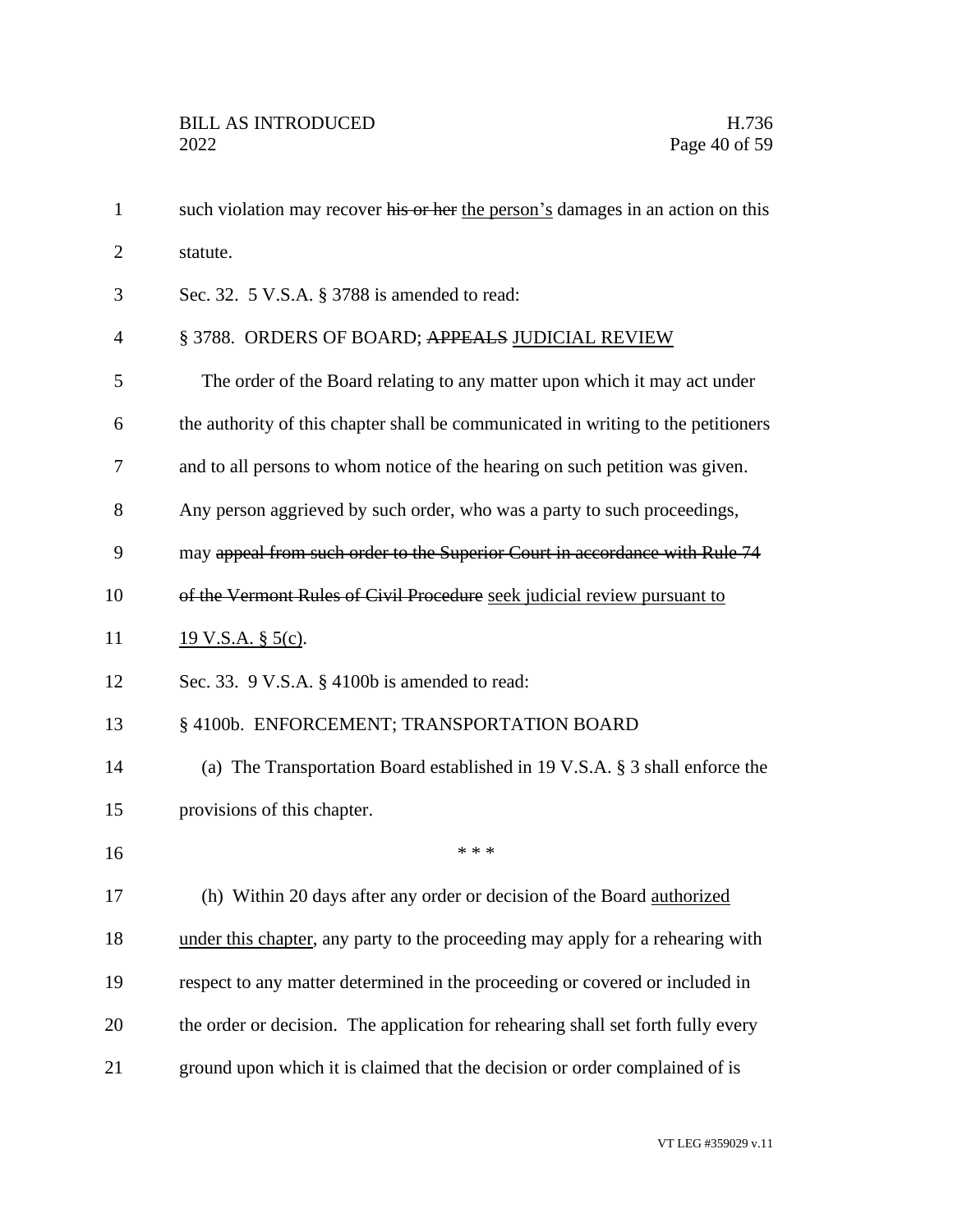# BILL AS INTRODUCED H.736<br>2022 Page 41 of 59

| $\mathbf{1}$   | unlawful or unreasonable. No appeal from any order or decision of the Board        |
|----------------|------------------------------------------------------------------------------------|
| $\overline{2}$ | shall be taken unless the appellant makes an application for rehearing as          |
| 3              | provided in this subsection, and when the application for rehearing has been       |
| $\overline{4}$ | made, no ground not set forth in the application shall be urged, relied on, or     |
| 5              | given any consideration by the Board unless the Board for good cause shown         |
| 6              | allows the appellant to specify additional grounds. Any party to the               |
| 7              | proceeding may appeal the final order, including all interlocutory orders or       |
| 8              | decisions, pursuant to the Superior Court 19 V.S.A. $\S$ 5(c) within 30 days after |
| 9              | the date the Board rules on the application for reconsideration of the final order |
| 10             | or decision. All findings of the Board upon all questions of fact properly         |
| 11             | before the court shall be prima facie lawful and reasonable. The order or          |
| 12             | decision appealed from shall not be set aside or vacated except for errors of      |
| 13             | law. No additional evidence shall be heard or taken by the Superior Supreme        |
| 14             | Court on appeals from orders or decisions by the Board authorized under this       |
| 15             | title.                                                                             |
| 16             | (i) In cases where the Board finds that a violation of this chapter has            |
| 17             | occurred or there has been a failure to show good cause under section 4089 or      |
| 18             | 4098 of this title, the Superior Court Board, upon petition, shall determine       |
| 19             | reasonable attorney's fees and costs and award them to the prevailing party.       |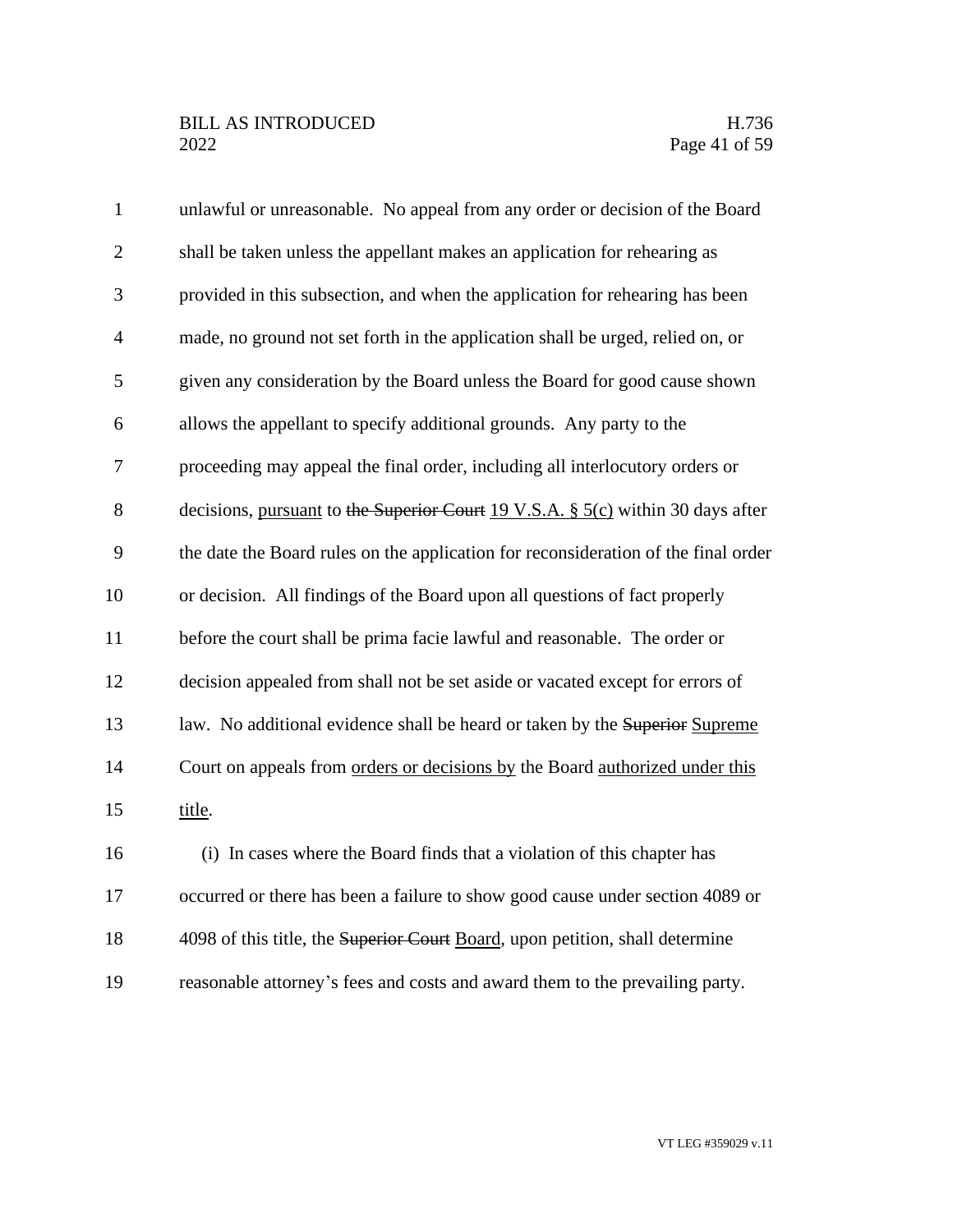| $\mathbf{1}$   | Sec. 34. 19 V.S.A. $\S$ 5 is amended to read:                                     |
|----------------|-----------------------------------------------------------------------------------|
| $\overline{2}$ | § 5. TRANSPORTATION BOARD; POWERS AND DUTIES                                      |
| 3              | (a) General duties and responsibilities; exceptions. The regulatory and           |
| $\overline{4}$ | quasi-judicial functions relating to transportation shall be vested in the Board, |
| 5              | except that the duties and responsibilities of the Commissioner of Motor          |
| 6              | Vehicles in Titles 23 and 32, including all quasi-judicial powers, shall continue |
| 7              | to be vested in the Commissioner.                                                 |
| 8              | (b) Naming transportation facilities.                                             |
| 9              | (1) Except as otherwise authorized by law, the Board is the sole                  |
| 10             | authority responsible for naming transportation facilities owned, controlled, or  |
| 11             | maintained by the State, including highways and the bridges thereon, airports,    |
| 12             | rail facilities, rest areas, and welcome centers. The Board shall exercise its    |
| 13             | naming authority only upon petition of the legislative body of a municipality of  |
| 14             | the State, of the head of an Executive Branch agency or department of the         |
| 15             | State, or of 50 Vermont residents.                                                |
| 16             | (2) The Board shall hold a public hearing for each facility requested to          |
| 17             | be named. The Board shall adopt rules governing notice and conduct of             |
| 18             | hearings, the standards to be applied in rendering decisions under this           |
| 19             | subsection, and any other matter necessary for the just disposition of naming     |
| 20             | requests. The Board shall issue a decision, which shall be subject to review on   |
| 21             | the record by a Superior Court pursuant to Rule 74 of the Vermont Rules of        |
|                |                                                                                   |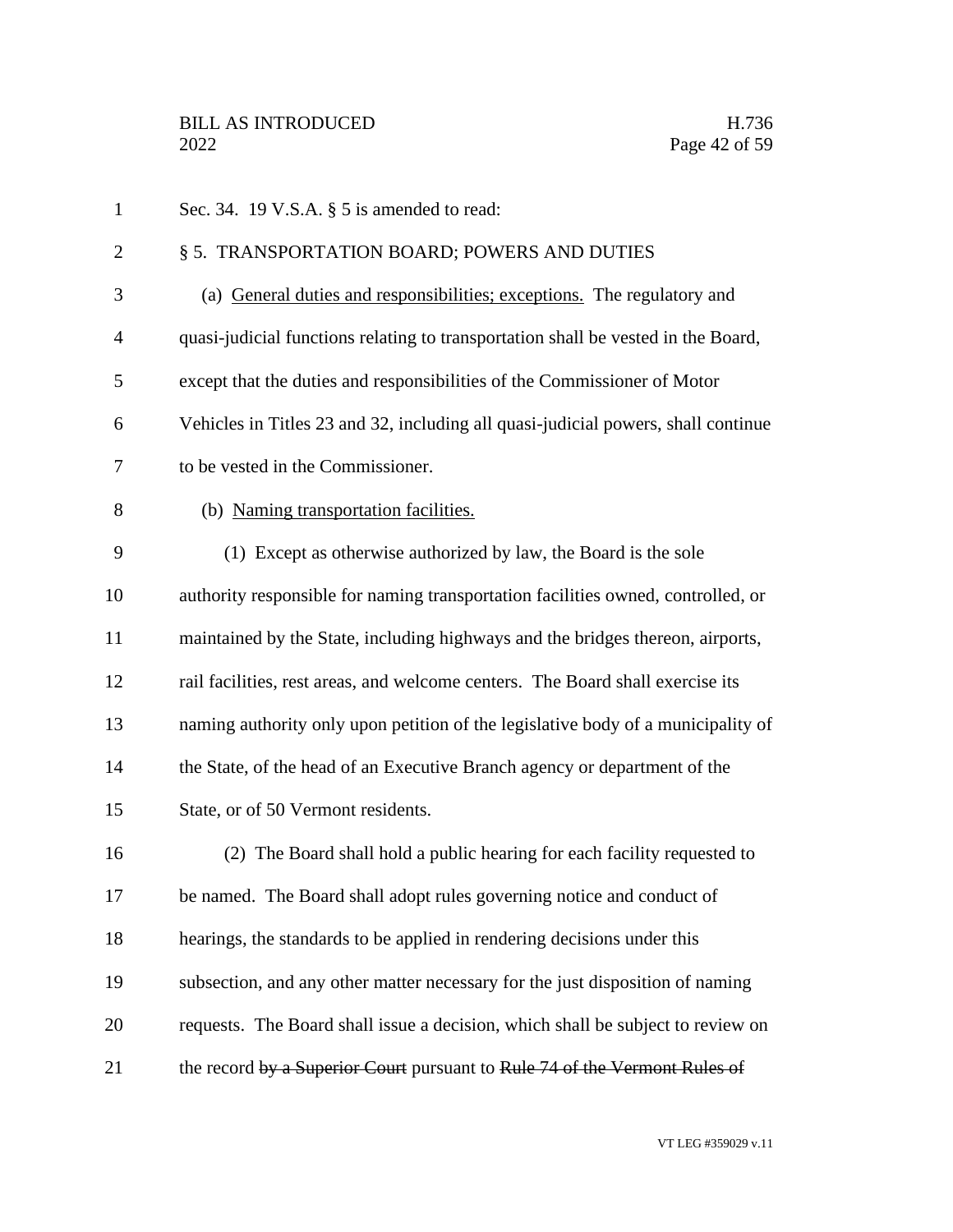| $\mathbf{1}$   | Civil Procedure subsection (c) of this section. The Board may delegate the         |
|----------------|------------------------------------------------------------------------------------|
| $\mathfrak{2}$ | responsibility to hold a hearing to a hearing officer or a single Board member,    |
| 3              | subject to the procedure of subsection (c) of this section, but shall not be bound |
| $\overline{4}$ | by 3 V.S.A. chapter 25 in carrying out its duties under this subsection.           |
| 5              | (c) Hearing examiners; report of findings; final orders; judicial review.          |
| 6              | The Board may delegate the responsibility to hear quasi-judicial matters, and      |
| 7              | other matters as it may deem appropriate, to a hearing examiner or a single        |
| 8              | Board member, to hear a case and make findings in accordance with 3 V.S.A.         |
| 9              | chapter 25, except that highway condemnation proceedings shall be conducted        |
| 10             | pursuant to the provisions of chapter 5 of this title. A hearing examiner or       |
| 11             | single Board member so appointed shall report the findings of fact in writing to   |
| 12             | the Board. Any order resulting from those findings shall be rendered only by a     |
| 13             | majority of the Board. Final orders of the Board issued pursuant to section 20     |
| 14             | of this title (small claims against the Agency) may be reviewed on the record      |
| 15             | by a Superior Court pursuant to Rule 74 of the Vermont Rules of Civil              |
| 16             | Procedure. All other final orders of the Board may be reviewed on the record       |
| 17             | by the Supreme Court.                                                              |
| 18             | (d) Specific duties and responsibilities. The Board shall:                         |
| 19             | * * *                                                                              |
| 20             | (e) Offices and assistance. Suitable offices and office equipment shall be         |
| 21             | provided by the State for the Board at Montpelier. The Board may employ            |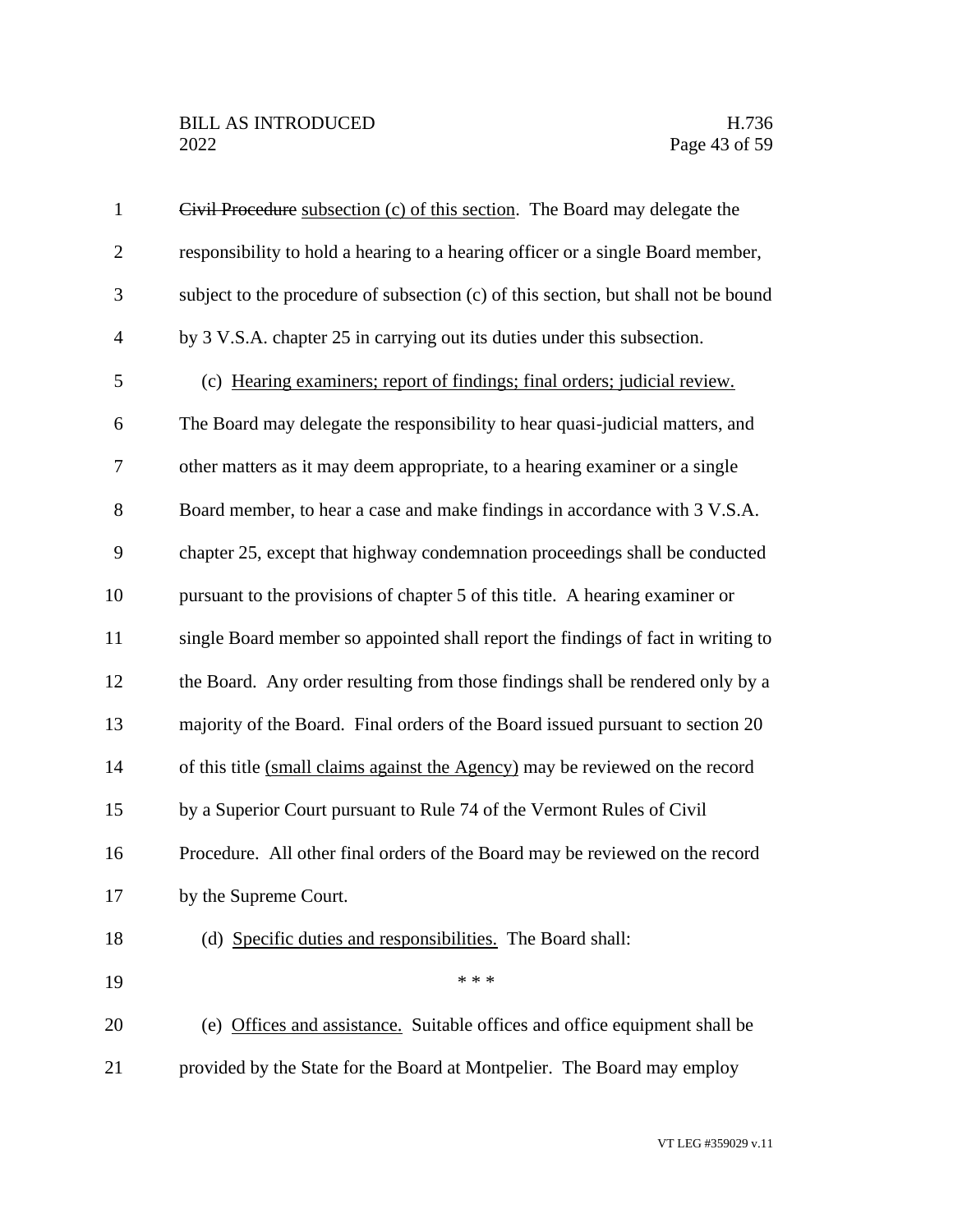clerical or other employees and assistants whom it deems necessary in the performance of its duties and in the investigation of matters within its jurisdiction. (f) Jurisdiction; subpoenas; witness fees. The Board shall have the power to determine and adjudicate all matters over which it is given jurisdiction. It may render judgments and make orders and decrees. Whenever the Board is sitting in a quasi-judicial capacity, it may issue subpoenas for the testimony of witnesses or the production of evidence. The fees for travel and attendance of witnesses shall be the same as for witnesses and officers appearing before a Civil Division of the Superior Court. (g) Reports to the General Assembly. From time to time, the Board may report to the General Assembly with suggestions of amendment to existing law or of new legislation as it deems necessary and any information concerning the companies, matters, and things under the jurisdiction of the Board and Agency that, in its opinion, will be of interest to the General Assembly. 16 (h) Appeals from the Agency to the Board. Unless otherwise provided by law, when an appeal is allowed from the Agency to the Board, the appeal shall be taken by filing a notice of appeal with the Secretary within 30 days of the 19 date of the Agency decision from which the appeal is taken. The Secretary shall promptly forward the notice of appeal to the Board, together with the Agency's record of decision.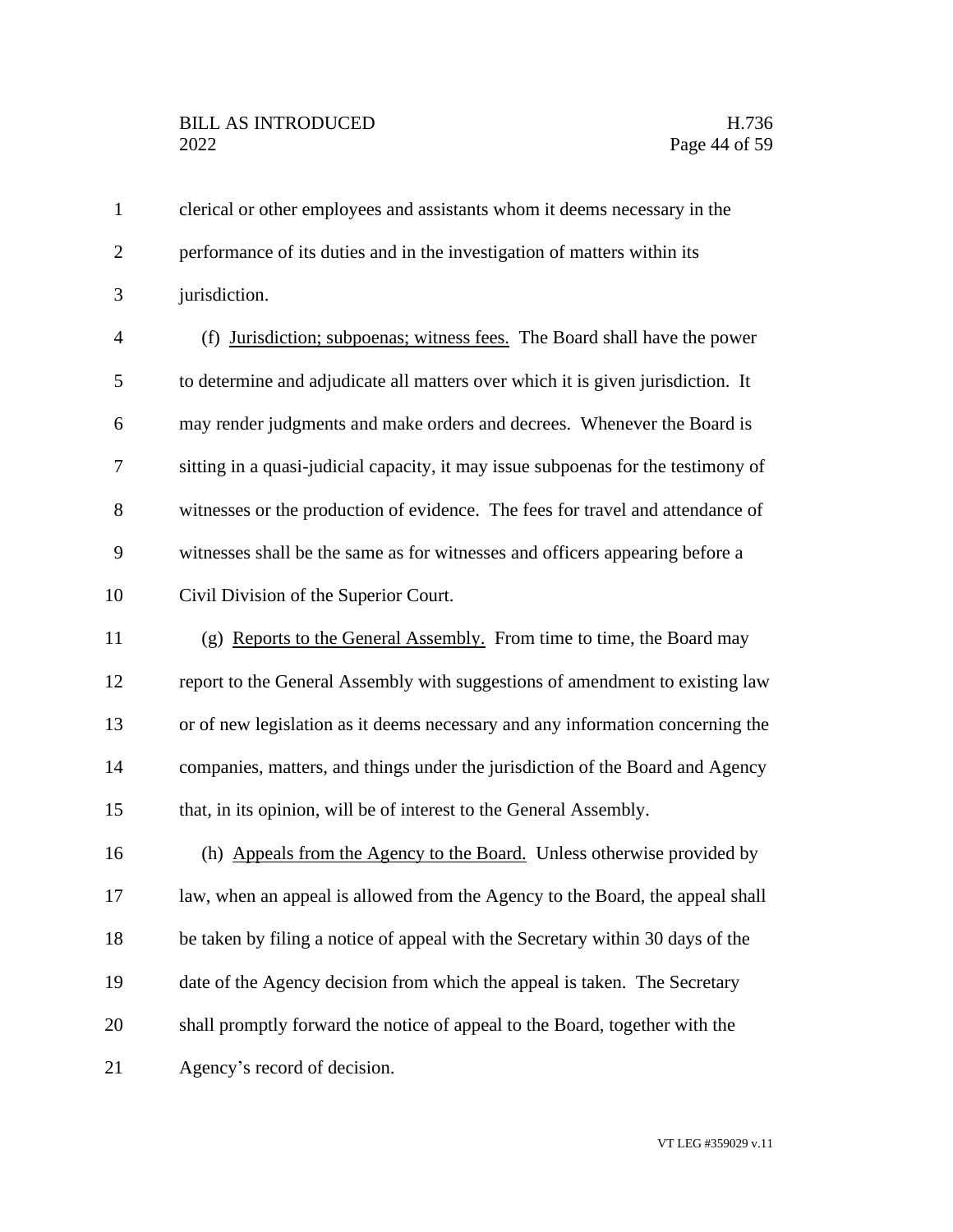| $\mathbf{1}$   | *** Repeal of 5 V.S.A. Chapter $5$ ***                                           |
|----------------|----------------------------------------------------------------------------------|
| $\overline{2}$ | Sec. 35. REPEAL                                                                  |
| 3              | 5 V.S.A. chapter 5 (assessments to support Agency of Transportation and          |
| 4              | Transportation Board) is repealed.                                               |
| 5              | *** On-Premises Signs ***                                                        |
| 6              | Sec. 36. 10 V.S.A. § 493 is amended to read:                                     |
| 7              | § 493. ON-PREMISES SIGNS                                                         |
| 8              | Owners or occupants of real property may erect and maintain on the               |
| 9              | property, on-premises signs advertising the sale or lease of the property or     |
| 10             | activities being conducted on the property. Those signs shall be subject to the  |
| 11             | regulations set forth below.                                                     |
| 12             | (1) On-premises signs may be erected or maintained, with a total area of         |
| 13             | not more than 150 square feet, advertising activities being conducted on the     |
| 14             | same premises. However, this limitation does not apply to signs existing on      |
| 15             | May 1, 1971, or attached to or part of the building in which the activities are  |
| 16             | being carried on. An on-premises sign shall not be located more than 1,500       |
| 17             | feet from a main entrance from the highway to the activity or premises           |
| 18             | advertised. The 1,500-foot distance shall be measured along the centerline of    |
| 19             | the highway or highways between the sign and a main entrance or a straight       |
| 20             | line, but only if the difference in elevation between the on-premises sign and a |
| 21             | main entrance is more than 100 feet. A main entrance shall be a principal,       |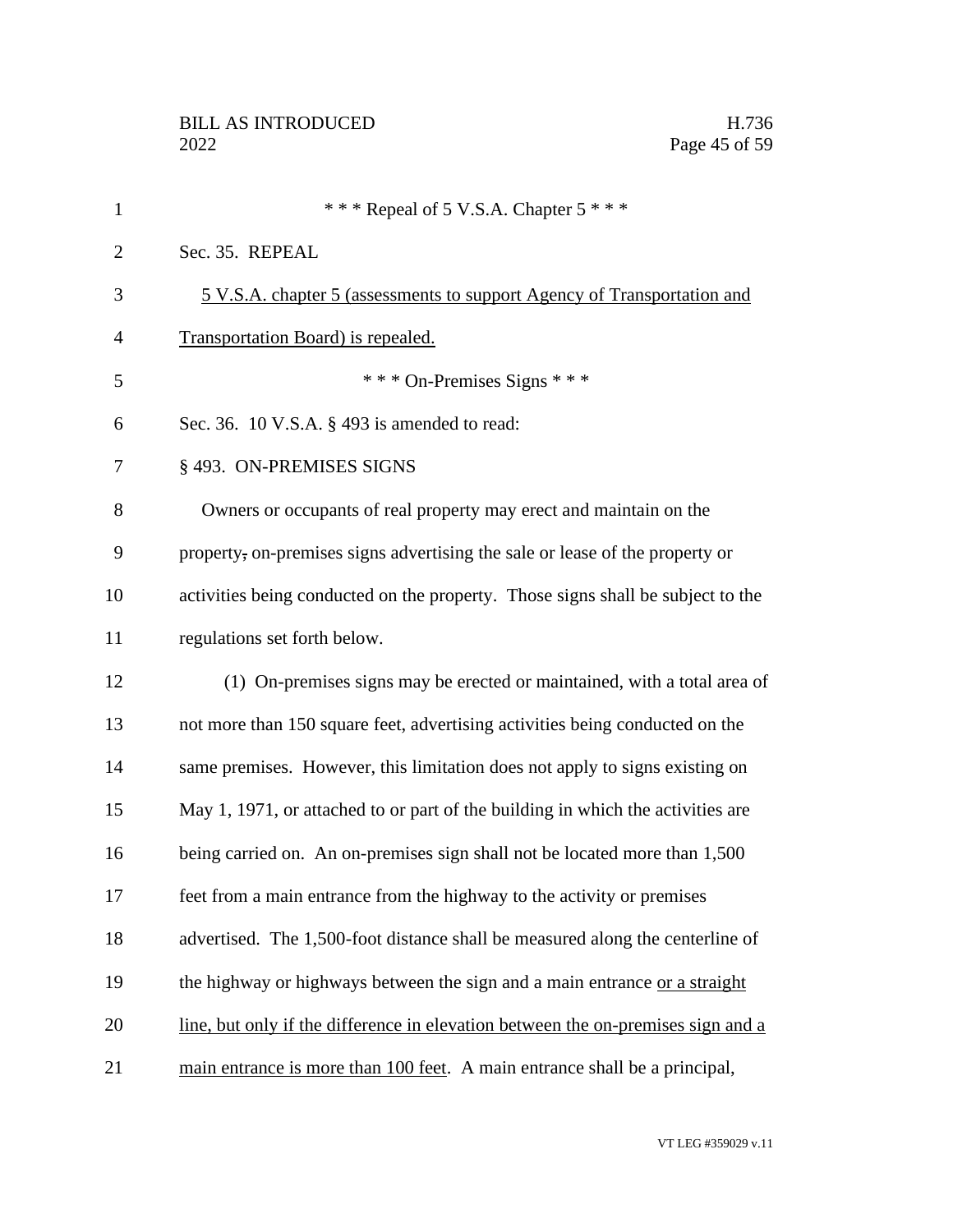| $\mathbf{1}$   | private roadway or driveway that leads from a public highway to the advertised  |
|----------------|---------------------------------------------------------------------------------|
| $\overline{2}$ | activity. For the purposes of this subdivision, premises shall not include land |
| 3              | that is separated from the activity by a public highway, or other intervening   |
| 4              | land use not related to the advertised activity. Undeveloped land or farmland   |
| 5              | shall not be considered as an intervening land use.                             |
| 6              | * * *                                                                           |
| 7              | *** Right-of-Way Permits; 1111 Permits; Municipal Site Plan Review ***          |
| 8              | Sec. 37. 19 V.S.A. § 1112 is amended to read:                                   |
| 9              | § 1112. DEFINITIONS; FEES                                                       |
| 10             | (a) As used in this section:                                                    |
| 11             | * * *                                                                           |
| 12             | (4) "Subsurface stormwater system" means a stormwater system, as                |
| 13             | defined in 10 V.S.A. $\S$ 1264(b)(15), that is beneath the surface.             |
| 14             | (b) The Secretary shall collect the following fees for each application for     |
| 15             | the following types of permits issued pursuant to section 1111 of this title:   |
| 16             | * * *                                                                           |
| 17             | (2) utility installations, including each direct connection to the State        |
| 18             | highway subsurface stormwater system:<br>\$100.00                               |
| 19             | * * *                                                                           |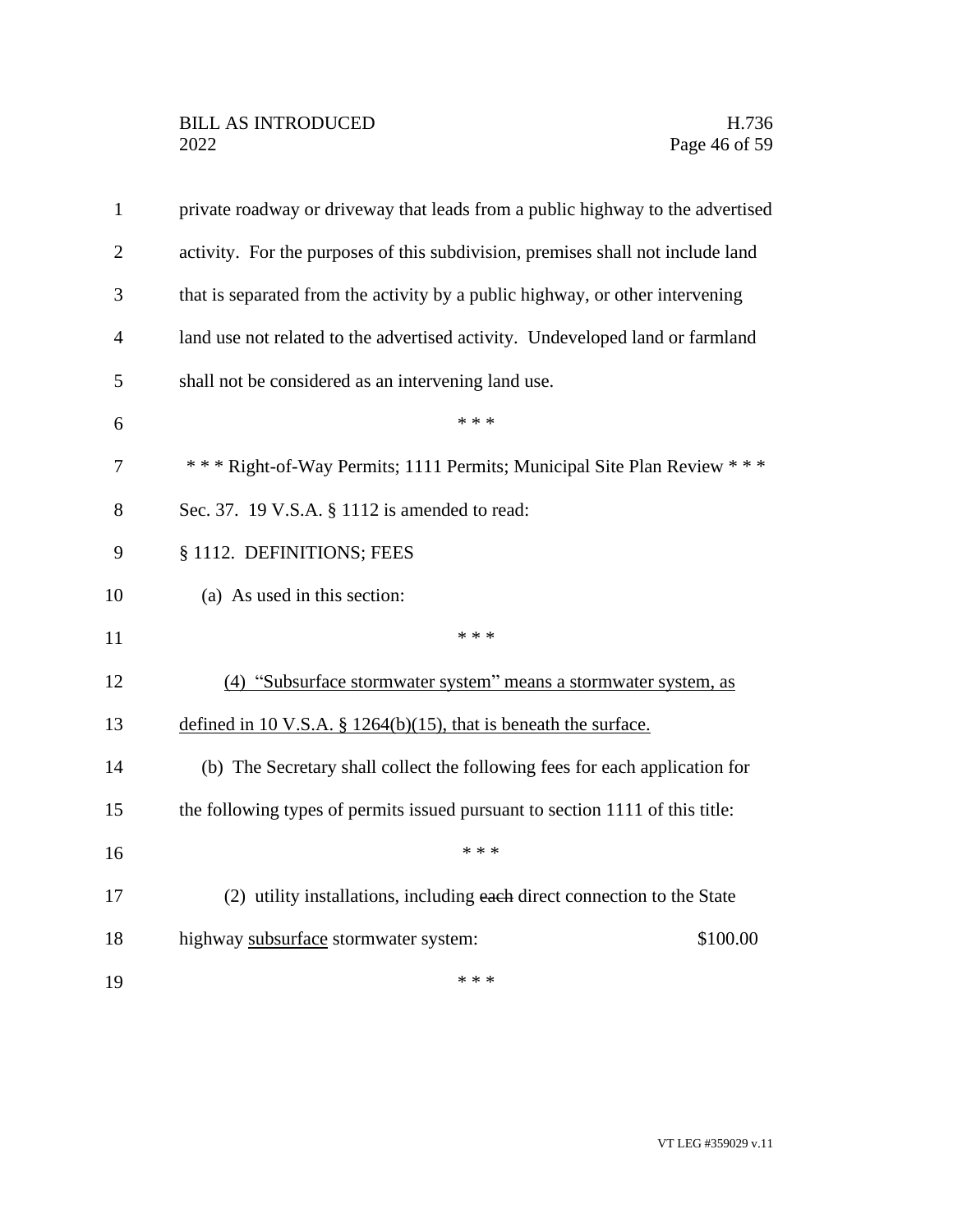| $\mathbf{1}$   | Sec. 38. 24 V.S.A. § 4416(b) is amended to read:                                |
|----------------|---------------------------------------------------------------------------------|
| $\overline{2}$ | (b) Whenever a proposed site plan involves access to a State highway or         |
| 3              | other work in the State highway right-of-way such as excavation, grading,       |
| $\overline{4}$ | paving, or utility installation, the application for site plan approval shall   |
| 5              | include a letter from the Agency of Transportation confirming that the Agency   |
| 6              | has reviewed the proposed site plan and determined whether a permit is          |
| 7              | required under 19 V.S.A. § 1111. If the Agency determines that a permit for     |
| 8              | the proposed site plan is required under 19 V.S.A. § 1111, then the letter from |
| 9              | the Agency shall may set out any conditions that the Agency proposes to attach  |
| 10             | to the permit required under 19 V.S.A. § 1111.                                  |
| 11             | *** Smugglers' Notch Motor Vehicle Limitations ***                              |
| 12             | Sec. 39. 23 V.S.A. § 1006b is amended to read:                                  |
| 13             | § 1006b. SMUGGLERS' NOTCH; WINTER CLOSURE OF VERMONT                            |
| 14             | ROUTE 108; COMMERCIAL VEHICLE OPERATION                                         |
| 15             | <b>PROHIBITED</b>                                                               |
| 16             | (a) Winter closure. The Agency of Transportation may close the                  |
| 17             | Smugglers' Notch segment of Vermont Route 108 during periods of winter          |
| 18             | weather.                                                                        |
| 19             | (b) Vehicle operation prohibition.                                              |
| 20             | (1) As used in this subsection, "commercial vehicle" means truck-               |
| 21             | tractor-semitrailer combinations and truck-tractor-trailer combinations.        |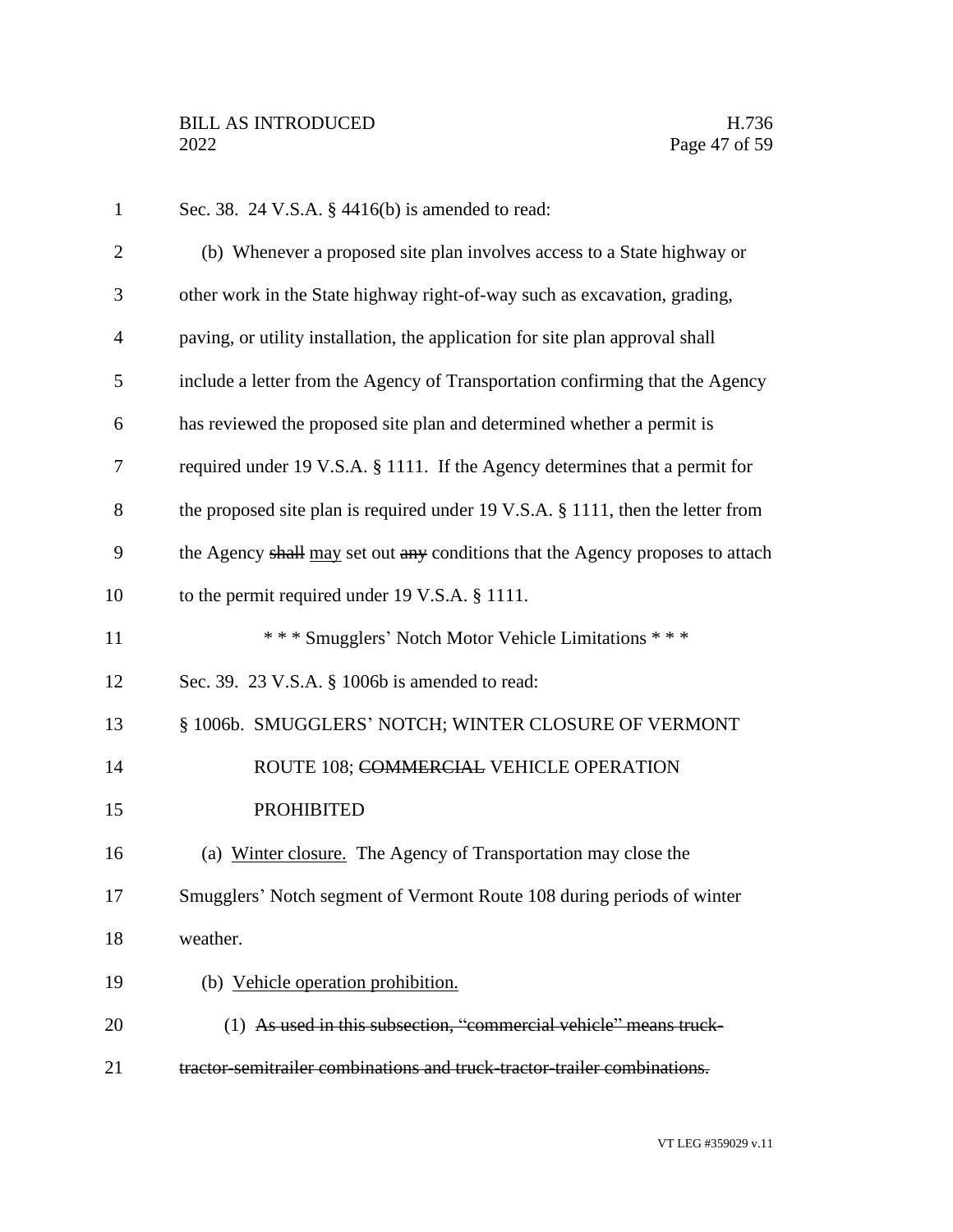## BILL AS INTRODUCED H.736<br>2022 Page 48 of 59

| $\mathbf{1}$   | (2) Commercial Single-unit motor vehicles over 40 feet in length and                         |
|----------------|----------------------------------------------------------------------------------------------|
| $\overline{2}$ | combination vehicles over 45 feet in total length are prohibited from operating              |
| 3              | on the Smugglers' Notch segment of Vermont Route 108.                                        |
| $\overline{4}$ | $\left(\frac{3}{2}\right)$ Either the The operator of a commercial vehicle who violates this |
| 5              | subsection, or and the operator's employer, unless they are the same person,                 |
| 6              | shall each be subject to a civil penalty of $$1,000.00$ . If $$1,500.00$ or, if the          |
| 7              | violation results in substantially impeding the flow of traffic on Vermont Route             |
| 8              | 108, the penalty shall be \$2,000.00 a civil penalty of \$3,000.00. For a second             |
| 9              | or subsequent conviction within a three-year period, the applicable penalty or               |
| 10             | penalties shall be doubled.                                                                  |
| 11             | (3) The prohibition in subdivision (1) of this subsection shall not apply                    |
| 12             | to law enforcement, fire, emergency medical services, and search and rescue                  |
| 13             | vehicles involved in training or responding to real-world incidents.                         |
| 14             | (c) Required signage. The Agency shall erect signs conforming to the                         |
| 15             | standards established by section 1025 of this title to indicate the closures and             |
| 16             | restrictions authorized under this section.                                                  |
| 17             | *** Municipal Restrictions; Covered Bridges; Damages and Expenses ***                        |
| 18             | Sec. 40. 19 V.S.A. § 313 is amended to read:                                                 |
| 19             | § 313. RESTRICTING USE OF COVERED BRIDGES                                                    |
| 20             | The Agency and the selectmen of the town where a covered bridge is                           |
| 21             | located or, if parts of such a bridge are located in more than one town, the                 |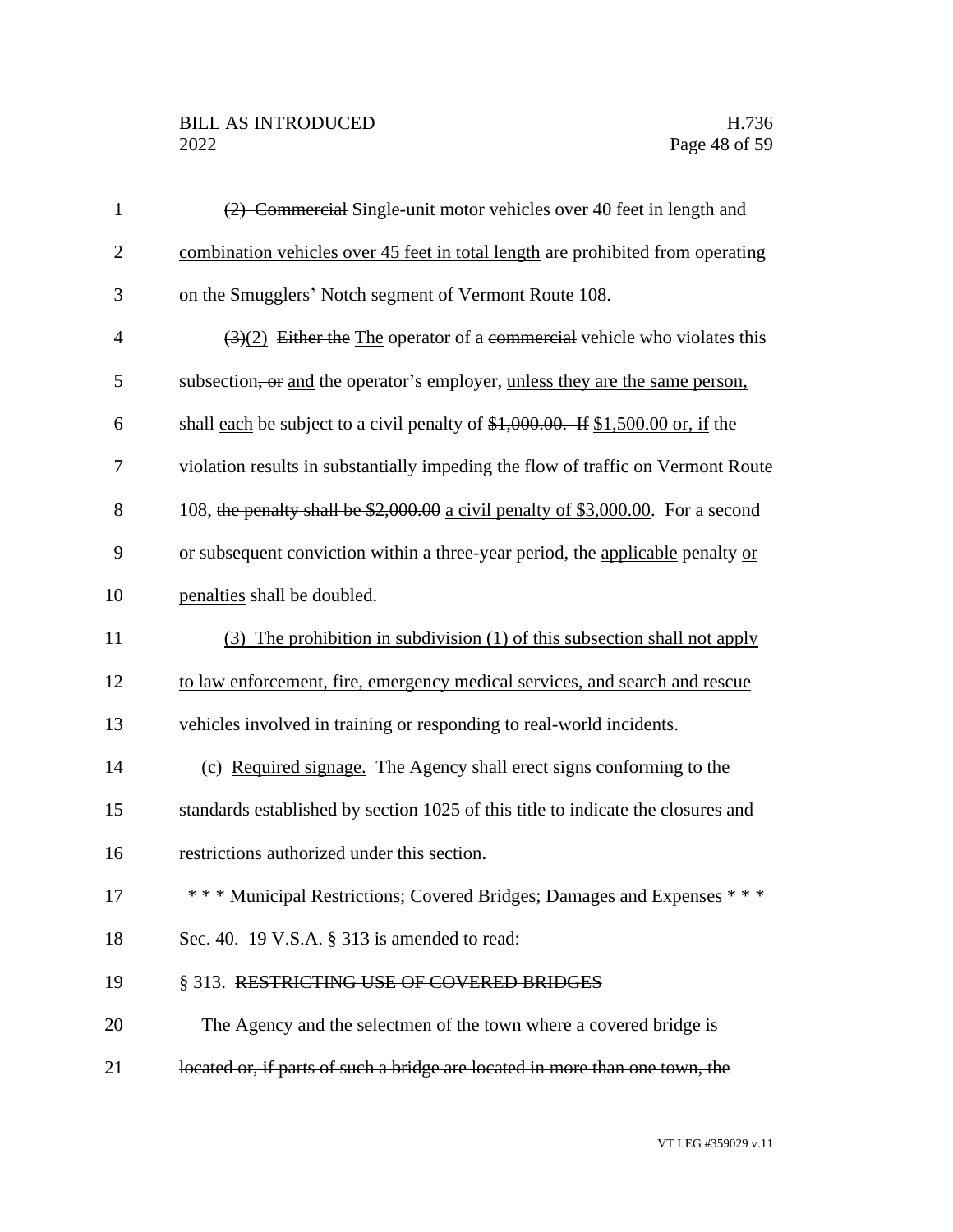| 1              | selectmen of the towns acting jointly, may restrict the use of the bridge to        |
|----------------|-------------------------------------------------------------------------------------|
| $\overline{2}$ | vehicles that are within limits as to weight, height, and width as they shall       |
| 3              | establish. The limitation shall be plainly posted at the approaches to the bridge   |
| 4              | at approximately 100 feet from each end of the bridge, and at intersections as      |
| 5              | may be required to enable operators of restricted vehicles to proceed by the        |
| 6              | most direct alternate unrestricted route. Posting shall be by means of              |
| 7              | permanent signs of a standard size of at least 24 inches by 24 inches, and with     |
| 8              | lettering not less than three inches high. [Repealed.]                              |
| 9              | Sec. 41. 19 V.S.A. § 315 is amended to read:                                        |
| 10             | § 315. PENALTIES                                                                    |
| 11             | A person who operates a vehicle exceeding the limit prescribed on a bridge          |
| 12             | thus restricted shall be fined not more than \$200.00 for the first offense and not |
| 13             | more than \$300.00 for each subsequent offense. [Repealed.]                         |
| 14             | Sec. 42. 23 V.S.A. § 1396 is redesignated to read:                                  |
| 15             | § 1396. SPECIAL WEIGHT LIMITS FOR BRIDGES AND HIGHWAYS                              |
| 16             | Sec. 43. 23 V.S.A. § 1397 is redesignated to read:                                  |
| 17             | § 1397. WEIGHT LIMIT SIGNS                                                          |
| 18             | Sec. 44. 23 V.S.A. § 1397a is added to read:                                        |
| 19             | § 1397a. SPECIAL LIMITS FOR COVERED BRIDGES                                         |
| 20             | The legislative body of a municipality where a covered bridge is located or,        |
| 21             | if parts of such a bridge are located in more than one municipality, the            |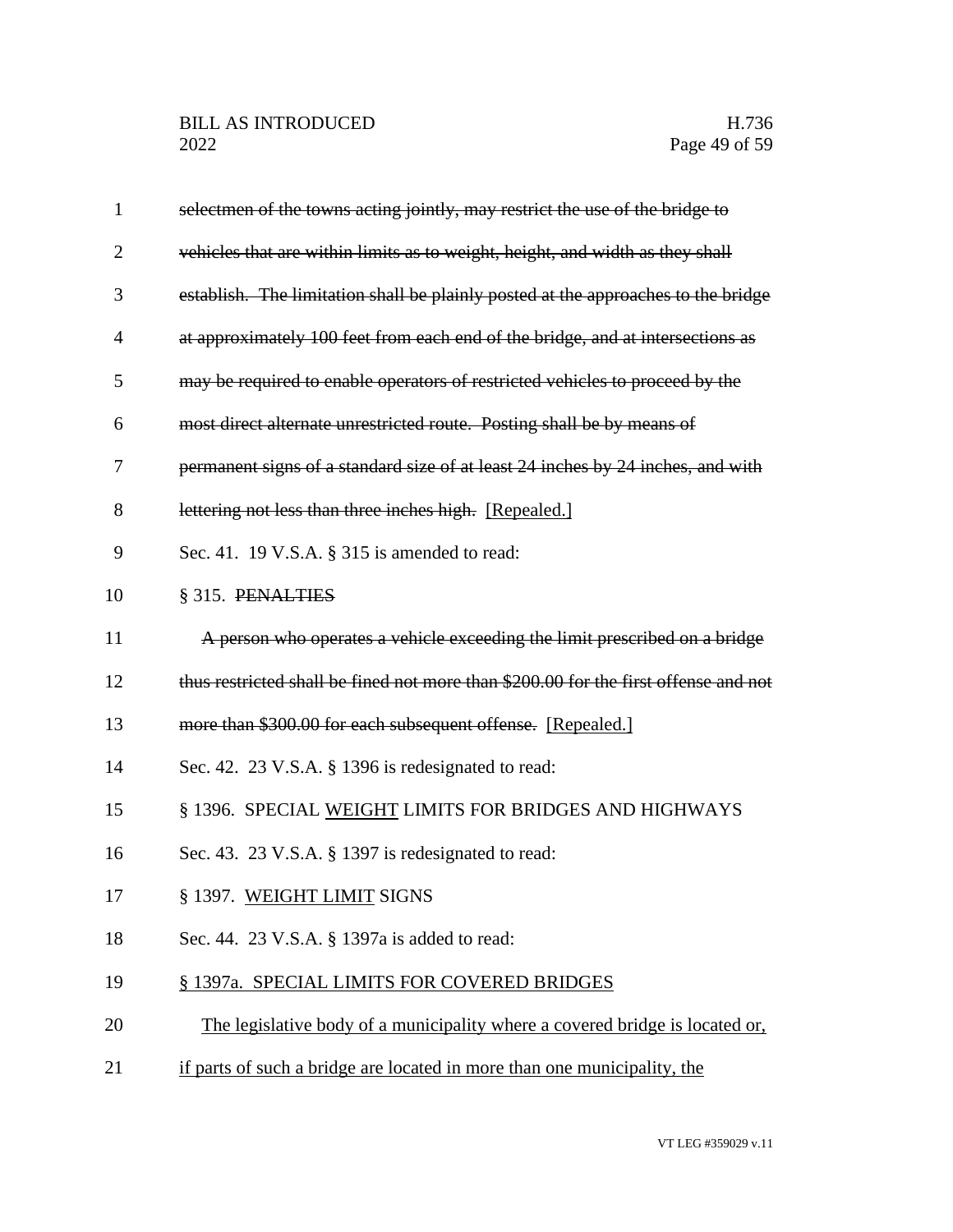| $\mathbf{1}$   | legislative bodies of the municipalities where a covered bridge is located acting  |
|----------------|------------------------------------------------------------------------------------|
| $\overline{2}$ | jointly may, after consultation with the Agency of Transportation, restrict the    |
| 3              | use of the bridge to vehicles that are within limits as to one or more of the      |
| $\overline{4}$ | following, as they shall establish: weight, height, or width. Any limitation       |
| 5              | shall be permanently posted by the municipality, with signs that conform to the    |
| 6              | standards established by section 1025 of this title, approximately 100 feet from   |
| 7              | the approaches to the bridge and at intersections as may be required to enable     |
| 8              | operators of restricted vehicles to proceed by the most direct alternate           |
| 9              | unrestricted route.                                                                |
| 10             | Sec. 45. 23 V.S.A. § 1398 is amended to read:                                      |
| 11             | § 1398. CERTIFIED STATEMENT TO BE FILED                                            |
| 12             | A certified statement shall be filed with the clerk in each town, village, or      |
| 13             | eity municipality in which the a posting occurs, as provided in section sections   |
| 14             | 1397 and 1397a of this title subchapter, stating occurs that states the location   |
| 15             | of the highway or bridge posted, the legal load limit or limits to which such the  |
| 16             | highway or bridge is restricted, and the date of posting. If such a restriction is |
| 17             | removed at any time by the Secretary of Transportation, selectboard, trustees,     |
| 18             | or city council, or legislative body of the municipality, or both, a similar       |
| 19             |                                                                                    |
|                | certified statement of the removal shall be filed with the clerk of the town,      |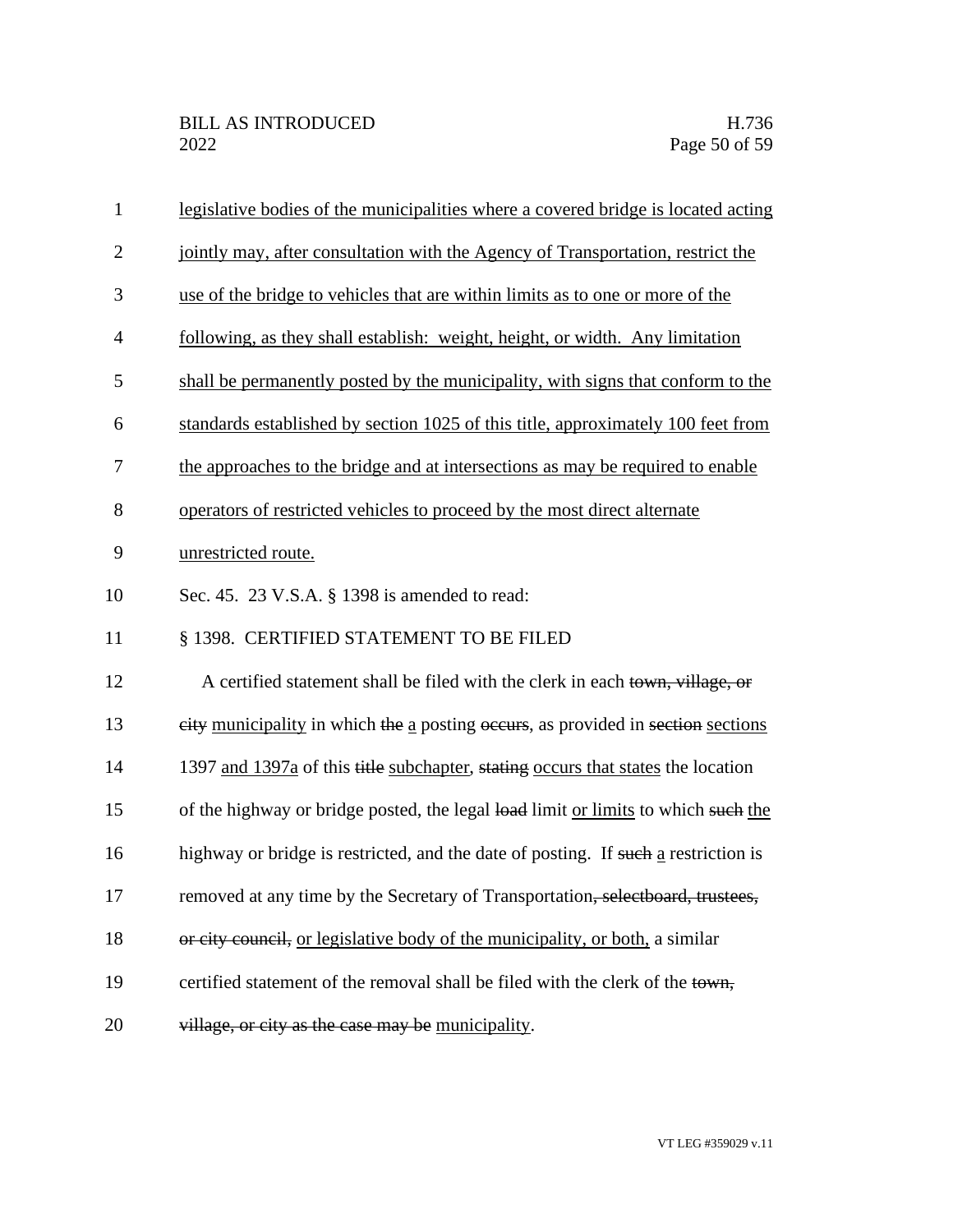| $\mathbf{1}$   | Sec. 46. 23 V.S.A. § 1399(b) is amended to read:                                 |
|----------------|----------------------------------------------------------------------------------|
| $\overline{2}$ | (b) Nothing contained in sections 1391–1398 of this title subchapter shall       |
| 3              | restrict the weight of:                                                          |
| $\overline{4}$ | (1) Snow plows, road machines, oilers, traction engines, tractors, rollers,      |
| 5              | power shovels, dump wagons, trucks, or other construction or maintenance         |
| 6              | equipment when used by any town, incorporated village, city, or the State in     |
| 7              | the construction or the maintenance of any highway, provided that such           |
| 8              | construction or maintenance is performed by persons employed by or under         |
| 9              | contract with such town, incorporated village, city, or the State for this       |
| 10             | purpose. However, any operation of motorized highway building equipment or       |
| 11             | road making appliances used in construction work contracted by a town,           |
| 12             | incorporated village, city, or the State shall be unrestricted as to weight only |
| 13             | within a construction area.                                                      |
| 14             | (2) Municipal and volunteer fire apparatus and law enforcement motor             |
| 15             | vehicles.                                                                        |
| 16             | (3) Heavy-duty tow and recovery vehicles on the Dwight D. Eisenhower             |
| 17             | System of Interstate and Defense Highways.                                       |
| 18             | Sec. 47. 23 V.S.A. § 1400d is amended to read:                                   |
| 19             | § 1400d. AGRICULTURAL SERVICE VEHICLES                                           |
| 20             | (a) An agricultural service vehicle, as defined in subdivision $4(71)$ of this   |
| 21             | title, shall be exempt from the provisions of sections 1400 and 1400a and        |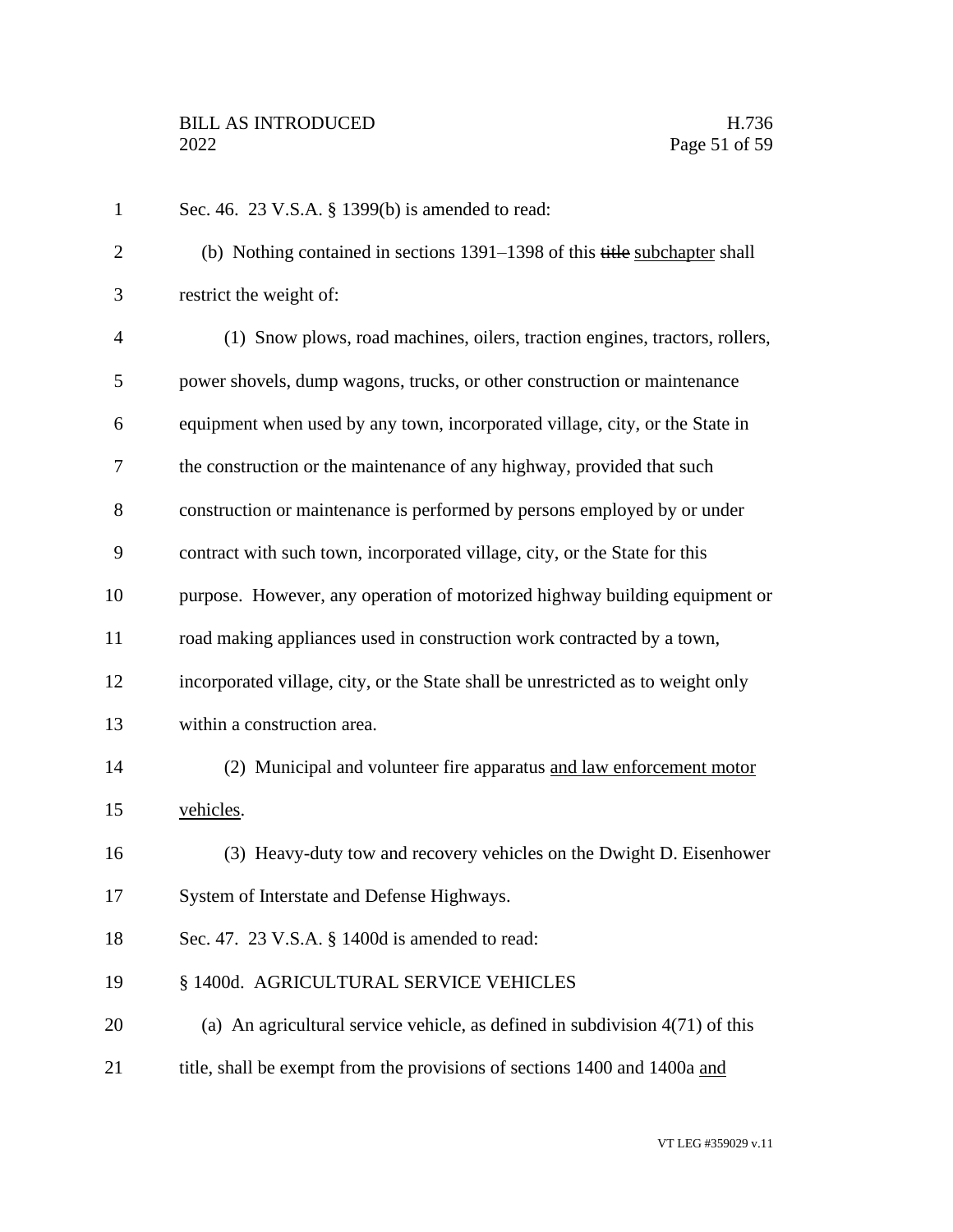| $\mathbf{1}$   | subsection $1434(c)$ of this title subchapter if the gross weight does not exceed   |
|----------------|-------------------------------------------------------------------------------------|
| $\overline{2}$ | 60,000 pounds.                                                                      |
| 3              | (b) Municipalities shall not be liable for injuries or damages to agricultural      |
| $\overline{4}$ | service vehicles or their operators that result from crossing a posted bridge       |
| 5              | with an agricultural service vehicle that weighs more than the posted weight        |
| 6              | limit.                                                                              |
| 7              | Sec. 48. 23 V.S.A. § 1434 is amended to read:                                       |
| 8              | § 1434. OPERATION IN EXCESS OF WEIGHT, HEIGHT, OR WIDTH                             |
| 9              | <b>LIMITS; PENALTIES</b>                                                            |
| 10             | (a) General limits. The operation of a vehicle on a public highway in               |
| 11             | excess of the legal height, width, or length limits as prescribed in section 1431   |
| 12             | or 1432 of this title subchapter without first obtaining a permit to operate the    |
| 13             | vehicle, whether or not a permit is available, shall be a traffic violation, as     |
| 14             | defined in section 2302 of this title. A violation shall be, and punishable by a    |
| 15             | civil penalty of \$300.00 for a first offense, \$600.00 for a second offense within |
| 16             | a two-year period, and \$800.00 for a third or subsequent offense within a two-     |
| 17             | year period.                                                                        |
| 18             | (b) Permit limits. The operation of a vehicle on a public highway in excess         |
| 19             | of the legal height, width, or length limits as prescribed in section 1431 or       |
| 20             | 1432 of this title subchapter in violation of the terms of a permit issued in       |
| 21             | conformance with section 1400 of this title subchapter shall be a traffic           |
|                |                                                                                     |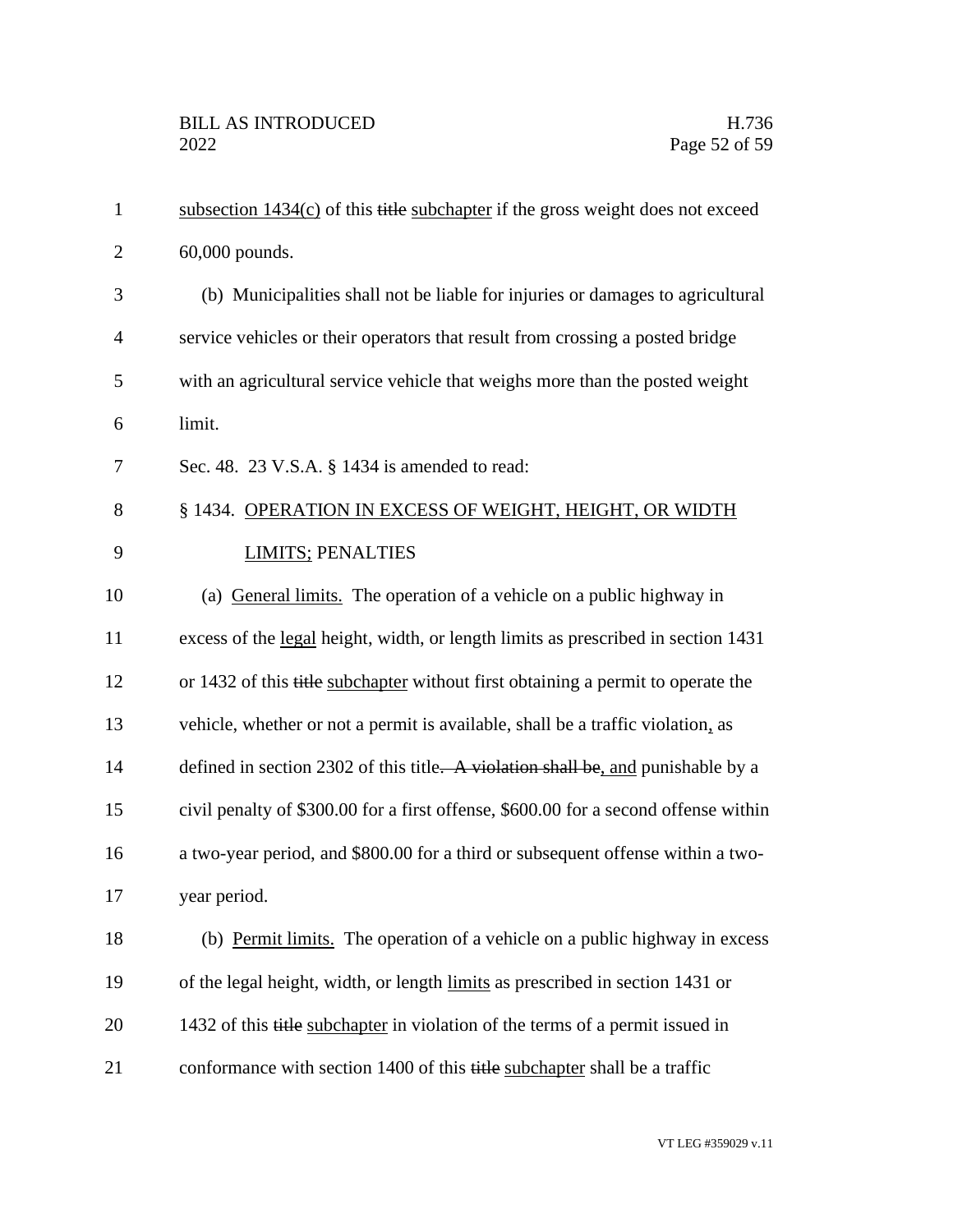| $\mathbf{1}$   | violation, as defined in section 2302 of this title, and shall be punishable by a   |
|----------------|-------------------------------------------------------------------------------------|
| $\overline{2}$ | civil penalty of \$300.00 for a first offense, \$600.00 for a second offense within |
| 3              | a two-year period, and \$800.00 for a third or subsequent offense within a two-     |
| $\overline{4}$ | year period.                                                                        |
| 5              | (c) Covered bridges. The operation of a vehicle on a public highway in              |
| 6              | excess of the legal limits designated for a covered bridge under section 1397a      |
| 7              | of this subchapter or applicable under subdivisions 1392(1) and (2) of this         |
| 8              | subchapter shall be a traffic violation, as defined in section 2302 of this title,  |
| 9              | and punishable by a civil penalty of \$1,500.00 or, if the violation results in     |
| 10             | substantially impeding the flow of traffic, \$2,000.00. For a second or             |
| 11             | subsequent conviction within a three-year period, the applicable penalty shall      |
| 12             | be doubled.                                                                         |
| 13             | (d) Refusal to issue a permit. In the case of a violation under subsection (a)      |
| 14             | of this section, the Commissioner may refuse to issue a permit to the violator      |
| 15             | under section 1400 of this title subchapter for a period not to exceed three        |
| 16             | months, if the owner or lessee commits four or more violations within a two-        |
| 17             | year period. If the holder of a permit commits four or more violations under        |
| 18             | subsection (b) of this section within a two-year period, the Commissioner may       |
| 19             | suspend, for a period not to exceed three months, any permit issued to the          |
| 20             | violator under section 1400 of this title subchapter. For the purposes of this      |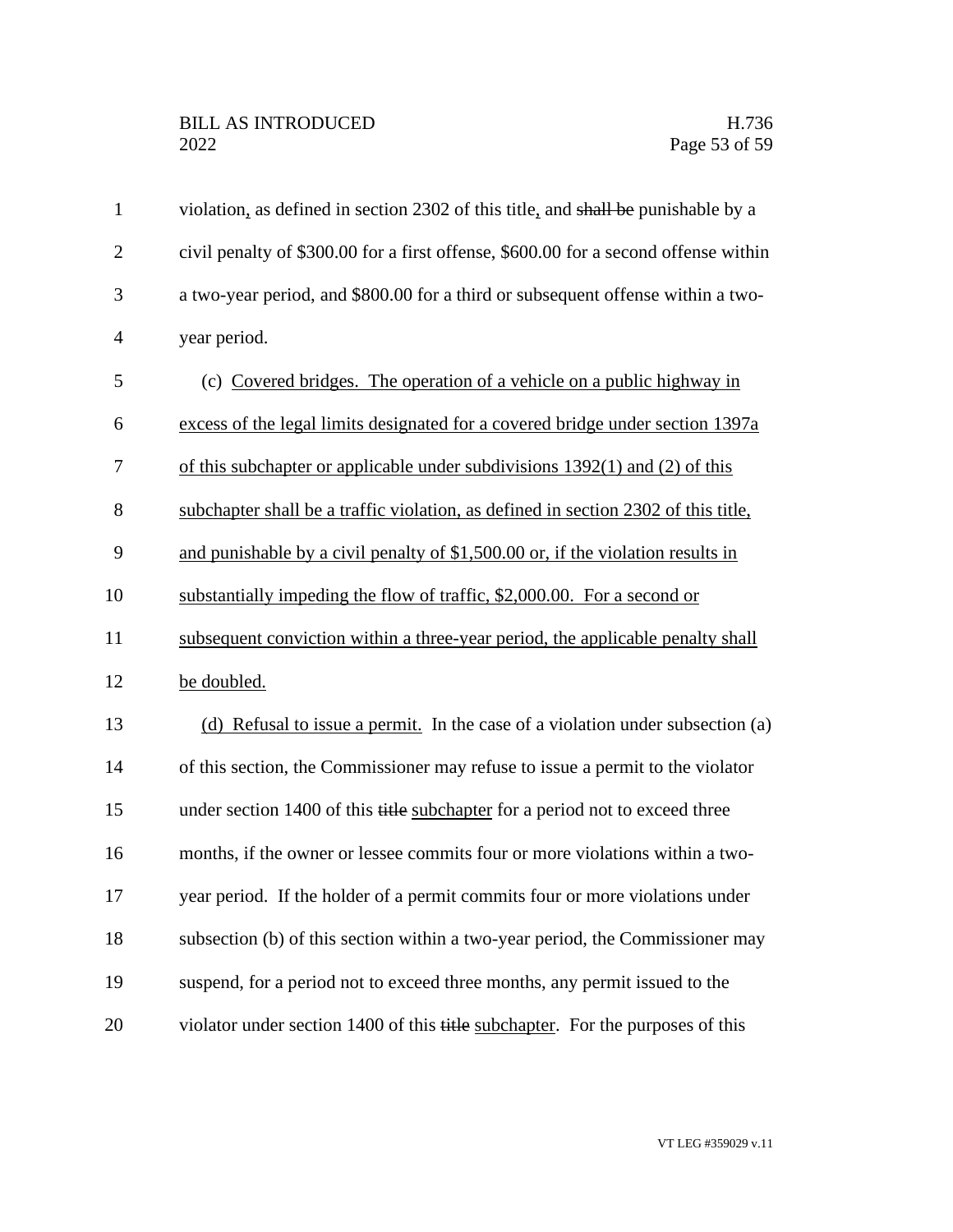| $\mathbf{1}$   | section, the owner or lessee of the vehicle shall be considered the holder of, or                        |
|----------------|----------------------------------------------------------------------------------------------------------|
| $\overline{2}$ | applicant for, the permit.                                                                               |
| 3              | Sec. 49. 23 V.S.A. § 1492 is amended to read:                                                            |
| $\overline{4}$ | § 1492. LIABILITY FOR DAMAGE DEFINED; LIMITATIONS                                                        |
| 5              | The owner, driver, operator, or mover of any motor truck, tractor, trailer,                              |
| 6              | wagon, cart, carriage, or other object or contrivance which that is moved or                             |
| 7              | operated on any highway in violation of any of the provisions of sections 1098,                          |
| 8              | 1445 1083, 1092, 1302, 1305, and 1431 and subsection 1434(c) of this title,                              |
| 9              | subchapter; such portion of section 1141 sections 1003 and 1081 of this title                            |
| 10             | subchapter as pertains to trucks and buses <sub><math>2</math></sub> and such portion of section 1391 of |
| 11             | this title subchapter as relates to weight in relation to tire surface, shall be                         |
| 12             | liable to the State or municipal corporation in which the act is committed for                           |
| 13             | damages to a public highway or bridge occasioned by such moving or                                       |
| 14             | operating, to be recovered in a civil action, in the name of the State or                                |
| 15             | municipal corporation, or in an action on the bond provided in this chapter in                           |
| 16             | connection with the issuance of permits, provided the action is brought within                           |
| 17             | two years after such act is committed.                                                                   |
| 18             | Sec. 50. 24 V.S.A. § 2296a is added to read:                                                             |
| 19             | § 2296a. RIGHT TO RECOVER EXPENSES FOR EMERGENCY                                                         |
| 20             | <b>SERVICES</b>                                                                                          |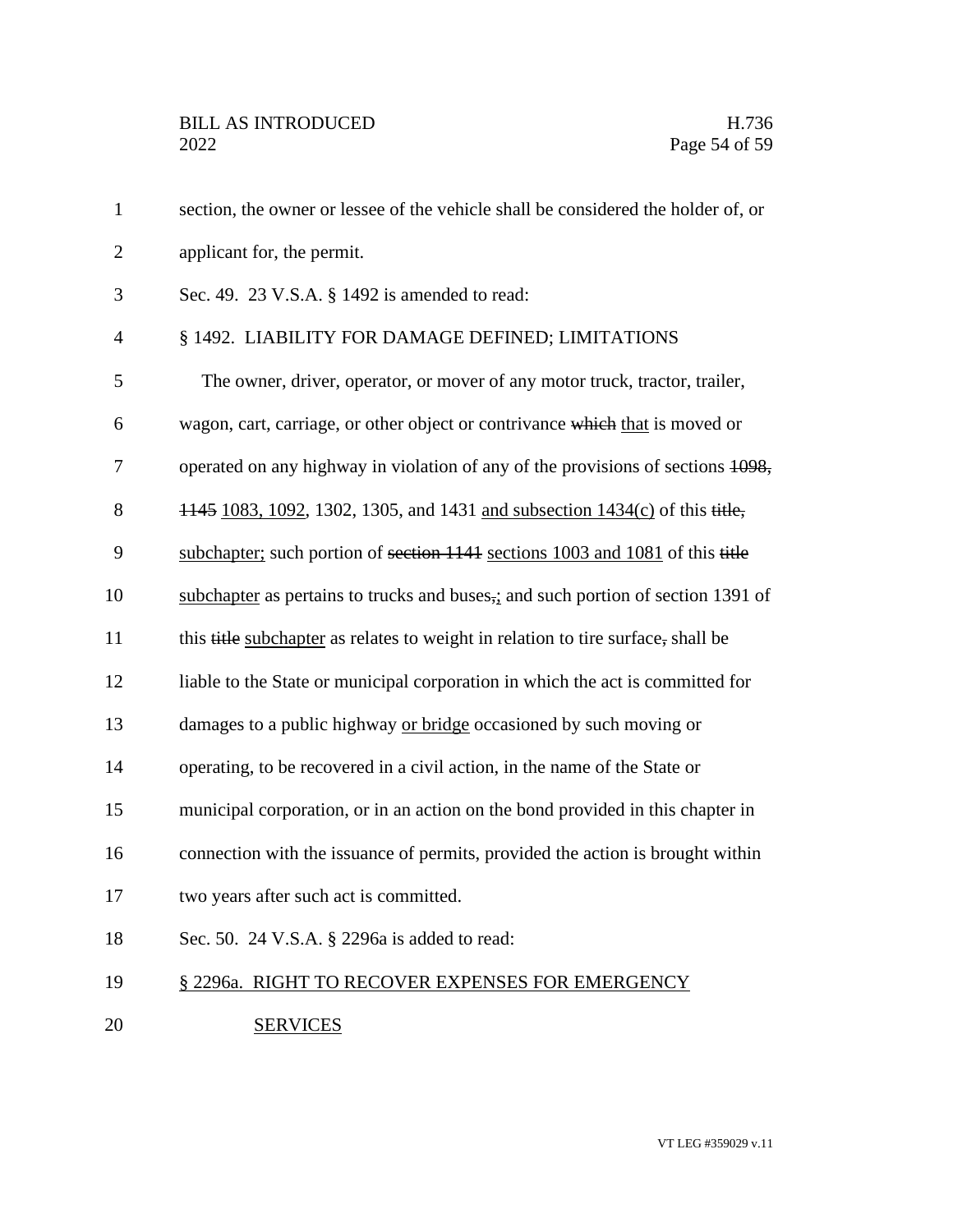| $\mathbf{1}$   | A municipality that deploys police, fire, ambulance, rescue, or other             |
|----------------|-----------------------------------------------------------------------------------|
| $\overline{2}$ | services to aid stranded operators of vehicles or to move disabled vehicles may   |
| 3              | recover from the operator or the operator's employer the costs of providing the   |
| $\overline{4}$ | services.                                                                         |
| 5              | *** Fees for State Electric Vehicle Supply Equipment; Sunset ***                  |
| 6              | Sec. 51. 2019 Acts and Resolves No. 59, Sec. 38 is amended to read:               |
| 7              | Sec. 38. ELECTRIC VEHICLE SUPPLY EQUIPMENT FEES REPEAL                            |
| 8              | 32 V.S.A. § 604 (electric vehicle supply equipment fees) is repealed on           |
| 9              | July 1, 2022 2025.                                                                |
| 10             | Sec. 52. 32 V.S.A. § 604 is amended to read:                                      |
| 11             | § 604. ELECTRIC VEHICLE SUPPLY EQUIPMENT FEES                                     |
| 12             | (a) Notwithstanding any other provision of this subchapter, any agency or         |
| 13             | department that owns or controls electric vehicle supply equipment (EVSE), as     |
| 14             | defined in 30 V.S.A. § 201, may establish, set, and adjust fees for the use of    |
| 15             | that electric vehicle supply equipment EVSE. The agency or department may         |
| 16             | establish fees for electric vehicle charging at less than its costs, to cover its |
| 17             | costs, or equal to the retail rate charged for the use of electric vehicle supply |
| 18             | equipment EVSE available to the public. Fees collected under this section         |
| 19             | shall be deposited in the same fund or account within a fund from which the       |
| 20             | electric operating expense for the electric vehicle supply equipment EVSE         |
| 21             | originated.                                                                       |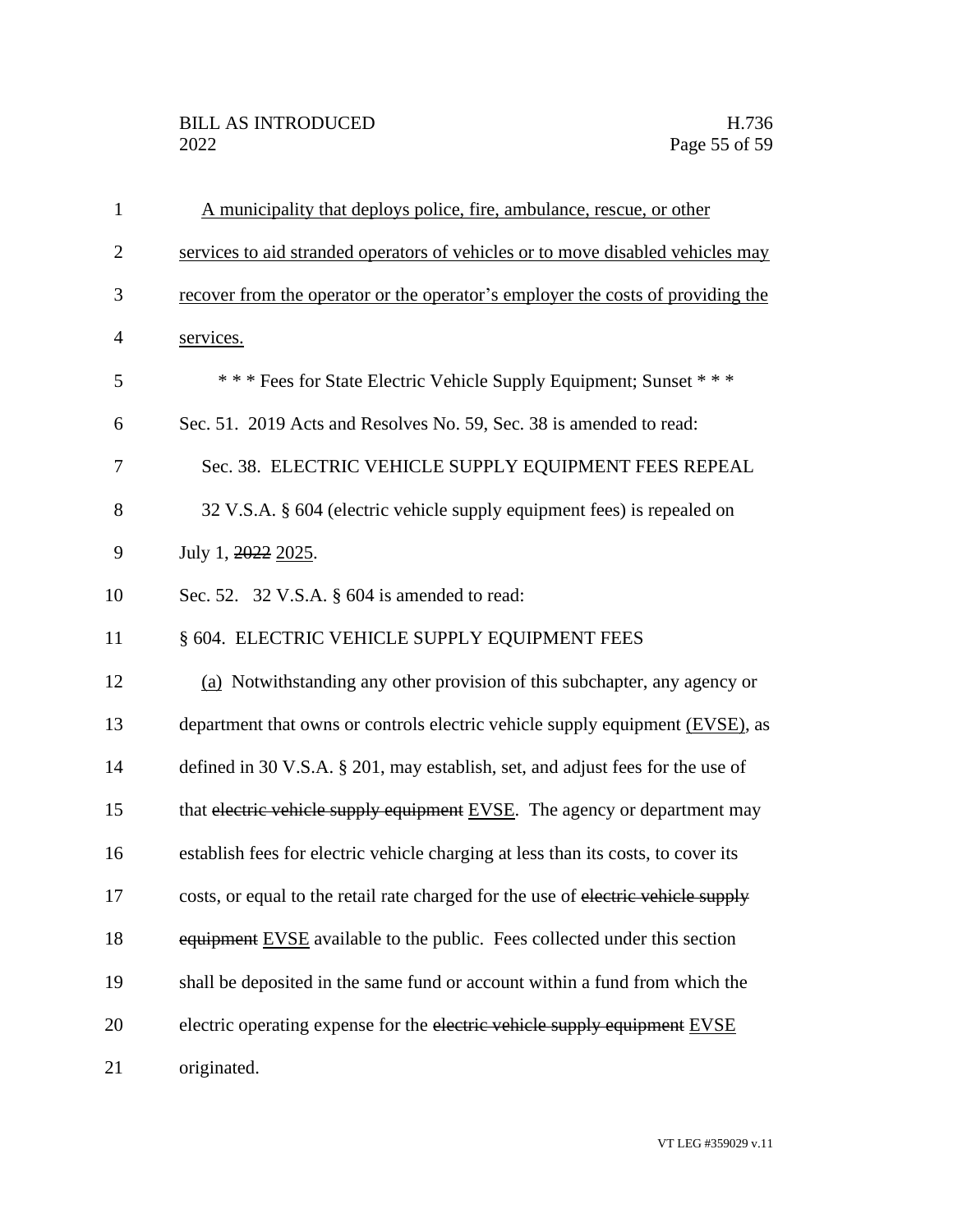| $\mathbf{1}$   | (b) Notwithstanding $2 \text{ V.S.A. } § 20(d)$ , the Agency of Transportation, in |
|----------------|------------------------------------------------------------------------------------|
| $\overline{2}$ | consultation with the Department of Buildings and General Services, shall file     |
| 3              | an annual written report with the House Committees on Transportation, on           |
| $\overline{4}$ | Corrections and Institutions, and on Ways and Means and the Senate                 |
| 5              | Committees on Finance, on Institutions, and on Transportation not later than       |
| 6              | January 15 that provides an update on the State's efforts to collect fees for the  |
| 7              | use of EVSE that is owned or controlled by the State pursuant to subsection (a)    |
| 8              | of this section and any significant national trends with regard to the pricing of  |
| 9              | EVSE. As part of that report, the Agency of Transportation shall include a         |
| 10             | copy of any applicable fee schedules, along with an explanation as to whether      |
| 11             | or not the fee schedule accounts for expenses associated with the EVSE,            |
| 12             | including electricity costs.                                                       |
| 13             | *** Relinquishment of Vermont Route 207 Extension                                  |
| 14             | in the Town of St. Albans * * *                                                    |
| 15             | Sec. 53. 2012 Acts and Resolves No. 153, Sec. 23(a) is amended to read:            |
| 16             | (a) Pursuant to 19 V.S.A. § $15(a)(2)$ , the general assembly General              |
| 17             | Assembly approves the secretary of transportation Secretary of Transportation      |
| 18             | to enter into an agreement with the town Town of St. Albans to relinquish to       |
| 19             | the town's Town's jurisdiction a segment of state State highway right-of-way       |
| 20             | in the town Town of St. Albans, which has not been constructed to be a             |
| 21             | traveled road, and which was to be known as the Vermont Route 207                  |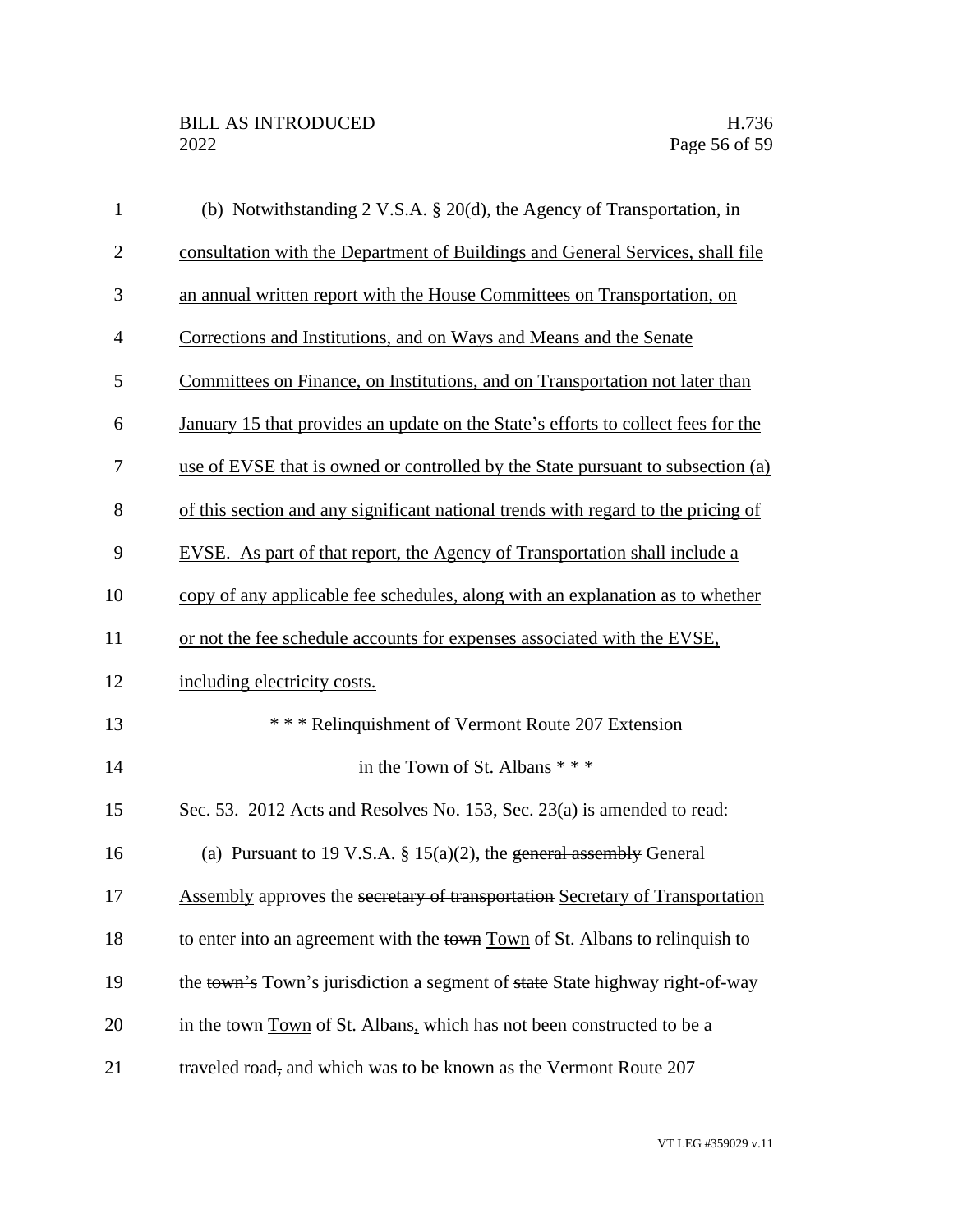| $\mathbf{1}$   | Extension. This authority shall expire on June 30, 2022 2032. The segment         |
|----------------|-----------------------------------------------------------------------------------|
| $\overline{2}$ | authorized to be relinquished measures approximately 1.7 acres, is                |
| 3              | approximately 160 feet in width, and starts at a point 200 feet west of the       |
| $\overline{4}$ | intersection of the U.S. Route 7/Vermont Route 207 centerline of highway          |
| 5              | project $S0297(2)$ , and continues westerly for 463 feet.                         |
| 6              | *** Codified Law Technical Corrections ***                                        |
| 7              | Sec. 54. REPEAL                                                                   |
| 8              | 19 V.S.A. § 22 (fine applicable for a violation of the since repealed             |
| 9              | <u>19 V.S.A. § 21(c)) is repealed.</u>                                            |
| 10             | Sec. 55. 19 V.S.A. $\S$ 11a(b) is amended to read:                                |
| 11             | (b) In fiscal year 2017, of the funds appropriated to the Department of           |
| 12             | Public Safety pursuant to subsection (a) of this section, the amount of           |
| 13             | \$1,680,000.00 is allocated exclusively for the purchase, outfitting, assignment, |
| 14             | and disposal of State Police vehicles. In fiscal year 2018 and in succeeding      |
| 15             | fiscal years, of the funds appropriated to the Department of Public Safety        |
| 16             | pursuant to subsection (a) of this section, the amount of $$2,100,000.00$ is      |
| 17             | allocated exclusively for the purchase, outfitting, assignment, and disposal of   |
| 18             | State Police vehicles. Any unexpended and unencumbered funds remaining in         |
| 19             | this allocation at the close of a fiscal year shall revert to the Transportation  |
| 20             | Fund. The Department of Public Safety may periodically recommend to the           |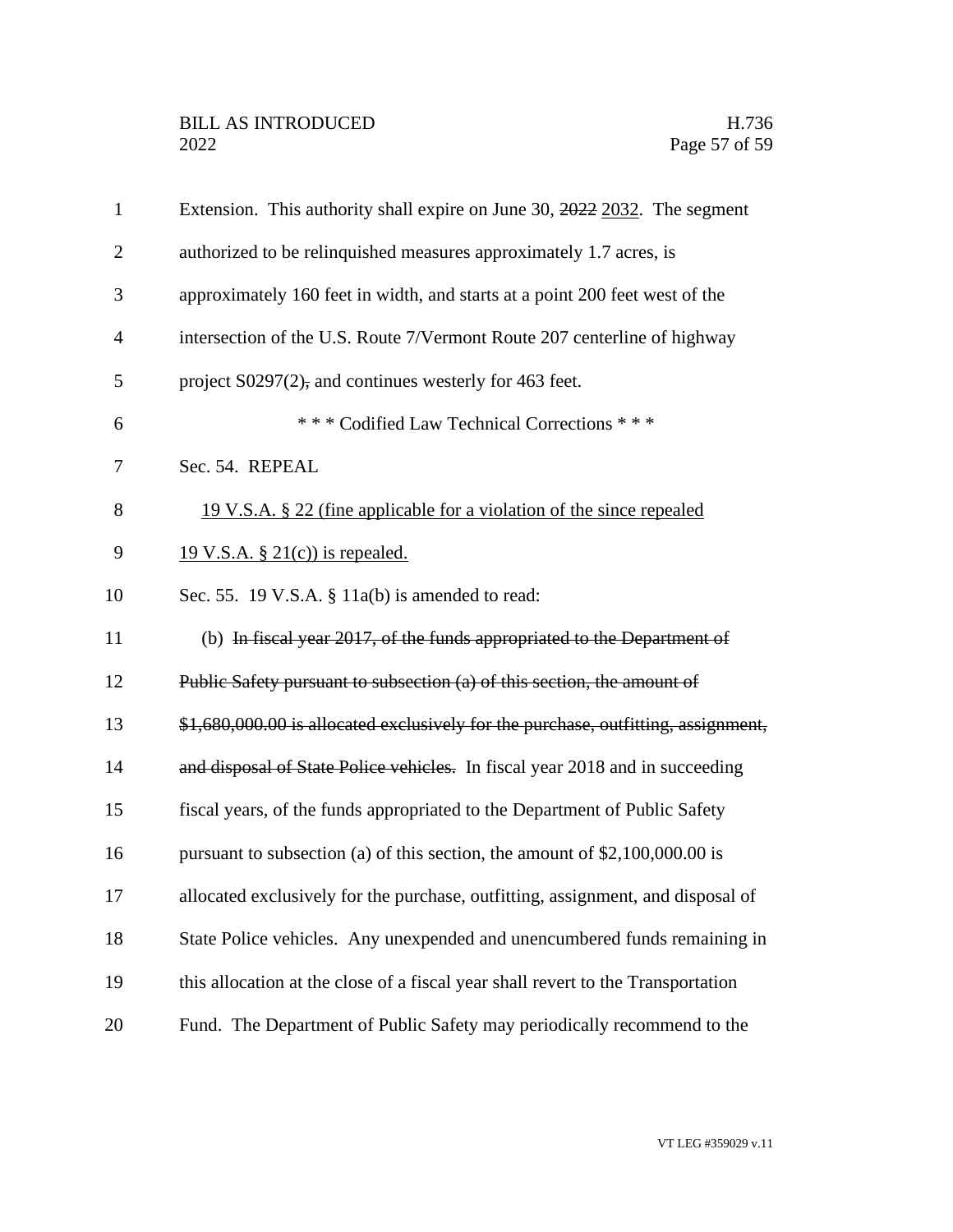| $\mathbf{1}$   | General Assembly that this allocation be adjusted to reflect market conditions   |
|----------------|----------------------------------------------------------------------------------|
| $\overline{2}$ | for the vehicles and equipment.                                                  |
| 3              | Sec. 56. 19 V.S.A. § 996(a) is amended to read:                                  |
| $\overline{4}$ | (a) The Agency of Transportation shall work with municipal                       |
| 5              | representatives to revise the Agency of Transportation's Town Road and           |
| 6              | Bridge Standards in order to incorporate a suite of practical and cost-effective |
| 7              | best management practices, as approved by the Agency of Natural Resources,       |
| 8              | for the construction, maintenance, and repair of all existing and future State   |
| 9              | and town highways. These best management practices shall address activities      |
| 10             | that have a potential for causing pollutants to enter the groundwater and waters |
| 11             | of the State, including stormwater runoff and direct discharges to State waters. |
| 12             | The best management practices shall not supersede any requirements for           |
| 13             | stormwater management already set forth in 10 V.S.A. §§ 1264 and 1264a that      |
| 14             | apply to State and town highways. The Agency of Transportation shall report      |
| 15             | to the House and Senate committees on Transportation, the house committee        |
| 16             | on fish, wildlife and water resources, and the Senate Committee on Natural       |
| 17             | Resources and Energy by January 15, 2011, on the best management practices       |
| 18             | to be incorporated into the Agency of Transportation's Town Road and Bridge      |
| 19             | Standards.                                                                       |